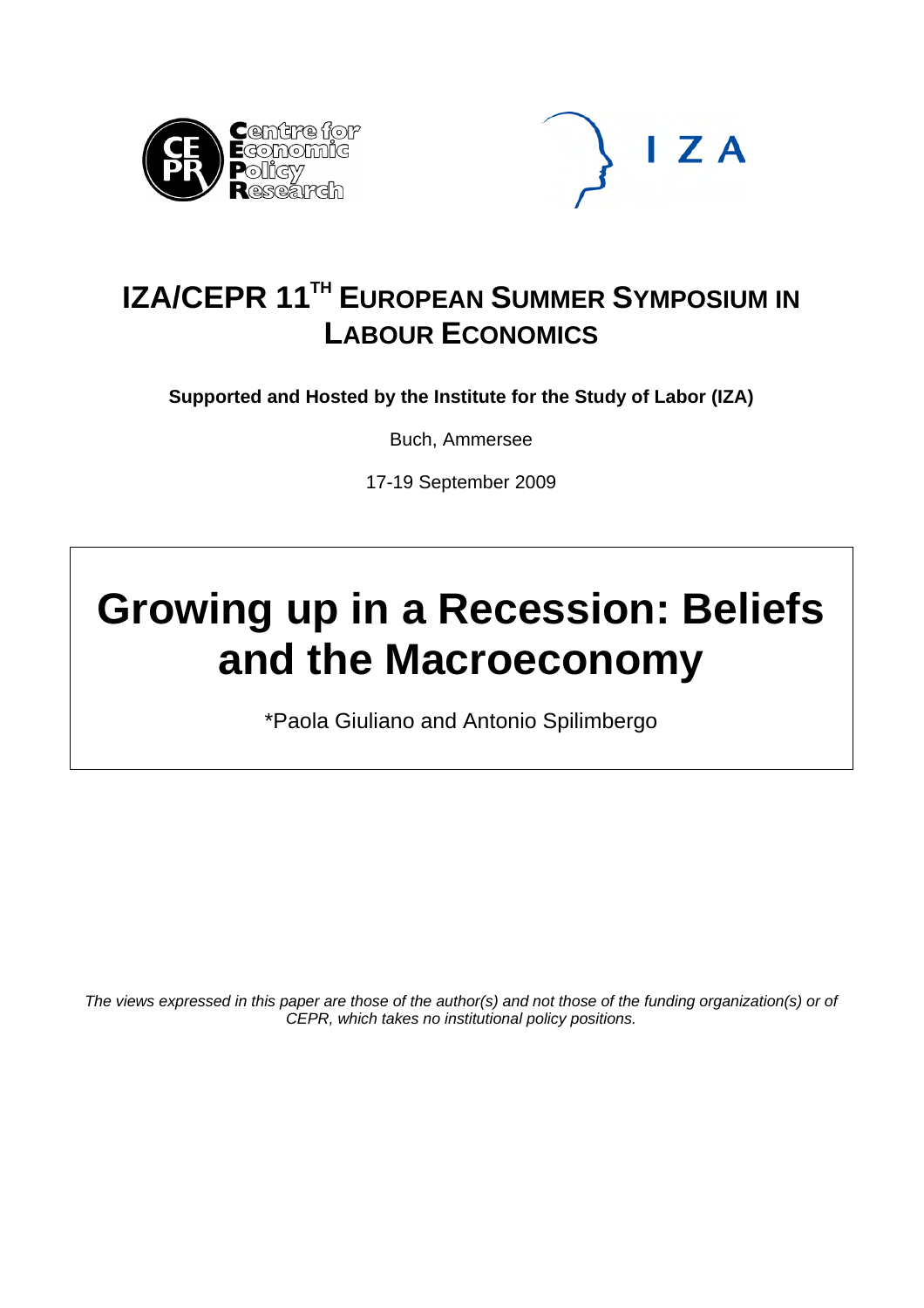## **DISCUSSION PAPER SERIES**

No. 7399

#### **GROWING UP IN A RECESSION: BELIEFS AND THE MACROECONOMY**

Paola Giuliano and Antonio Spilimbergo

 *INTERNATIONAL MACROECONOMICS, INTERNATIONAL TRADE AND REGIONAL ECONOMICS and LABOUR ECONOMICS* 



# Centre for Economic Policy Research

**www.cepr.org** 

**Available online at: www.cepr.org/pubs/dps/DP7399.asp**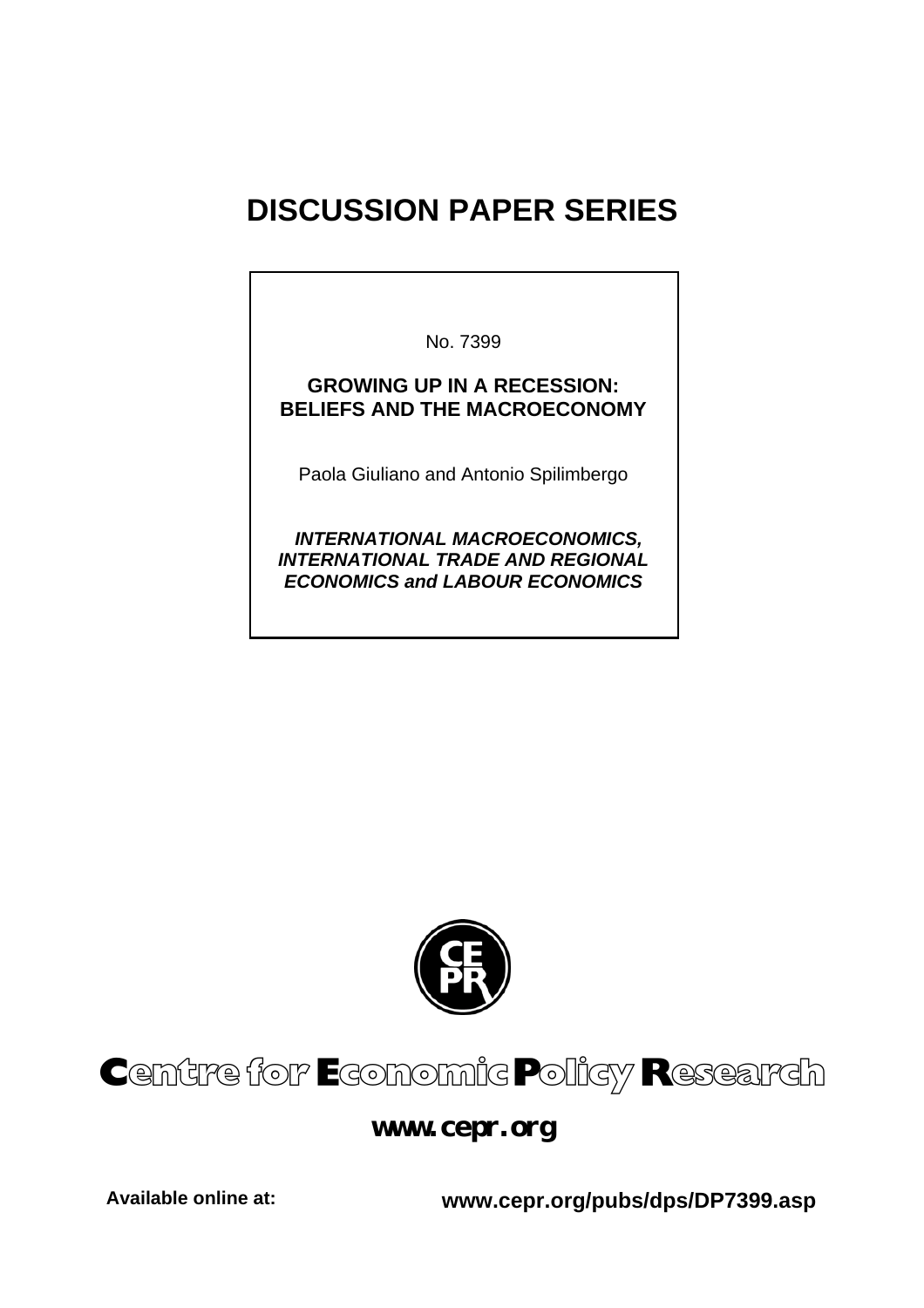### **GROWING UP IN A RECESSION: BELIEFS AND THE MACROECONOMY**

#### **Paola Giuliano, UCLA, NBER and IZA Antonio Spilimbergo, IMF, WDI and CEPR**

Discussion Paper No. 7399 August 2009

Centre for Economic Policy Research 53–56 Gt Sutton St, London EC1V 0DG, UK Tel: (44 20) 7183 8801, Fax: (44 20) 7183 8820 Email: cepr@cepr.org, Website: www.cepr.org

This Discussion Paper is issued under the auspices of the Centre's research programme in **INTERNATIONAL MACROECONOMICS, INTERNATIONAL TRADE AND REGIONAL ECONOMICS and LABOUR ECONOMICS**. Any opinions expressed here are those of the author(s) and not those of the Centre for Economic Policy Research. Research disseminated by CEPR may include views on policy, but the Centre itself takes no institutional policy positions.

The Centre for Economic Policy Research was established in 1983 as an educational charity, to promote independent analysis and public discussion of open economies and the relations among them. It is pluralist and nonpartisan, bringing economic research to bear on the analysis of medium- and long-run policy questions.

These Discussion Papers often represent preliminary or incomplete work, circulated to encourage discussion and comment. Citation and use of such a paper should take account of its provisional character.

Copyright: Paola Giuliano and Antonio Spilimbergo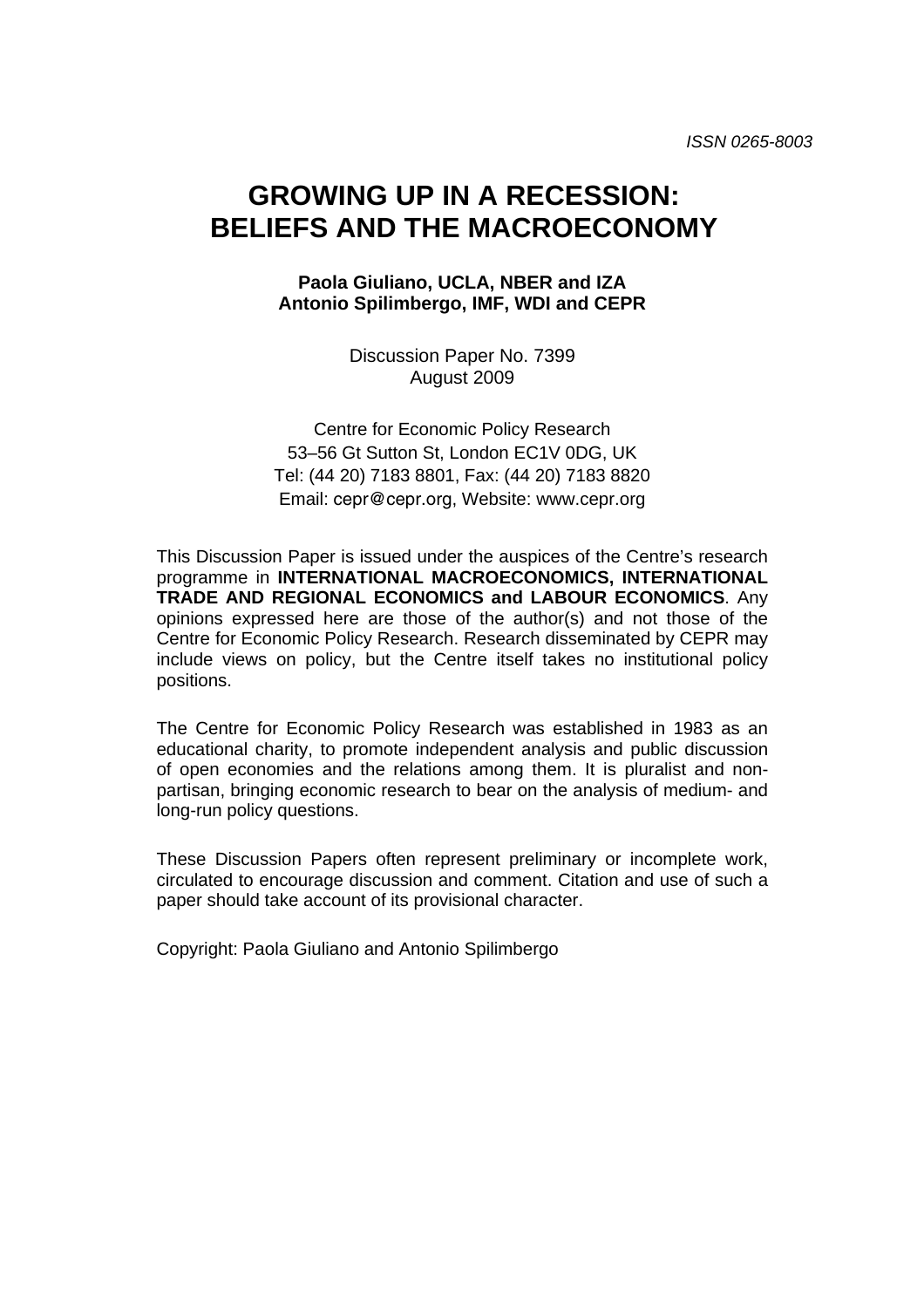CEPR Discussion Paper No. 7399

August 2009

### **ABSTRACT**

Growing Up in a Recession: Beliefs and the Macroeconomy

Do generations growing up during recessions have different socio-economic beliefs than generations growing up in good times? We study the relationship between recessions and beliefs by matching macroeconomic shocks during early adulthood with self-reported answers from the General Social Survey. Using time and regional variations in macroeconomic conditions to identify the effect of recessions on beliefs, we show that individuals growing up during recessions tend to believe that success in life depends more on luck than on effort, support more government redistribution, but are less confident in public institutions. Moreover, we find that recessions have a long-lasting effect on individuals' beliefs.

JEL Classification: E60, P16 and Z13 Keywords: belief formation, macroeconomic shocks, recession and role of the governement

Paola Giuliano UCLA Anderson 110 Westwood Plaza C517 Entrepreneurs Hall Los Angeles, CA 90095-1481 USA

Email: paola.giuliano@anderson.ucla.edu

For further Discussion Papers by this author see: www.cepr.org/pubs/new-dps/dplist.asp?authorid=160392

Antonio Spilimbergo Research Department International Monetary Fund 700 19th Street NW Washington, DC 20431 USA

Email: aspilimbergo@imf.org

For further Discussion Papers by this author see: www.cepr.org/pubs/new-dps/dplist.asp?authorid=140457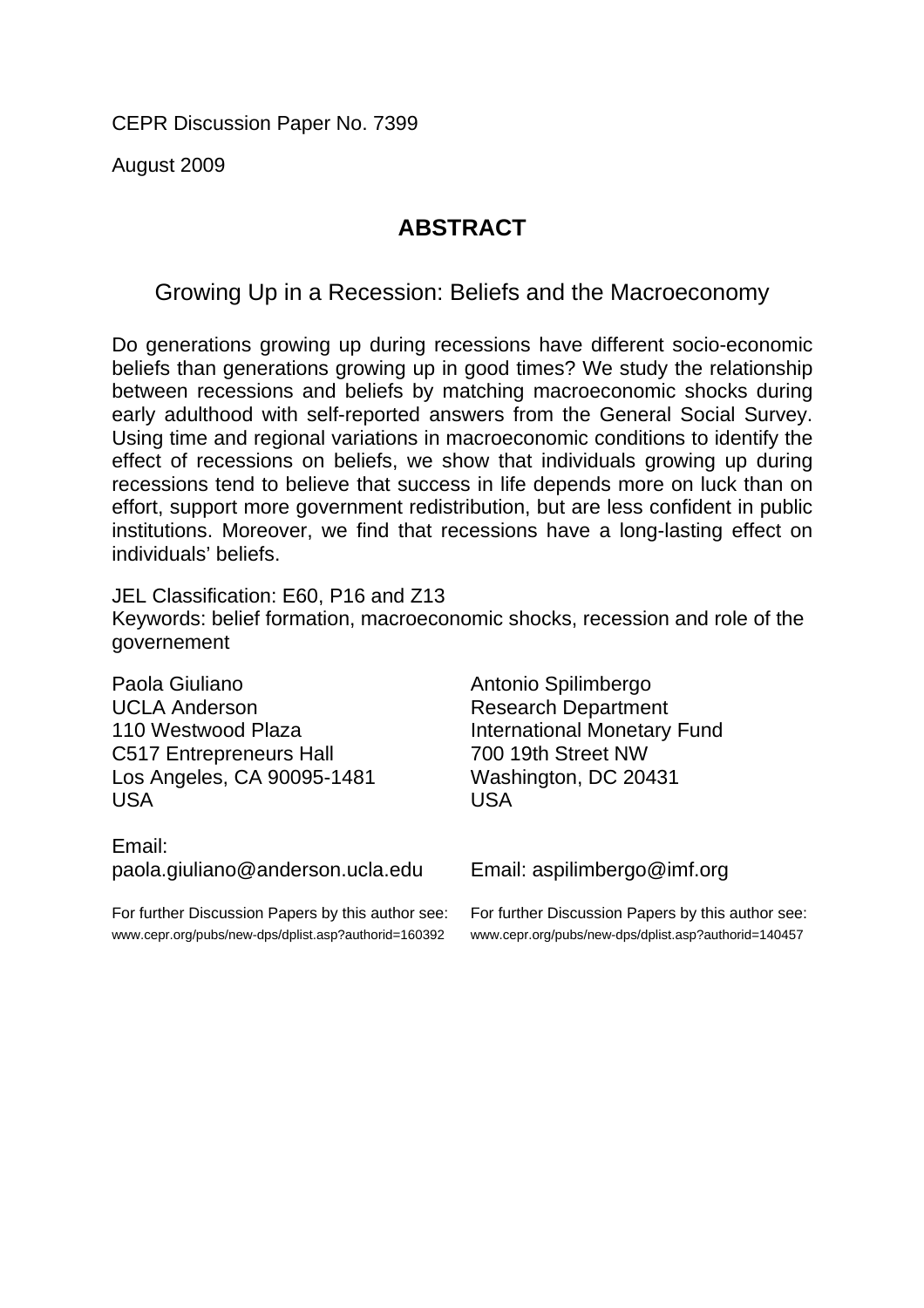Submitted 03 August 2009

The views expressed in this paper are those of the authors and do not necessarily represent those of the IMF or its Board of Directors. José Romero provided excellent research assistantship. We thank seminar participants at the Society of Economics and Dynamics (Istanbul), the Society of Labor Economics (New York), LAMES (Rio de Janeiro), Bologna University, the European University Institute, Ente Einaudi (Rome), George Mason University, Harvard University (Labor Seminar), the Kennedy School of Government, IMT at Lucca, IIES at Stockholm, the London School of Economics, Louisiana State University, the Paris School of Economics, the UC at Irvine, the UC at San Diego, McGill University, and the World Bank.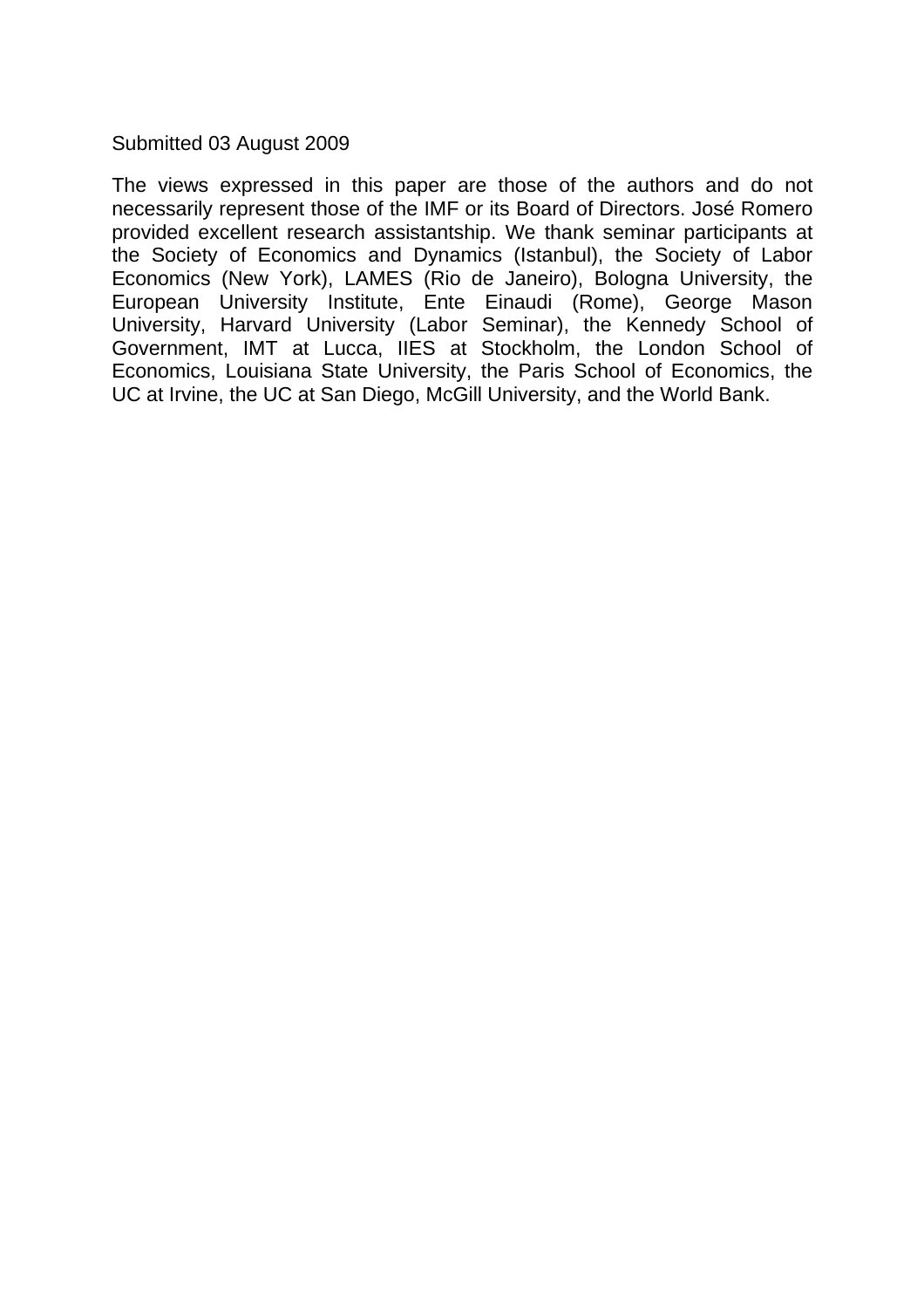*"Traumatic events are seared into the collective consciousness and often survive into the next generations."* Toni Pierenkemper, University of Cologne

*"I went into economics for two reasons. One was that as a child of the great Depression I was terribly concerned about the world. Many of the problems were economic in origin…"* James Tobin, *Conversations with Economists* 

#### **1. Introduction**

Do macroeconomic shocks have a long-lasting effect on economic beliefs and values? Did Germans growing up during the hyperinflation become adverse to inflation forever? Did Americans living through the Great Depressions become systematically more risk adverse and more favorable toward Social Security? Did Latin Americans coming of age in a period of trade shocks favor protectionist policies? Will the current financial and economic crises leave a mark on beliefs?<sup>[2](#page-5-0)</sup> Anecdotal evidence suggests that, indeed, difficult times leave a mark on an individual's beliefs and attitudes, but no systematic analysis is available so far.[3](#page-5-1)

This paper fills this gap by matching self-reported individuals' beliefs and attitudes with their macroeconomic experience during early adulthood for a large sample in the U.S. Drawing from research in social psychology, we consider in particular the so-called formative years, defined as the age between 18 and 25, during which most beliefs on how society and the economy work are formed.<sup>[4](#page-5-2)</sup> We find that individuals experiencing recessions during the formative years believe that luck rather than effort is the most important driver of individual success, support more government redistribution, and have less confidence in institutions.

Economists have long recognized the role of economic beliefs in determining the economic system and institutional outcomes, especially the difference in the role of the government across countries. For instance, Piketty (1995) shows that people who believe that high personal income is mostly due to luck rather than hard work are more willing to increase taxes. Given that the choice of taxes can reinforce these beliefs, two countries with a similar starting position can converge to two very different equilibria, one based on luck and high taxes (the so-called French equilibrium) and one based on effort and low taxes (the so-called American equilibrium). Similarly, Alesina and

<u>.</u>

<span id="page-5-0"></span><sup>2</sup> For instance, in a *Financial Times*' comment on Tuesday, February 27 2009, Gideon Rachman speculates that the current financial crisis will have consequences on the political climate.

<span id="page-5-1"></span><sup>&</sup>lt;sup>3</sup> From the *New York Times*, October 28, 2008: "<sup>'</sup>I haven't forgotten history,' says Gert Heinz, a tax adviser in Munich. `If you depend on paper money you can lose everything. We've learned that the hard way after two world wars.' So when Chancellor Angela Merkel went on television recently to tell Germans that their bank accounts were safe, Mr. Heinz, who at 68 still remembers the rows of canned food that his mother hoarded in the attic, decided he would rather be safe than sorry."

<span id="page-5-2"></span><sup>4</sup> See Krosnick and Alwin (1989)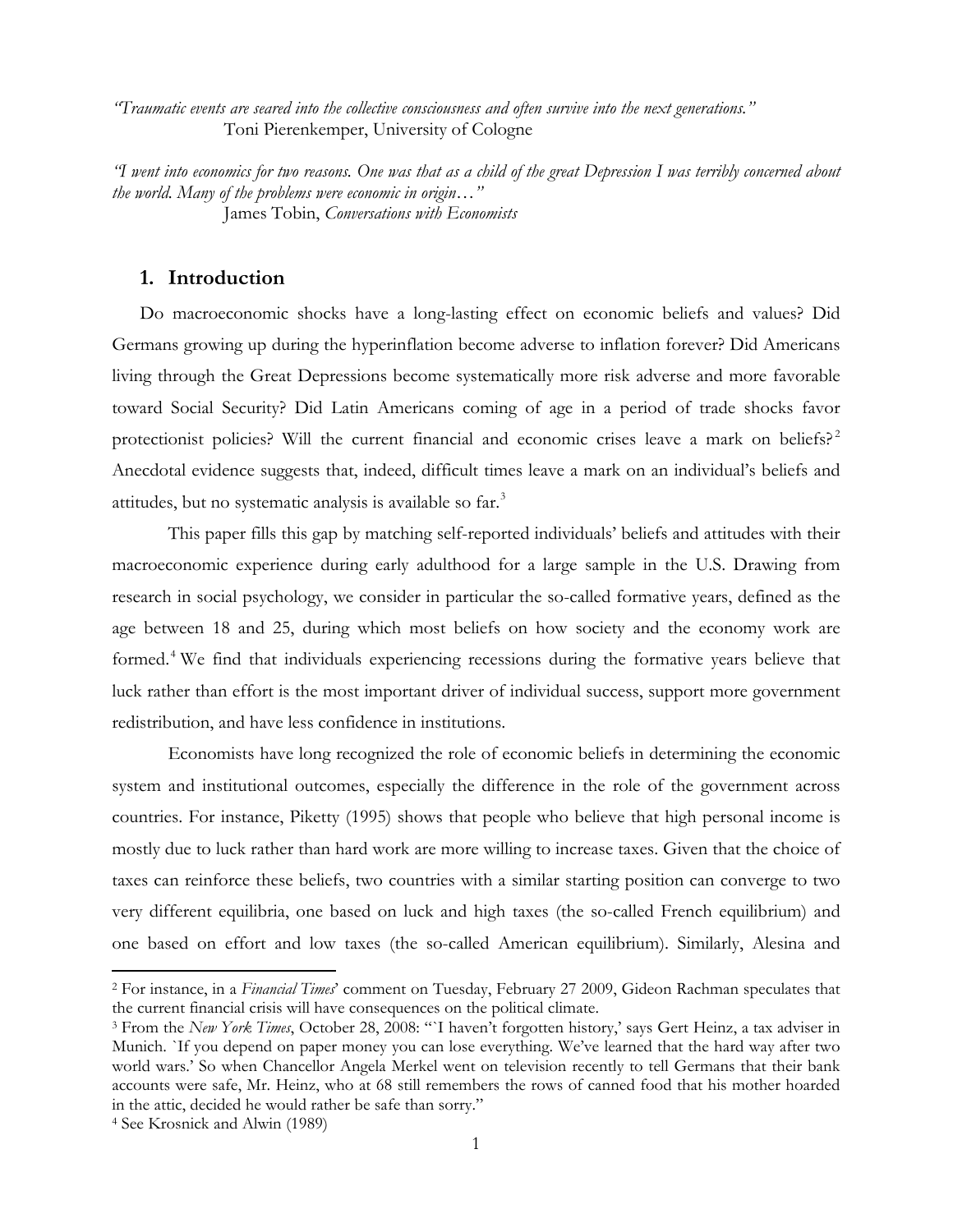Angeletos (2005) show that the interaction between a belief in fairness and welfare policies can explain the existence of multiple equilibria. Benabou and Tirole (2006) also present a model to explain why people need to believe in a "just world," why these beliefs change a lot across countries, and what the implications are in terms of levels of redistribution, labor supply, aggregate income, and popular perception of the poor. Their model leads to two equilibria, an "American" equilibrium with laissez-faire policies and just-world beliefs; and a 'European'' equilibrium with social welfare and a more pessimistic view about how just the world is.

 Despite the crucial role of beliefs in explaining institutional outcomes, there is still a lot of uncertainty about how beliefs are formed and change. There seem to be two extreme views: one that beliefs are engrained in culture and change extremely slowly, the second one that beliefs are largely determined by present conditions. According to the first view, beliefs, which are part of the national culture, are basically predetermined and are very slow moving; current events, including economic crises, have limited impact on beliefs. In addition, beliefs and attitudes would help in forming institutions, which in turn validate these beliefs, making them even more persistent (Piketty 199[5](#page-6-0)).<sup>5</sup> According to the opposite view, individuals' experiences or factor endowments have a strong impact on beliefs. For instance, the communist regime that existed in Eastern Germany before 1990 has had an impact on the preferences for redistribution of East Germans (Alesina and Fuchs-Schündeln 2008); more generally, the experience of socialism seems to have increased the preference for redistribution (Murthi and Tiongson 2008). Similarly, the redistribution of land changed the preferences of squatters in Buenos Aires almost overnight (Di Tella, Galiani, and Schargrosky 2007). In this view, preferences change within one or two generations (Alesina and Fuchs-Schündeln 2008) or almost instantly if the endowments are changed (Di Tella, Galiani, and Schargrosky 2007).<sup>[6](#page-6-1)</sup>

This paper investigates an intermediate position, which is closer to the current findings by social psychologists. Beliefs are formed mostly during early adulthood and change slowly past this critical age. Our analysis of beliefs formation is based on two hypotheses proposed in social psychology. First, the *impressionable years hypothesis* (hereafter *IYH*), which states that core attitudes, beliefs, and values crystallize during a period of great mental "plasticity" in early adulthood and remain largely unaltered throughout the remaining adult years. In particular, the *IYH* maintains that there is a sensitive socialization period in the lives of individuals during which socializing influences have the most profound impact, such that values, attitudes and world-views acquired during this

<span id="page-6-0"></span><sup>5</sup> Alford et al. (2006) have even found some evidence that "genetics play an important role in shaping political attitudes and ideologies."

<span id="page-6-1"></span><sup>6</sup> Note that Boycko (1992) and others find that the attitudes depend largely on situation: even after many decades of propaganda, there was no `homo sovieticus.'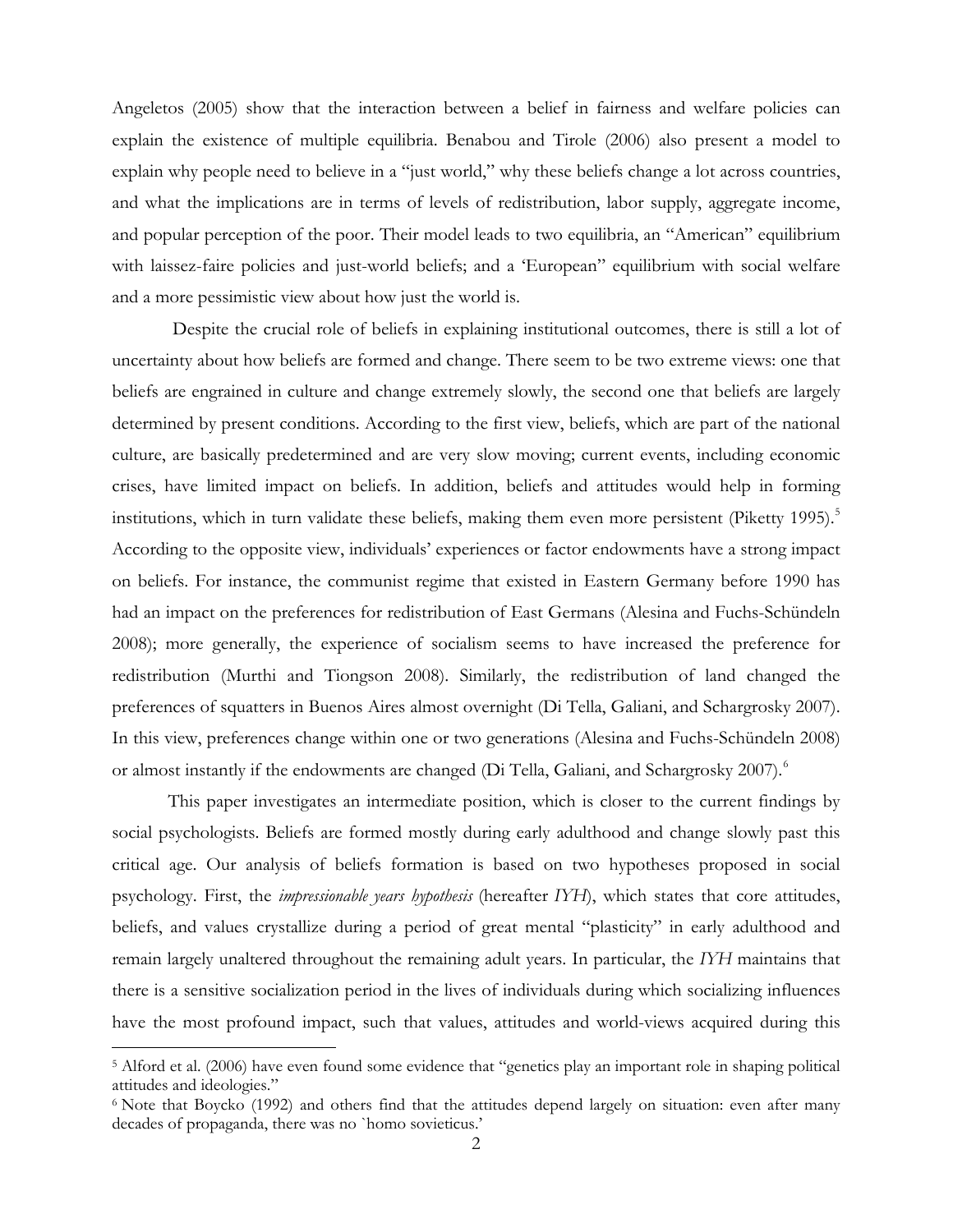time become fixed within individuals and are resistant to change. Once the period of early socialization has passed, the core orientations are unlikely to change. Evidence of significant socialization has been found between 18 and 25 years of age (Krosnick and Alwin 1989). Second, the *increasing persistence hypothesis* (hereafter *IPH*), which suggests that individuals are flexible and responsive to social circumstances when they are young, but as they age their flexibility gradually decreases.<sup>[7](#page-7-0)</sup> Both hypotheses have similar predictions that belief formation happens mostly during adolescence and early adulthood and fades with age.<sup>[8](#page-7-1)</sup>

Our paper is also motivated by the fact that we do observe changes in collective national beliefs and attitudes at frequencies that are not compatible with the view that beliefs and attitudes change only slowly. Take the example of France, which is often mentioned as a country with a system of beliefs and attitudes rooted in long-term historical experience (e.g. the Gaul spirit of Asterix would set France apart from the Anglo-Saxon world). According to this view, Frenchmen would stalwartly oppose the market economy and would prefer the heavy involvement of the state.

However, at the beginning of twentieth century, France was as capitalist as the UK or the United States; with a market value of 78 percent of GDP, the Bourse de Paris was the symbol of capitalism more than the closed economy of the US, whose stock market accounted for only 38 percent of GDP (Landier and Thesmar 2007). After the Great Depression and the experience of World War II, the beliefs and the attitudes of Frenchmen changed and they grew to mistrust capitalism.

Our paper is mainly related to the empirical literature on the determinants of beliefs. This literature has studied the impact of endowment on beliefs (Di Tella, Galiani, and Schargrosky 2007)<sup>[9](#page-7-2)</sup>, the relationship between crime and beliefs (Di Tella, Donna and McCulloch 2007) and the relationship between dependency on oil and individualism (Di Tella, Dubra and McCulloch 2008). Di Tella and MacCulloch (2007) also look at the importance of dependency on oil and macroeconomic volatility to move the electorate in Venezuela; and Alesina and Fuchs-Schuendeln (2008) focus on the importance of political ideology in shaping preferences for redistribution.

<u>.</u>

<span id="page-7-0"></span><sup>7</sup> This decrease in flexibility is due to a "decline in energy and loss of brain tissue, to disengagement and a decrease in interest in events distant from one's immediate life and to the accumulation of friends who share similar world views" (Glenn 1980).

<span id="page-7-1"></span><sup>8</sup> In contrast, the *life-long openness hypothesis* maintains that individuals are highly flexible throughout their lives and constantly alter their attitudes in response to changing life circumstances (Brim and Kagan 1980).

<span id="page-7-2"></span><sup>9</sup> The authors find that squatters in Buenos Aires, who were randomly assigned property rights, developed beliefs more favorable towards a capitalistic society, as represented by beliefs on individualism, materialism and the role of merit and trust.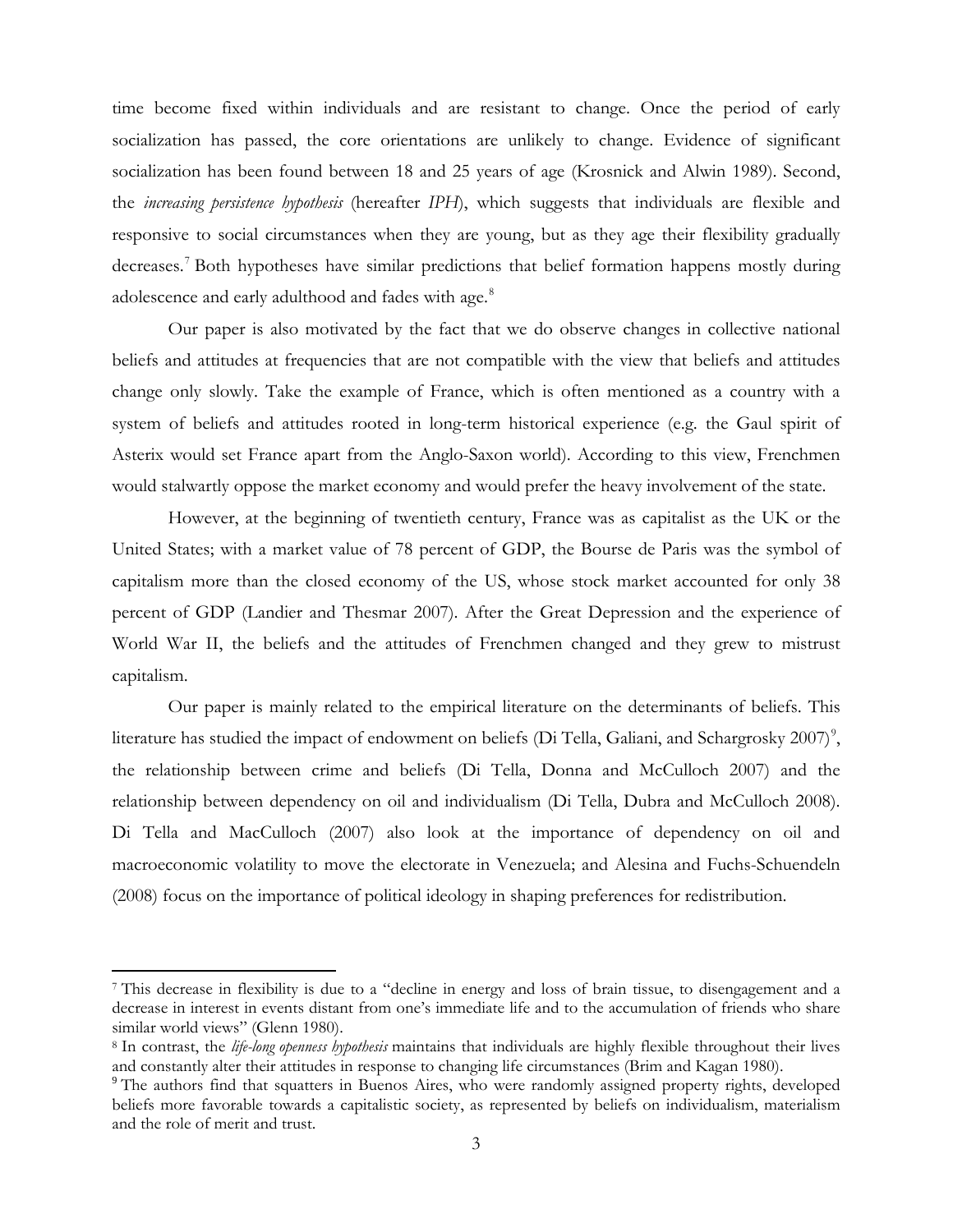This paper is also related to the literature on the implications of macroeconomic shocks on economic outcomes. In addition to the effect on beliefs, shocks may indeed have long-lasting effects on labor market experience or participation into the stock market. For instance, young graduates entering the labor market in a recession suffer significant initial earning losses that either eventually fade (Oreopoulos et al. 2006) or become permanent (Kahn 2008). Several papers in corporate finance look at the importance of recent returns on young investors in the 1990s (Greenwood and Nagel 2008 and Vissing-Jorgensen 2002). Malmendier and Nagel (2007) test whether differences in individuals' experiences of macroeconomic shocks affect stock market participation and the fraction of wealth that individuals are willing to invest in stocks. In a similar vein, Graham and Narasimhan (2004) find that corporate managers who lived during the Great Depression choose a more conservative capital structure.

Our analysis uses data from the General Social Survey, which provides repeated crosssections over a thirty-year period with information on economic beliefs, demographic characteristics as well as location and economic conditions of subjects when they were teenagers.<sup>10</sup> Among various possible beliefs, we focus on the attitudes toward work and individual effort, government redistribution and confidence in government. We choose these variables because they are related to the fields of interest for macroeconomists: labor supply and effort, the role of government and trust in institutions. We use the other demographic variables, including marital status, employment status, sex, age, religion, educational level, and family income as control variables.

The key challenge in any study of belief formation is the appropriate control of omitted variables, which could be correlated with macroeconomic shocks. A cohort of individuals shares a large number of experiences, ranging from economic shocks to technological progress to a multitude of unobservable characteristics; this makes the identification of the effects of macroeconomic shocks almost impossible if we use only cross-time variation. For this reason, our identification strategy uses cross-regional variation in individual experiences during their critical age for the U.S.

Using the information on the location of respondents during critical age (the GSS provides location of respondent at age 16), we construct variables on regional economic shocks during critical age. For instance, we consider economic shocks in New England in the sixties for an individual who was living in Boston at the age of 16, even if she is currently living in another macro region. In such a way, the shocks are time- and location-specific.

<u>.</u>

<span id="page-8-0"></span><sup>10</sup> See the data section for a more detailed description.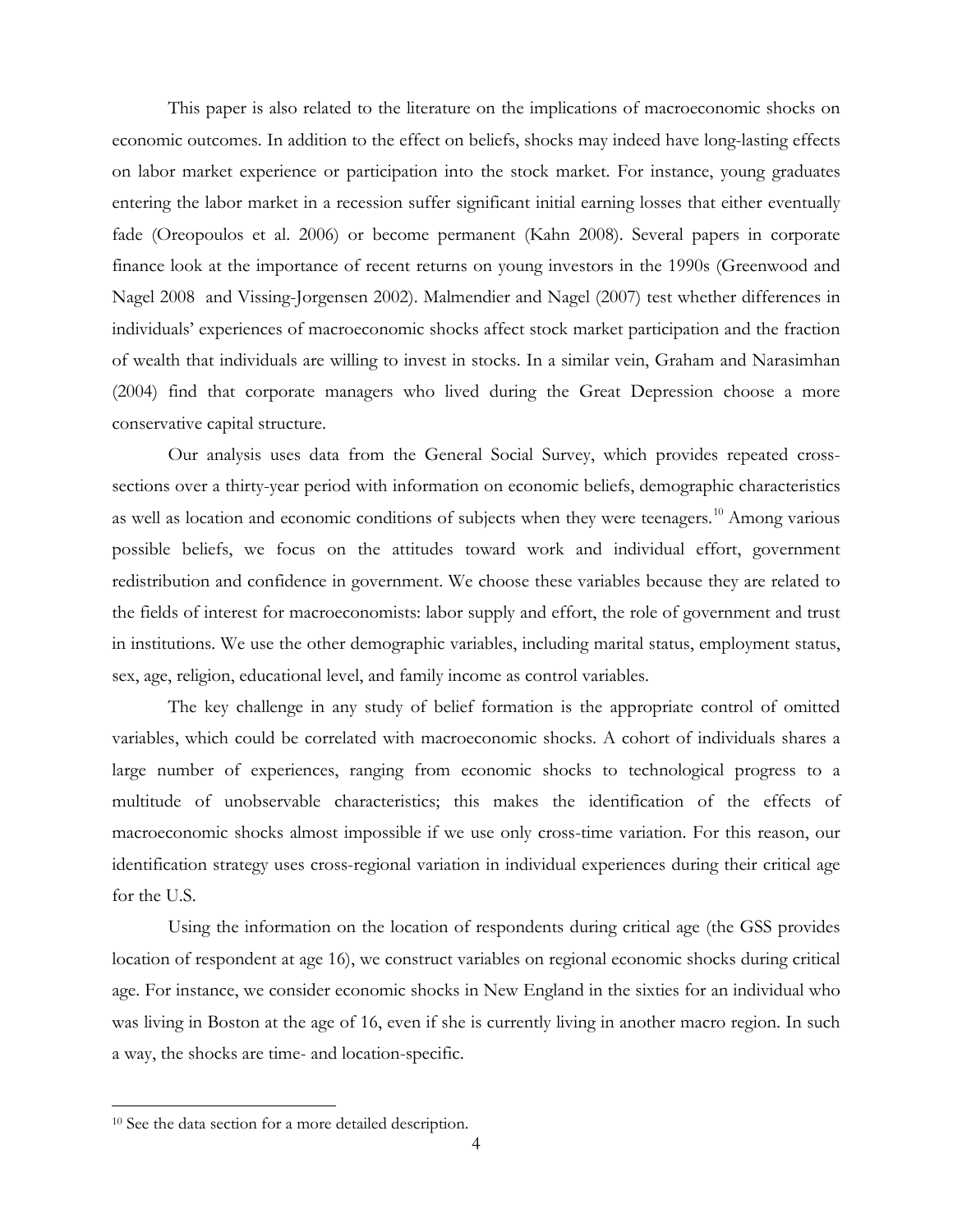The paper is organized as follows. Section 2 describes the data and the empirical strategy, Sections 3 and 4 discuss empirical results and robustness checks, respectively. Section 5 concludes.

#### **2. Data and Methodology**

#### **Data**

 $\overline{a}$ 

Our data on beliefs and individuals' demographic status comes from the General Social Survey (hereafter GSS), which conducts basic scientific research on the structure and development of American society with a data-collection program designed to monitor social changes within the United States. The GSS contains a standard set of behavioral and attitudinal questions, many of which have remained unchanged since 1972.<sup>11</sup> The GSS also contains background information on each individual, including religion, family income, parents' education and location when the individual was 16. The survey is a nationally representative sample of about 1,500 respondents each year from 1972 to 1993 (with the exception of 1992) and which continues with around 3,000 respondents every second year from 1994 to 2004, rising to 4,500 respondents in 2006. We use all the data available from 1972 to 2006. Descriptive statistics for our sample are presented in Table 1.

Motivated by the recent theoretical literature on beliefs discussed above, we focus on the following three sets of attitudes:

- 1. **Preferences for government redistribution**, based on the following two questions: *"Some people think that the government in Washington should do everything to improve the standard of living of all poor Americans (they are at point 5 on this card). Other people think it is not the government's responsibility, and that each person should take care of himself (they are at point 1). Where are you placing yourself in this scale?"* (this variable is indicated as "help poor" in the regression tables) and *"Some people think that the government in Washington ought to reduce the income differences between the rich and the poor, perhaps by raising the taxes of wealthy families or by giving income assistance to the poor (they are at point 7 on this card). Others think that the government should not concern itself with reducing these income differences between the rich and the poor (they are at point 1 on this card). What score between 1 and 7 comes closest to the way you feel?* (this variable is called "income inequality" in the regression tables).
- 2. **Attitudes toward the importance of work versus luck as a driver of success in life**, based on the following question *"Some people say that people get ahead by their own hard work; others say that lucky breaks or help from other people are more important. Which do you think is most important?"* Hard work (1), luck (3) or equally important (2).

<span id="page-9-0"></span><sup>11</sup> For detailed information on the GSS see: http://www.norc.org/GSS+Website/.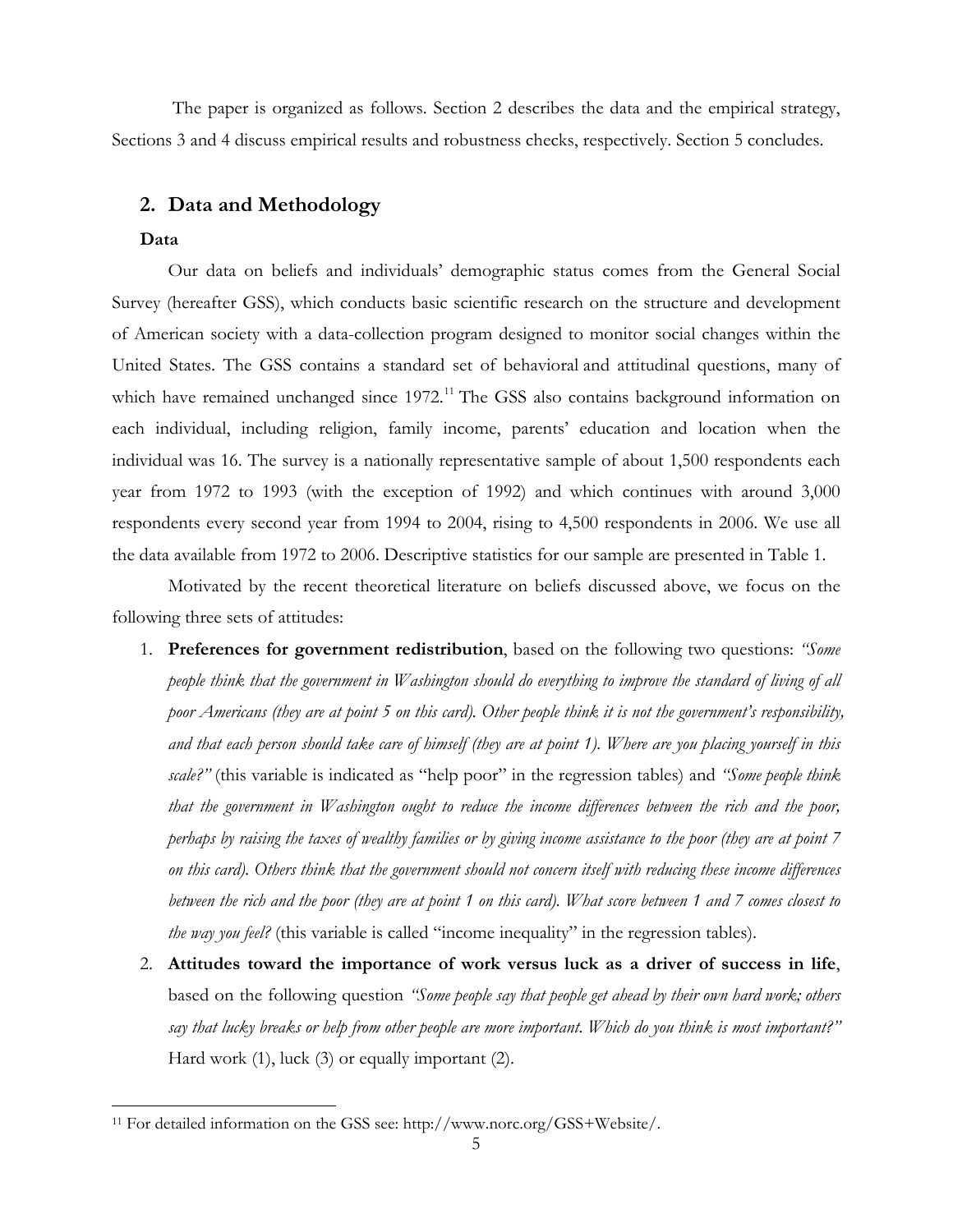3. **Confidence in the government,** based on the following question: *"I am going to name some institutions in this country. As far as the people running these institutions are concerned, would you say you have a great deal of confidence (3), only some confidence (2), or hardly any confidence at all in them (1)"*. The institutions we consider are the executive branch of the federal government and the Congress.

#### **Methodology**

 $\overline{a}$ 

The goal of our work is to identify how macroeconomic shocks during one's formative age influence his or her beliefs later in life. In our baseline regressions we use regional recessions as a measure of macroeconomic shocks, but we also analyze the importance of other macroeconomic events such as volatility, booms, and the simple average of regional GDP growth.

We consider regional recessions (as opposed to state recessions) because the GSS contains information on the macro regions (but not on single states) in which the person was living when he or she was 16, allowing us to match every individual interview with the macroeconomic shock in the region where the person was living during his or her youth.<sup>[12](#page-10-0)</sup> Regional recessions are defined using the gross state product, i.e. GDP, at the regional level. This series, constructed from the Bureau of Economic Analysis, is available at the regional level starting from 1963.<sup>13</sup>

Our variable of interest is a variable equal to 1 if the individual experienced at least one year in which the regional GDP growth was lower than -3.8% during her "impressionable years." This threshold represents the lowest  $5<sup>th</sup>$  percentile of the GDP growth distribution for the 9 regions in the US for the period 1963 to 2006. We choose the lowest  $5<sup>th</sup>$  percentile rather than simply negative GDP growth, because 84% of the individuals experienced at least one year of negative growth during their critical age period, therefore a shock simply defined as negative growth would not have given enough variation. We test the robustness of our results using additional measures of regional macroeconomic differences.

In addition to recessions, we define a measure of time spent in recessions as the fraction of years spent in recessions during the impressionable years to see whether the duration and not only

<span id="page-10-0"></span><sup>12</sup> The nine macro regions are: New England (Maine, Vermont, New Hampshire, Massachusetts, Connecticut, Rhode Island), Middle Atlantic (New York, New Jersey and Pennsylvania), East North Central (Wisconsin, Illinois, Indiana, Michigan and Ohio), West North Central (Minnesota, Iowa, Missouri, North Dakota, Nebraska, Kansas), South Atlantic (Delaware, Maryland, West Virginia, Virginia, North Carolina, South Carolina, Georgia, Florida, District of Columbia), East South Central (Kentucky, Tennessee, Alabama, Mississippi), West South Central (Arkansas, Oklahoma, Louisiana, Texas), Mountain (Montana, Idaho, Wyoming, Nevada, Utah, Colorado, Arizona, New Mexico) and Pacific (Washington, Oregon, California, Alaska, Hawaii).

<span id="page-10-1"></span><sup>13</sup> By comparison, regional unemployment is available only from 1968.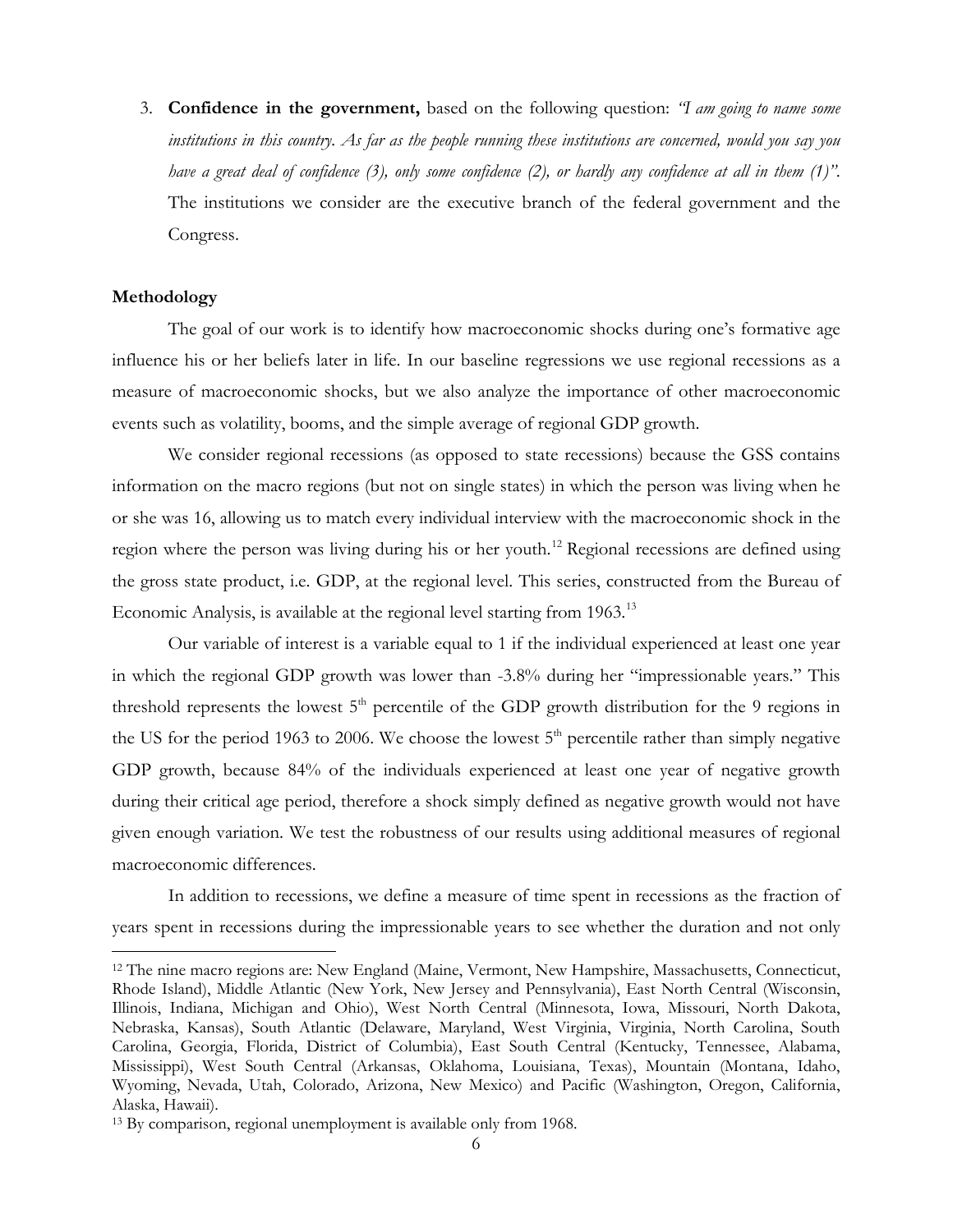the depth of the shocks is relevant. We also define a measure of boom, consistent with the measure of recession, as a variable equal to 1 if the individual experienced at least one year in which the regional GDP growth was higher than  $6.5\%$  (the  $5<sup>th</sup>$  highest percentile in the GDP growth distribution) during her impressionable years. We do this in order to test possible asymmetries in the way macroeconomic shocks could affect beliefs. Finally, we use the simple average of GDP growth as a generic measure of economic conditions in the region and the standard deviation of GDP growth during the impressionable years. If subjects dislike uncertainty in the macroeconomic environment, volatility could make them more pro-government redistribution and more likely to believe in the importance of luck in achieving success. Figures 1-5 show the shocks to which individuals are subject during their impressionable years by year of birth and region of residence at age 16. For instance, the top left panel of Figure 1 shows the probability of having gone through a recession for at least one year during the impressionable years for individuals living in New England for each year of birth; the other panels show the same variable for different macro-regions.

From Figures 1-5, it is apparent that the macroeconomic experiences of individuals living in different regions during their impressionable years could have been quite different. For example, the cohorts born around 1950 were subject to at least one year of recession if they were living in New England, East North Central and West North Central, but not in the other regions (Figure 1). Similarly, the cohorts born between 1970 and 1980 in the Pacific region spent most of their impressionable years (from 60 to 80 percent) in a recession. This fraction was around 20% for the young adults spending their impressionable years in the West South Central or the Mountain Regions. Volatility during the impressionable years tends also to be very different across regions. It changes mildly for New England, the Middle Atlantic and South Atlantic Regions; it declines a lot for cohorts born between the 1950 and the 1970 in the West North Central Region, whereas it increases a lot for the Pacific Region during the sample period. The incomplete synchronization of business cycles between the nine regions and the US as a whole ensure enough variation for our identification strategy. For reference, Figures 6 shows the same definitions of shock at the national level to illustrate that regions had business cycles that did not necessarily overlap with the national one.[14](#page-11-0)

Our baseline specification is as follows:

 $\overline{a}$ 

*Beliefs*<sub>irt</sub> =  $\alpha_0 + \alpha_1$  *macro* shock<sub>r16</sub> +  $\alpha_2 X_i + \delta_r + \eta_1 + \gamma_{r16} + \delta_r \eta_1 + \varepsilon_{irt}$ 

<span id="page-11-0"></span><sup>&</sup>lt;sup>14</sup> Note that for the entire United States the values of the 5<sup>th</sup> lowest and highest percentile of GDP growth are respectively: -1.4% and 5%.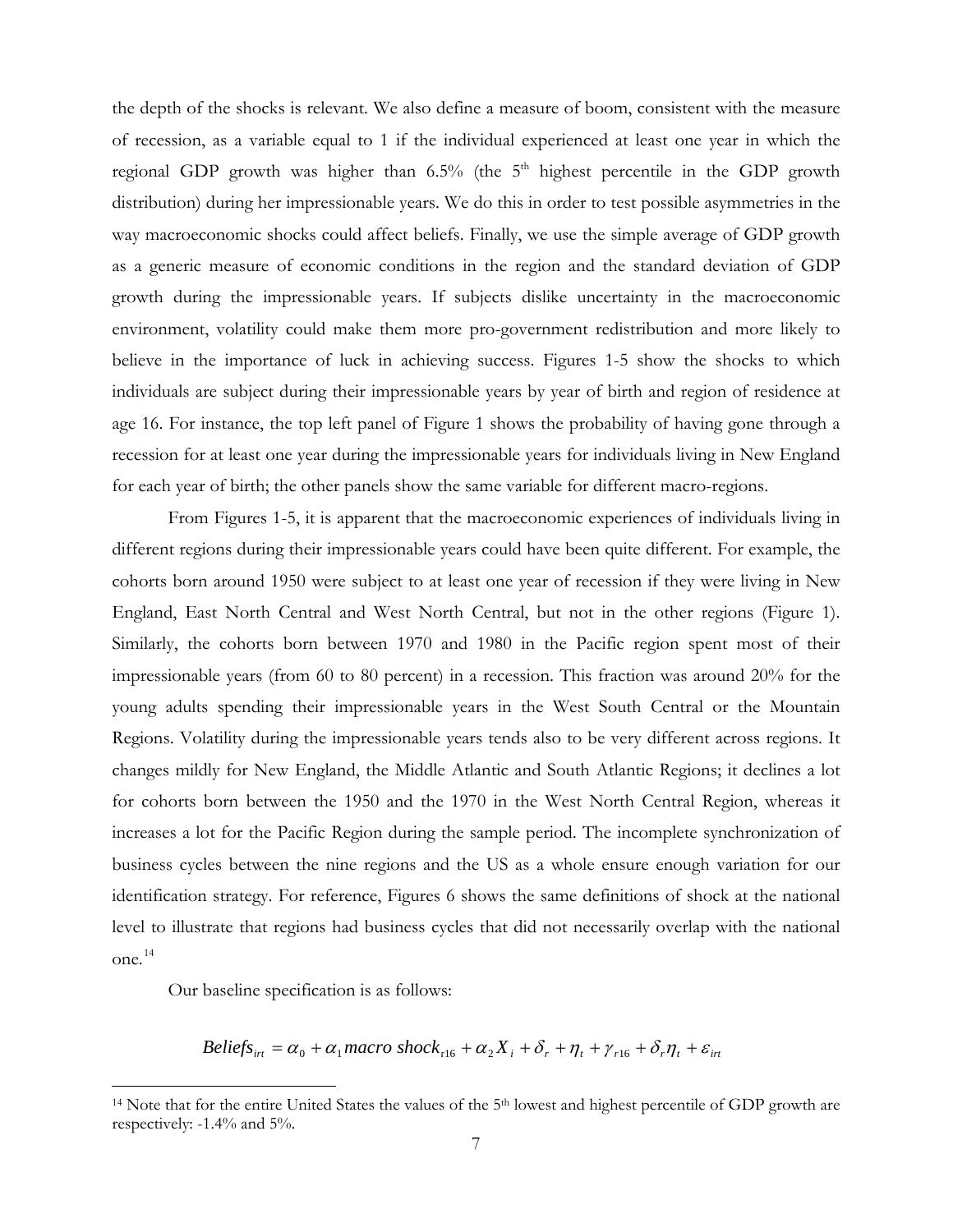where *Beliefs<sub>irt</sub>* indicates the response to one of the questions described above of individual

 $i$ , interviewed at time  $t$  in region  $r$ . The variable *macro* shock<sub>r16</sub> is the shock in the region where the individual was living between 18 and 25 (with the subscript *r16* indicating the region where the person was living at age 16). We match the macroeconomic shock to the region *k* in which the person was living when she was 16. Note that we do not have the region of residence for each year of an individual's life; therefore, we continue to use as a reference point the region of residence at age 16 for the whole 18-25 range. This introduces some noise, which is likely to attenuate the estimated effects.  $X_i$  are individual controls to be described below. We also include current region fixed effects  $(\delta_r)$ , time fixed effects  $(\eta_t)$ , and region of origin fixed effects  $(\gamma_{r16})$  to rule out the possibility of capturing a spurious correlation between region-specific characteristics and beliefs.<sup>15</sup> In the most demanding specification, we also include all the region\*year interactions ( $\delta_r \eta_t$ ) to take into account all possible time varying regional covariates.

Few issues on the identification should be discussed beforehand. First, the identification of the effects of macro shocks on beliefs comes from the fact that different regions experience different shocks over the years. As pointed out in the description of the data, various regions experience substantially different macroeconomic cycles, which do not always overlap with the national cycle. For instance, in the mid 80s, four macro regions experienced recession while the country as a whole was growing. In contrast, in 2001 one macro region avoided recession while the rest of the country experienced negative income growth. As a corollary, it follows that our estimations, which use only the region-specific shock, provide a lower bound of the effects of macroeconomics on beliefs because we control for the national cycle<sup>16</sup>.

Second, by using interview year fixed effects we control for the common recent *national* history. We also control for the interaction between regional fixed effects and fixed effects for the year of the interview, controlling for recent *regional* history.

Third, macroeconomic shocks may also have an effect on an individuals' endowment as economic conditions may have an effect on education and on health (Dehejia and Muney 2004). Individual endowments, in turn, are known to be an important variable in explaining the formation

<span id="page-12-0"></span><sup>&</sup>lt;sup>15</sup> The current region does not correspond necessarily to the region  $r16$  in which the individual grew up, as individuals may have moved.

<span id="page-12-1"></span><sup>16</sup> Kahn (2007) shows that local as well as national macroeconomic conditions are important for the determination of labor market outcomes of students graduating in a recession.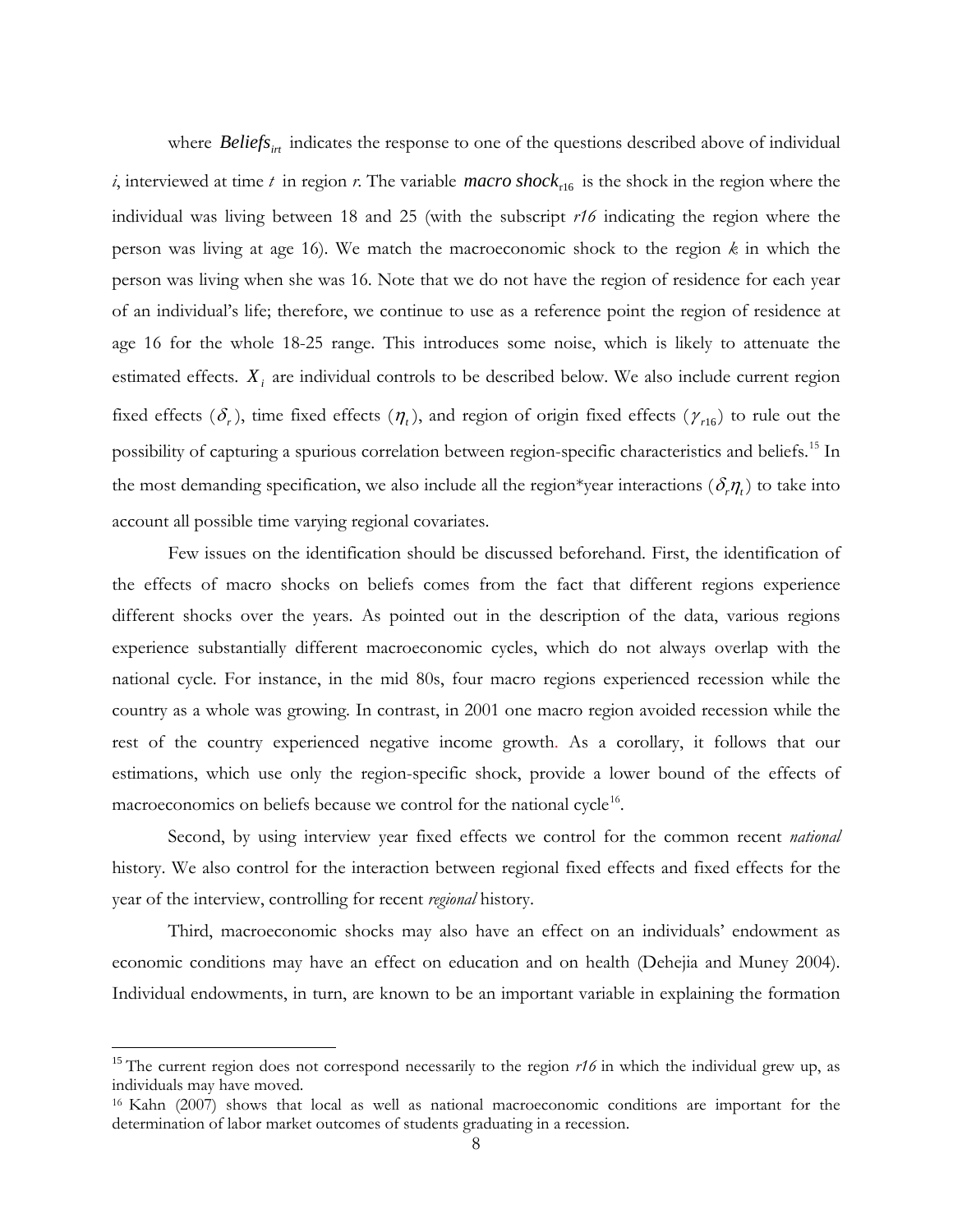of beliefs (Di Tella, Galiani, and Schargrodsky 2007). Therefore, macroeconomic shocks may influence adult beliefs through both the direct channel discussed above and the indirect channel of individual endowments. In order to control for the endowment effect, we introduce individual characteristics at the time of the interview, including education, income, employment status, which may have been influenced by the macroeconomic shock during formative age.

All regressions are estimated using OLS for ease of interpretation, but similar results are obtained with ordered logit. Tables 2-6 report the results for the beliefs on the role of the government, the role of luck versus effort as a driver of success, and confidence in the Congress and the executive branch of the federal government.

We run four specifications for each belief. All specifications include current region and interview year fixed effects to control for nationwide and region-specific effects, and region at age 16 fixed effects to rule out the possibility of capturing something specific to a certain region of origin that could drive differences in beliefs. Specification (1) adds basic demographics (sex, race and a quadratic in age), which do not depend on the recession, to the aforementioned fixed effects. Specification (2) adds employment and marital status, education, religious denomination and family income; all these variables may have been influenced by a recession during the formative years. Specification (2) controls for the endowment channel and, so, aims at measuring the direct effect. Specification (3) includes a very flexible specification to control for income (we include 12 fixed effects for income brackets). Finally, specification (4) adds a rich set of controls on the status of the person when she was 16. These controls include the religion in which the individual was raised, the income of the family when the person was 16, a variable indicating whether the person was living with the family or not, father's education and family income. These variables are meant to capture individual characteristics, which could be correlated with frequency of regional economic shocks.<sup>[17](#page-13-0)</sup> In addition, we also include all interactions between region and (interview or current) year effects in order to take into account all possible region- and time-varying covariates. This is the richest and most demanding specification and is the basis for all robustness checks.

#### **3. Results**

<span id="page-13-0"></span><sup>&</sup>lt;sup>17</sup> Note that the fact that some regions always experience more macroeconomic shocks because of their specialization (for instance, the fact that regions specialized in agriculture may experience more volatile income) is already captured by the regional fixed effects in all specifications. Specification (4) is more demanding because it also controls for time-variant individual characteristics that could be correlated with frequency of regional shocks and so drive the results with a spurious correlation (for instance, the fact that unskilled labor could be *increasingly* concentrated in regions that experience macroeconomic shocks).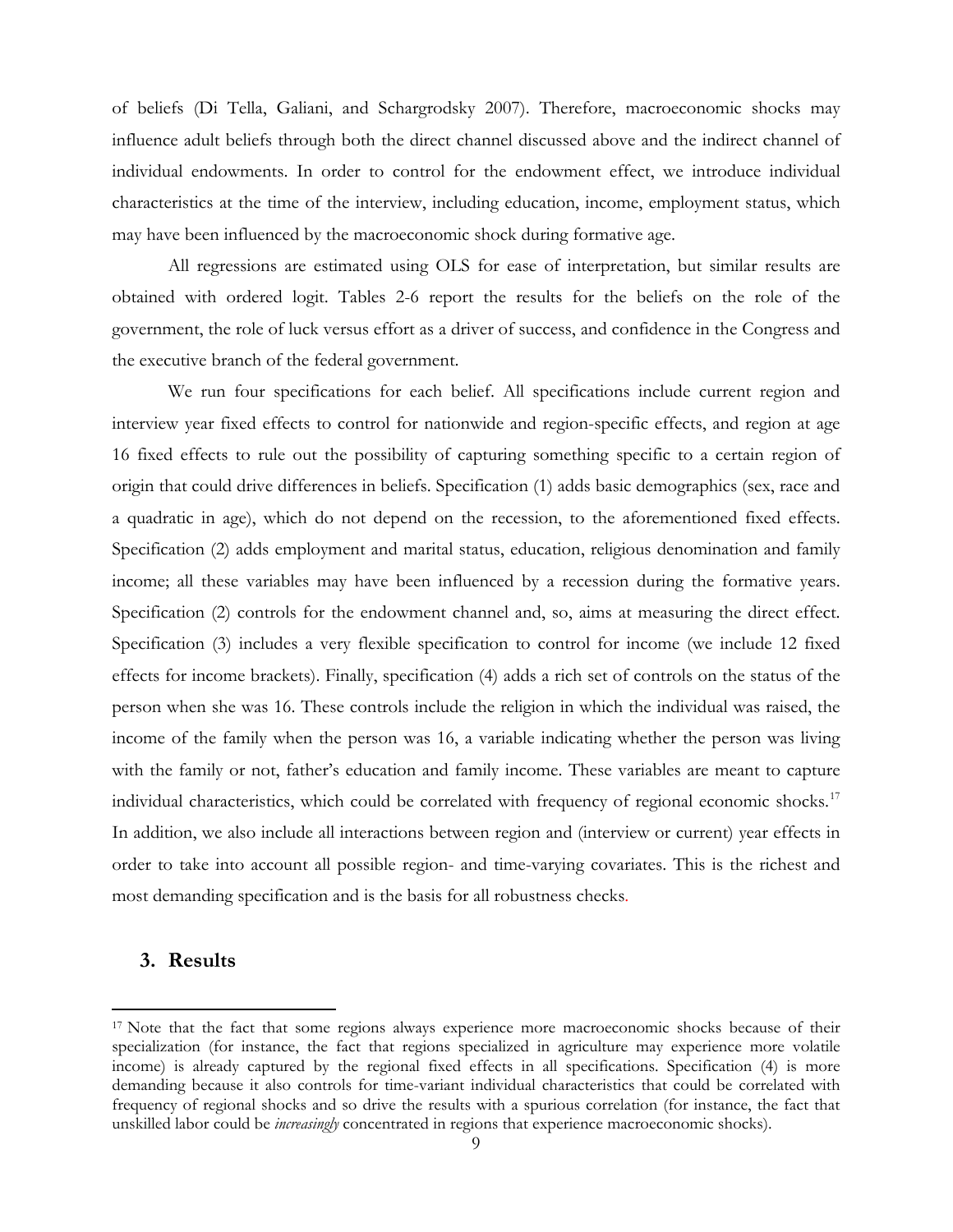#### **Preferences for redistribution**

Tables 2 and 3 report the regressions with the beliefs about the role of the government as dependent variable. A positive coefficient means a higher preference for government redistribution (a higher number means that the government should take care of people in need in the "help poor" regression and a preference for less inequality in the "income inequality" regression). The coefficient on the variable indicating whether the person experienced a recession during her impressionable years is significant at least at the 10 percent level in all the specifications. Experiencing a recession during the impressionable years can explain about 4 percent of the variation of preferences for redistribution. By comparison, the effect of having gone through a recession is equivalent to half of the effect of being employed, and one third of the effect of having completed only high school (as compared with people with college education and beyond). Consistent with the literature, employed, educated, married, Protestant, male, and high income-earning individuals are less favorable to redistribution. Race is an important factor in determining individual preferences (see also Alesina and La Ferrara 2005). Family background at age 16 is relevant in the determination of preferences for redistribution. In particular, having a father with a low level of education or being poor increases people's desire for redistribution. Being raised Protestant appears also to be relevant but only for one of the two variables.

#### **Importance of luck versus effort as a driver of success in life**

Table 4 presents the regressions for the belief about the relative importance of work (lower number on a scale of one to three) versus luck (higher number) as a determinant of individual success. A recession during impressionable years makes an individual more inclined to believe that luck is the fundamental driver of success. Recessions can explain about 4 percent of a standard deviation of this variable, which is half the impact of being unemployed. The coefficient is significant at the 10 percent level when we include all the family background controls (column 4). Being Protestant or being raised Protestant is an important determinant of this belief, consistent with the Weberian interpretation on the importance of work. In addition, married and high family income individuals tend to believe that individual success depends on hard work, while black and unemployed individuals report that luck is more important in explaining success in life.<sup>[18](#page-14-0)</sup>

#### **Trust in institutions**

<span id="page-14-0"></span><sup>&</sup>lt;sup>18</sup> Note that the coefficients for employment and education have opposite signs in the regressions of Tables 3 and 4, confirming that employment and education have different effect on beliefs.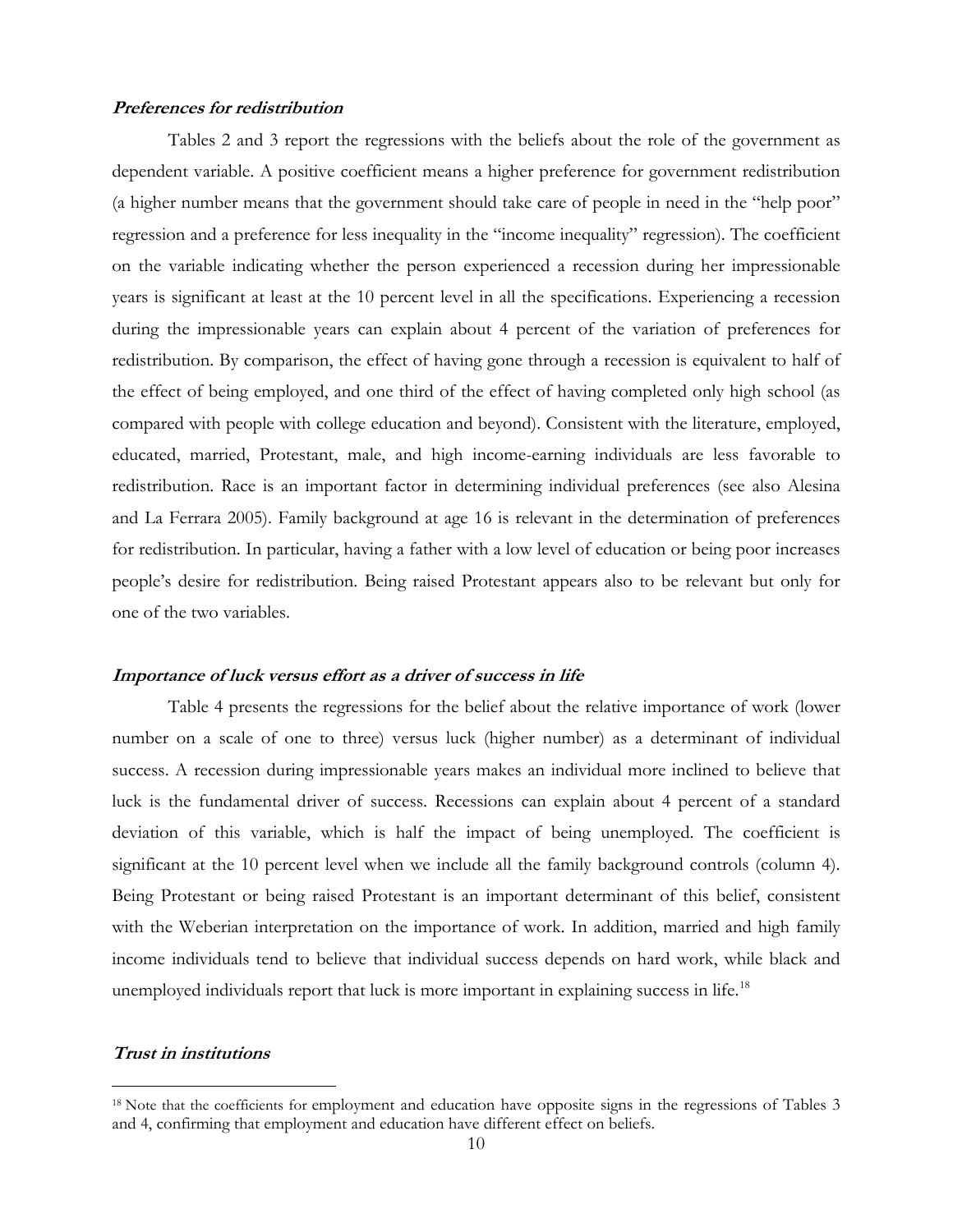Tables 5 and 6 present the results for regressions in which the dependent variable is trust in Congress and the executive branch of the federal government. A higher level of the dependent variable means that the individual has high trust in that institution. People hit by a negative macroeconomic shock have a significantly lower level of confidence in Congress and the executive branch of the federal government. Being Catholic or Protestant or being raised as such substantially increases confidence in the government. As with the previous variables, being in a recession can explains about 4 percent of the variation in the confidence in institutions, but in this case the impact is equivalent to having an education up to and including high school (compared to people with some college or more). Finally, the results do not change even controlling for income and for a large set of family controls during the critical age (specification 4),. In other words, the results are not driven by personal endowments during a recession.

#### **Political attitudes**

All beliefs discussed above could also be important in the broad determination of ideology. In particular, the experience of a recession during critical age with the resulting preference for greater state involvement could move individuals toward a more left leaning orientation. To see whether the impact of the macroeconomic shock is also relevant for a broader measure of political orientation, Table 7 reports the results for the ideological self-placement. The dependent variable is normalized so that a higher number (in a scale ranging from one to seven) indicates a (self-assessed) liberal placement, while a lower number indicates a (self-assessed) conservative placement. Being in a recession during one's formative years does not seem to play a role in ideological self-placement. This could be consistent with the fact that recession-stricken individuals on the one hand ask for larger involvement by the state in redistribution (Table 2) but, at the same time, are more skeptical of the state institutions' ability to intervene effectively (Tables 5 and 6). This contradiction between the requests from the state and the confidence in it could offset each other, nullifying the effect on political self-placement. In addition, this could be in line with recent evidence showing that political preferences are mostly culturally transmitted from parents to children, possibly even including a genetic component (see Alford et al. 2006).

Consistent with the literature, our results also show that males, married individuals, people out of the labor force, and high family income individuals tend to be more conservative, together with Catholics and Protestants. Higher education is associated with a more left wing ideology.

#### **Psychological profile of individuals hit by a recession during their impressionable years**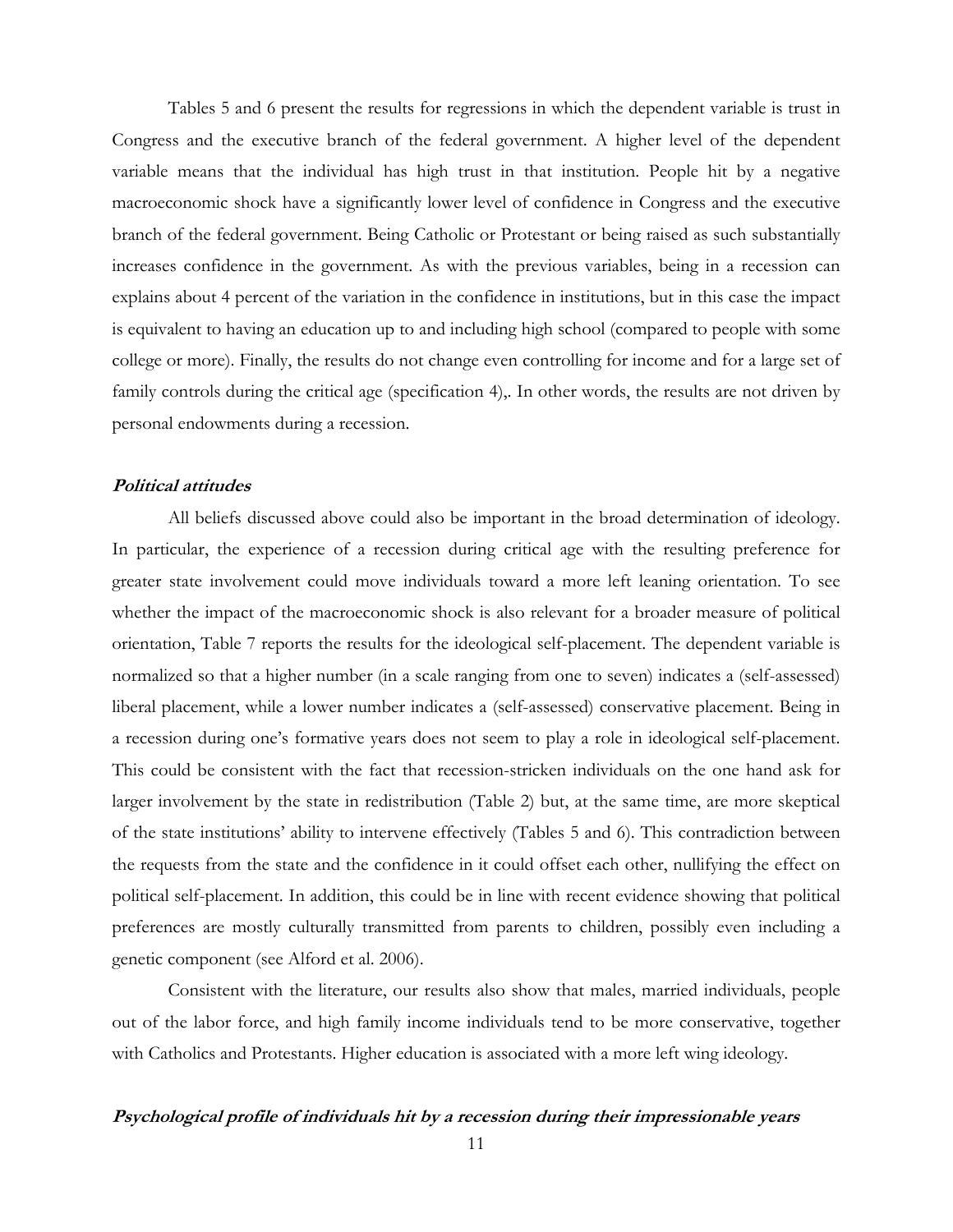In comparison with other individuals, those who experience a recession during their impressionable years are more likely to believe that individual success is driven more by luck than hard work (Table 4), hence they prefer more government redistribution (Tables 2 and 3). This empirical finding confirms the intuition provided in Benabou and Tirole (2006) that individuals who believe in a just world in which success is driven mostly by hard work and not by the vagaries of luck do not want the government to engage in redistribution.<sup>19</sup> However, recession-hit cohorts have less confidence in the executive and legislative branches of the government (Tables 5 and 6). This is consistent with the idea that individuals were asking (or hoping) for more government services and, in particular, redistribution, but they lost the confidence in the abilities of institutions to deliver these services. Mistrust in executive and legislative institutions, which are expected to act during a recession, is higher in recession-hit cohorts. Finally, a recession-hit cohort has mixed feeling regarding political self-placement: On the one hand, recession-hit individuals believe that the government should intervene more, so they lean more to the left. On the other hand, these individuals distrust institutions, believing them to be ineffective, therefore leaning more right. The overall result of these two tendencies is that there is no clear effect of recession during formative age on self-reported political placement.

#### **4. Robustness**

 This section focuses on the robustness of the results with respect to omitted variables, different definitions of formative age, different definitions of shocks, restricting the sample to nonmovers, and taking into account the dominant ideology during the critical age.

#### **Omitted variables**

 $\overline{a}$ 

The results discussed above could be the results of omitted variables correlated to beliefs and to the local shocks. However, the results above do not depend on any nationwide time effect (every specification controls for time specific effects), region of current residence time-invariant characteristics (every specification has regional fixed effects for the region of residence) or region of residence during critical age time-invariant characteristic (every specification has fixed effects for region of residency at age 16). These results are also robust to the inclusion of region-specific fixed

<span id="page-16-0"></span><sup>19</sup> Note, however, that Benabou and Tirole (2006) looked not just at different countries, but different continents: the "American" versus the "European" systems of beliefs in the world's justice and the role of the state. By contrast, our empirical analysis is based on comparison between American cohorts that simply had different experiences during their formative ages.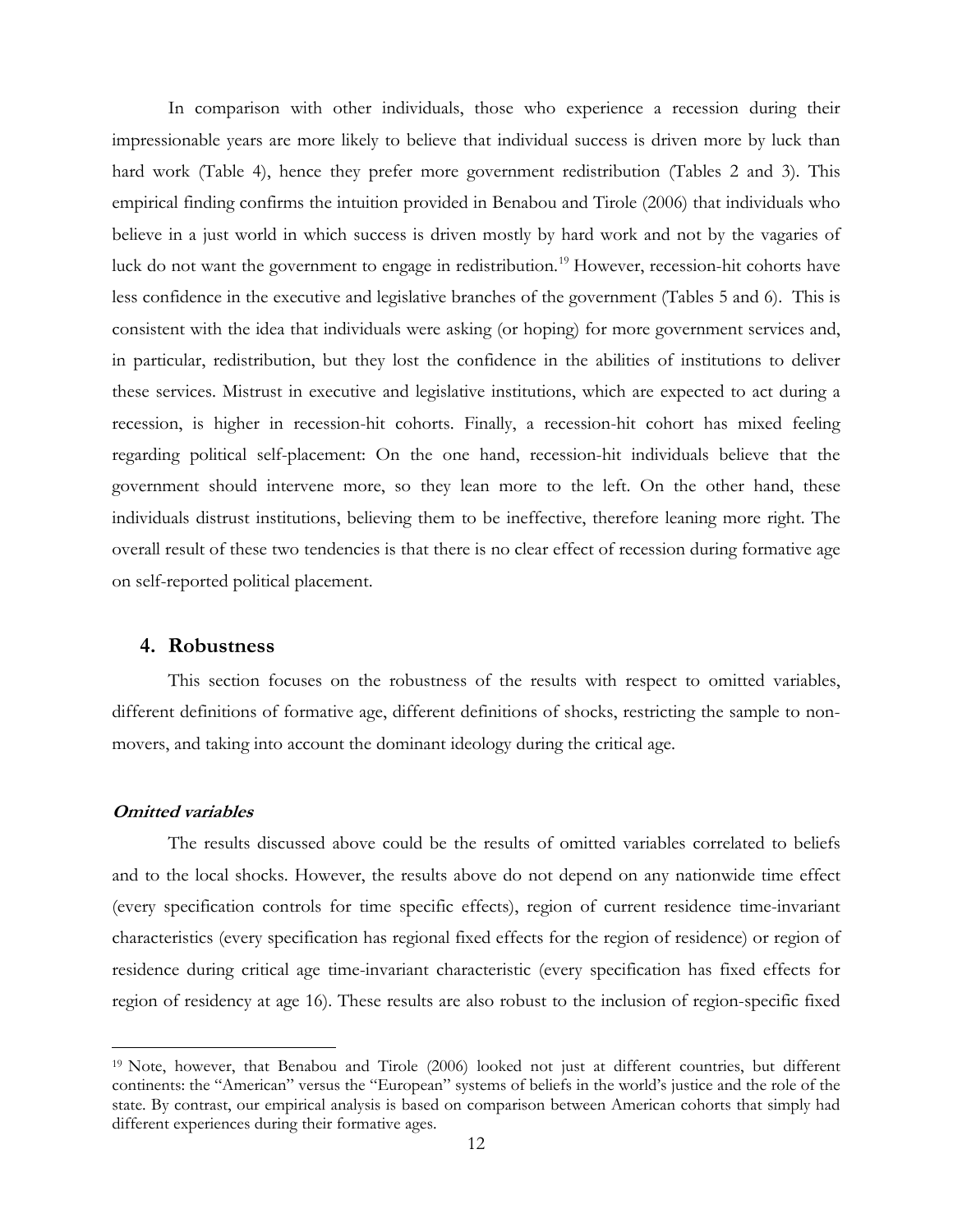effects with and without controls for some individual characteristics. Finally, our main specification includes background characteristics during critical age in addition to all other controls and a very flexible specification for income.

#### **Impressionable years versus other years**

Following the socio-psychological literature, our analysis has focused on the role of impressionable years (between 18 and 25) in the formation of beliefs (Mannheim 1952; Krosnick and Awin 1989). However, a legitimate question is if any experience of macro shocks, regardless of age, could change beliefs and attitudes. As mentioned in the introduction, one alternative theory to the impressionable year hypothesis claims that sensitivity to events declines with age, while another one claims that individuals are highly flexible throughout their lives and constantly alter their attitudes in response to changing life circumstances.

In order to compare the importance of impressionable years versus other periods of life, we repeat our basic regressions as in specification (4) in tables 2 through 7 based on different intervals of years (10-17, 26-33, 34-41, 42-49 and 50-57).<sup>20</sup> Table 8 reports the coefficients on the variable indicating whether the individual experienced at least one recession at different ages.<sup>[21](#page-17-1)</sup> Being exposed to a recession before the age of 17 or after age 42 has no impact on beliefs. The formative period between the ages of 18 and 25 is the age during which the majority of beliefs under consideration are formed, with the notable exception of confidence in the government, for which experience of shocks during formative age as well as slightly later in life are both relevant. This is consistent with the view that the experience during formative age has a crucial role in determining the "primitive beliefs" on big issues such as the general role of the government with respect to individuals and the role of individual's effort in the determination of success in life.

#### **Impressionable years versus recent years**

 $\overline{a}$ 

Another set of theories stresses how individuals discount experiences far back in the past and overweigh recent experiences. In order to test this hypothesis against the hypothesis of impressionable years, we repeat our baseline regression (specification 4 in Tables 2 to 7), introducing a variable "recession during the last eight years" measured in the same way as the recession during formative age. Table 9 reports the coefficients of interest for the relevant regressions. There is no

<span id="page-17-0"></span><sup>&</sup>lt;sup>20</sup> We chose the intervals of equal length in order to be consistent with the impressionable years range. Note that our sample size decreases slightly as we increase the range period. We report in the same table the results for the 18-25 years range for comparison.

<span id="page-17-1"></span><sup>&</sup>lt;sup>21</sup> We do not report the coefficients on the remaining controls, but complete results are available from the authors.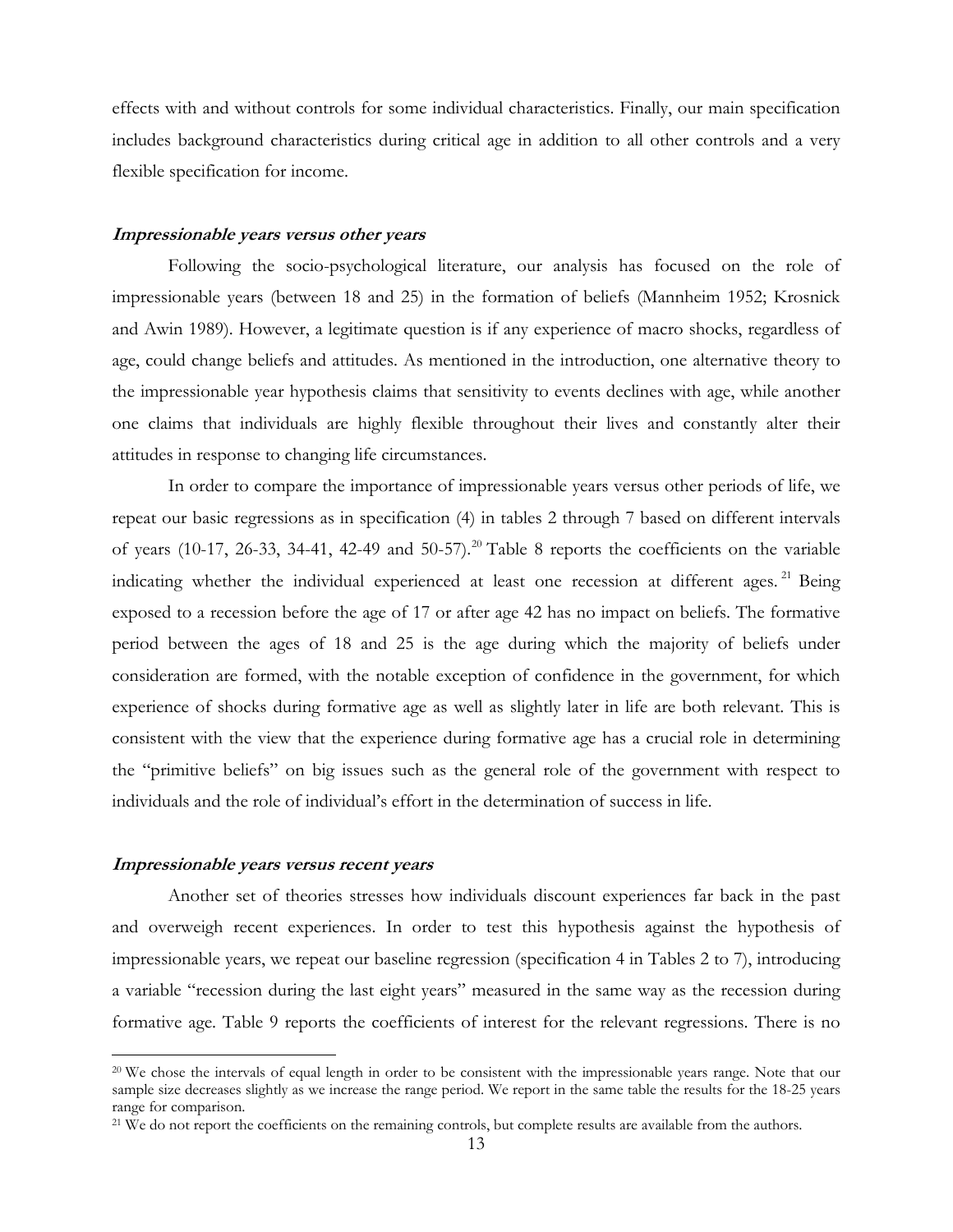evidence that recent experience of recession has any impact on beliefs, while the results on the recession during the critical age remain valid.<sup>22</sup>

#### **Alternative definitions of shocks**

 $\overline{a}$ 

In this section we test the robustness of our results to alternative definitions of macroeconomic outcomes (Table 10 reports the results using specification (4) of Table 2 for each of the alternative definitions). First, instead of defining the variable as equal to 1 for at least one year of recession during the critical age, we define the fraction of time that each individual spent in recessions during her impressionable years. In this case, we define recession simply as a negative GDP growth, since deep recessions with GDP growth lower than -3.8% very rarely last more than one year. The results (first panel of Table 10) confirm the role of the experience earlier in life in belief formations, although spending more years in negative GDP growth has slightly weaker effects than being exposed to a deep recession.

Second, we also look at the effects of large booms defined as regional GDP growth larger than 6.5% (the  $5<sup>th</sup>$  highest percentile in the income distribution). Contrary to what we found above for recessions, the experience of a boom during the formative age does not seem to matter for the formation of beliefs (second panel of Table 10).

Third, instead of using a specific definition of recession, we simply include the average GDP growth during the impressionable period. Higher growth is associated with less desire for redistribution, more importance attributed to effort as a driver of success and more confidence in institutions. The results are somewhat weaker than being exposed to a deep negative shock, indicating that economic growth has a nonlinear effect on beliefs (third panel of Table 10).

Finally, we consider the standard deviation of GDP growth during the impressionable years. People might dislike uncertainty as measured by volatility, so we would expect this variable to produce the same results as the experience of a recession<sup>23</sup>. The results indeed confirm this story. The effects of volatility are somewhat weaker than a deep recession (fourth panel of Table 10). Overall, these results indicate that a deep negative shock seems to have the stronger effect in the formation of beliefs. Spending long period of time in an unfavorable or very volatile economic environment also increases the desire for redistribution and lowers the confidence in institutions. Experiencing higher growth during the formative years has the opposite effect.

<span id="page-18-1"></span><span id="page-18-0"></span><sup>&</sup>lt;sup>22</sup> Note that in this case we include only region at age 16 and year fixed effects, as region of residence fixed effects and all the interaction with year fixed effects would be perfectly collinear to our variable on recession in the last eight years.<br><sup>23</sup> Wolfers (2003) finds evidence that macroeconomic volatility reduces happiness.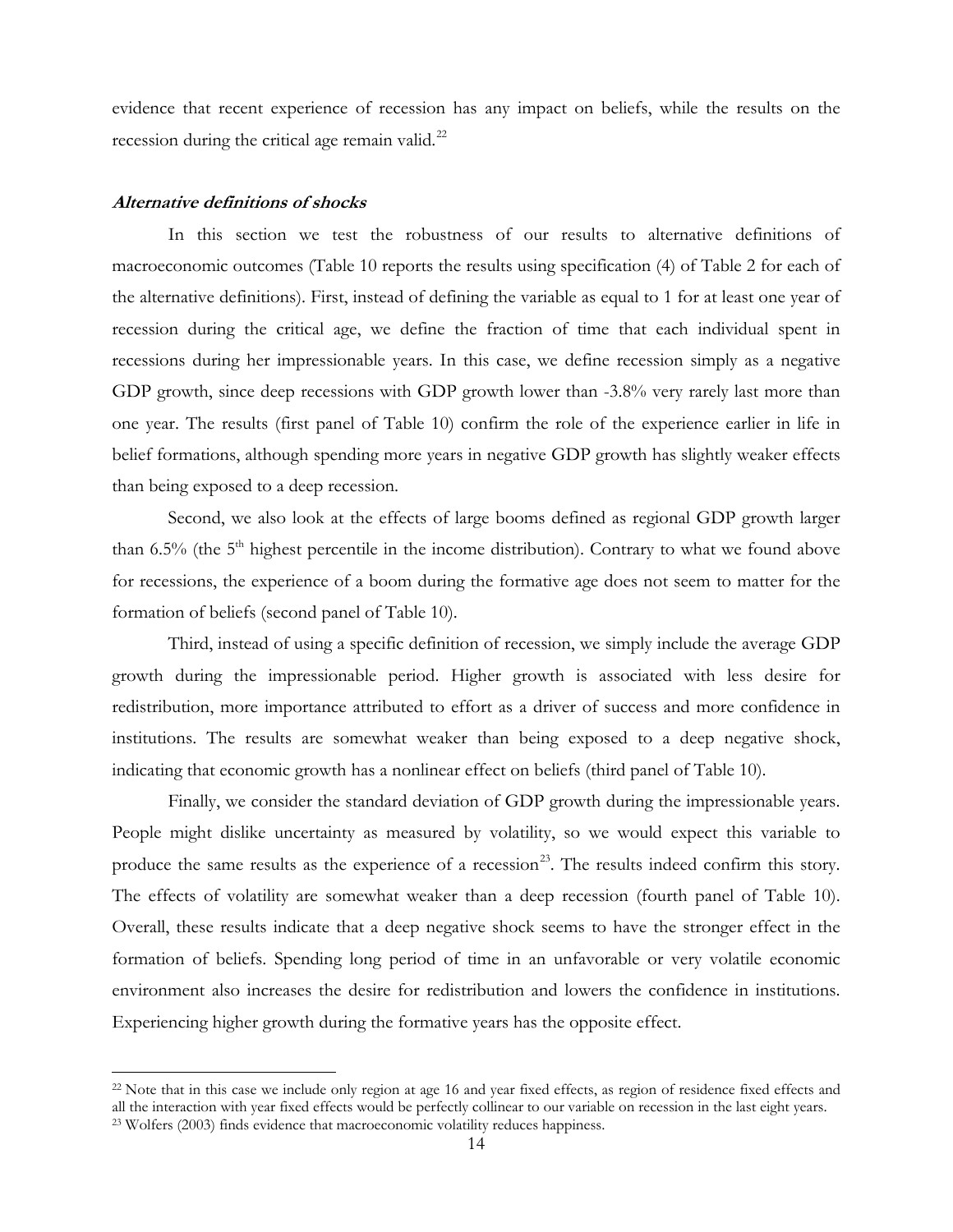#### **Restricting the sample to non-movers**

Individuals may react differently to macroeconomic shocks. In particular, economic crises are known to be important push factors in shaping migration decisions (Greenwood 1975). This can pose an econometric problem. If individuals are heterogeneous in their response to local shocks, with more entrepreneurial individuals moving to a new location, the estimation could suffer from heterogeneity in the sample. In order to have a more homogeneous sample, we replicate specification (4) in Tables 2 to 7 restricting the sample to non-movers.

The coefficients reported in Table 11 are similar to the coefficients obtained in the regressions using the entire sample, indicating that heterogeneity in the sample is not a major issue.

#### **Dominant ideology during youth**

Preferences for the role of the government could be determined by the ideological position of the main political leader during the impressionable years. Having a president particularly sensitive to redistributive issues, for example, could have left a mark in individuals' views about the role of the government in the economy (for instance, individuals growing up during the Reagan-Bush presidencies could be more conservative than individuals growing up during the Kennedy-Johnson presidencies). To answer this question, we introduce a variable indicating the fraction of years under a democratic president during the critical period. The results of these regressions are reported in Table 12. The dominant ideology does not influence the impact of regional recessions on individual beliefs and has normally no significant effect on them, with the exception of the role of work versus luck as a driver of success, preferences for income inequality and confidence in the executive branch of the federal government.

#### **Heterogeneity of the coefficients depending on initial individuals' conditions**

The analysis so far has considered that all individuals respond in the same way to recessions during their impressionable years. However, initial conditions during early adulthood, including income, level of education of the parents, an individual's own level of education and social mobility (measured as difference between parents' and the individual's level of education) may influence how macroeconomic conditions impact one's beliefs. In order to test this possibility, we modify our baseline specification (Table 2 column 4) to include an interaction term between recessions during critical age and different initial characteristics. Table 13 reports the results for the parameters of interest (recession, initial condition, and their interaction).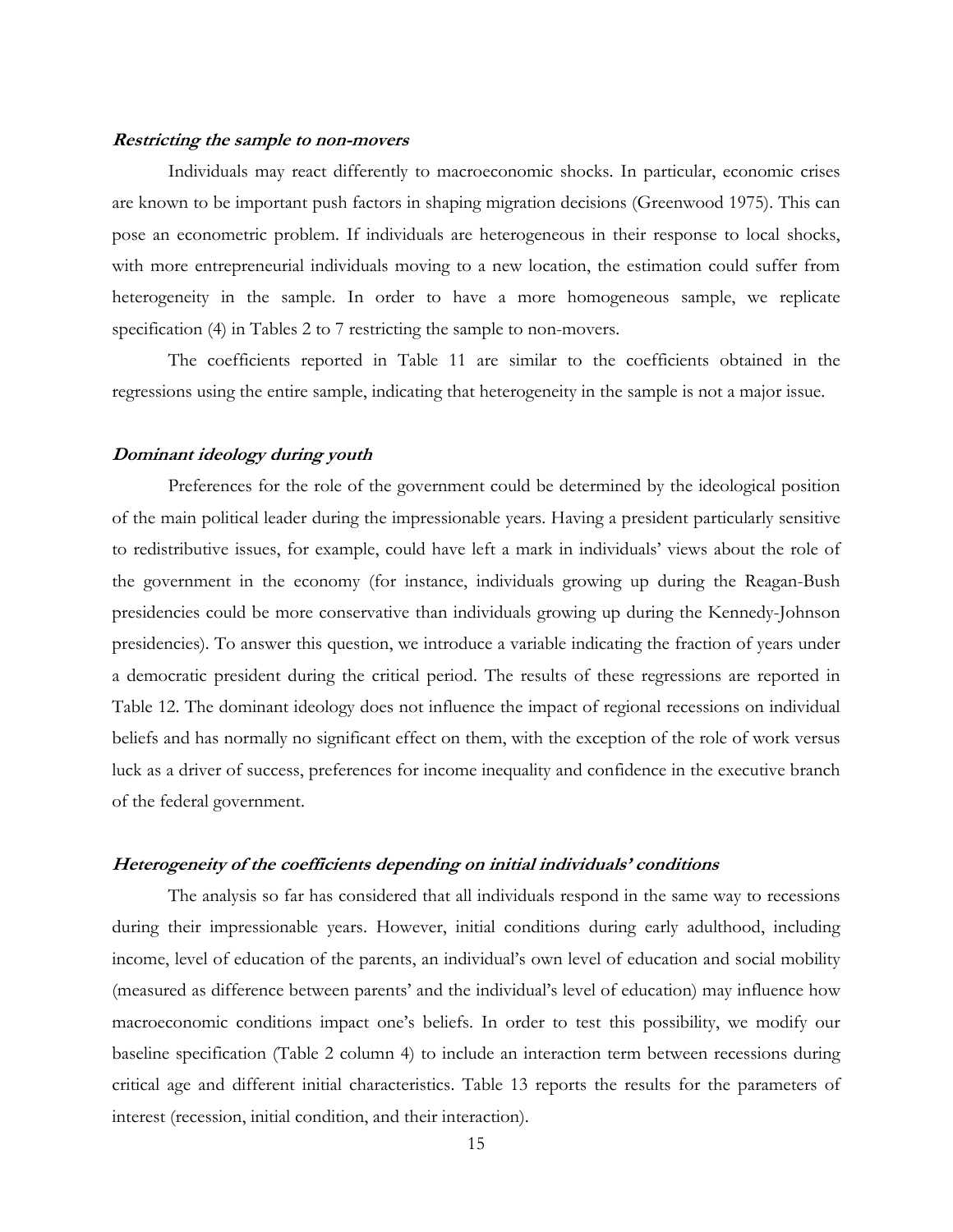Overall, our main results on beliefs hold and there is little evidence that heterogeneity in initial conditions plays an important role. A noticeable exception is the effect of heterogeneity on the impact of recessions on the beliefs of what determines success in life and preferences for income inequality.

#### **Counterfactuals – placebo regressions**

Differences in macroeconomic experiences during formative age should matter only for economic and political beliefs and not for other types of beliefs. Using this intuition, we replicate our baseline framework using a set of beliefs concerning spiritual life or attitudes toward homosexuality (as a proxy of other types of liberal beliefs) as dependent variables. In particular we choose as first belief the feelings about the image of the world (possible answers on a scale of 1 to 7 are: "world is filled with sin (1), there is much goodness, which hints at God's goodness (7)"). We also use a variety of beliefs about homosexuality; in particular the variable *homosexuality* asks the respondents whether homosexual sex relations are always wrong (1), almost always wrong (2), sometimes wrong (3) and not wrong at all (4). We also use two additional variables asking the respondent whether she believes that homosexuals should be allowed to speak or teach (with the answer to each question taking the value of one if homosexuals should be allowed and zero otherwise). For each of these variables we follow the main specification of this paper. Table 14 presents the results.

 Experiencing a recession has no significant impact on other types of liberal versus conservative beliefs or beliefs concerning the spiritual life. By contrast, other individual variables have a strong and expected impact on this type of beliefs. For instance, black, male, Catholic, Protestant or married individuals with a low level of education (or with a poor educational background) tend to be more conservative in their attitudes about homosexuality.

#### **Mistrust in the government and lack of generalized trust**

One of the strongest results of our paper is the long-lasting effect of recessions on confidence in government. A natural question would then be if this lack of confidence in the government has a spillover effect on generalized trust. We run our main specification using trust as variable of interest (Table 15). The trust variable is the answer to the following question: "Generally speaking, would you say that most people can be trusted (taking the value of 1) or that you can't be too careful in life (taking the value of 0)". While recessions substantially decrease the confidence in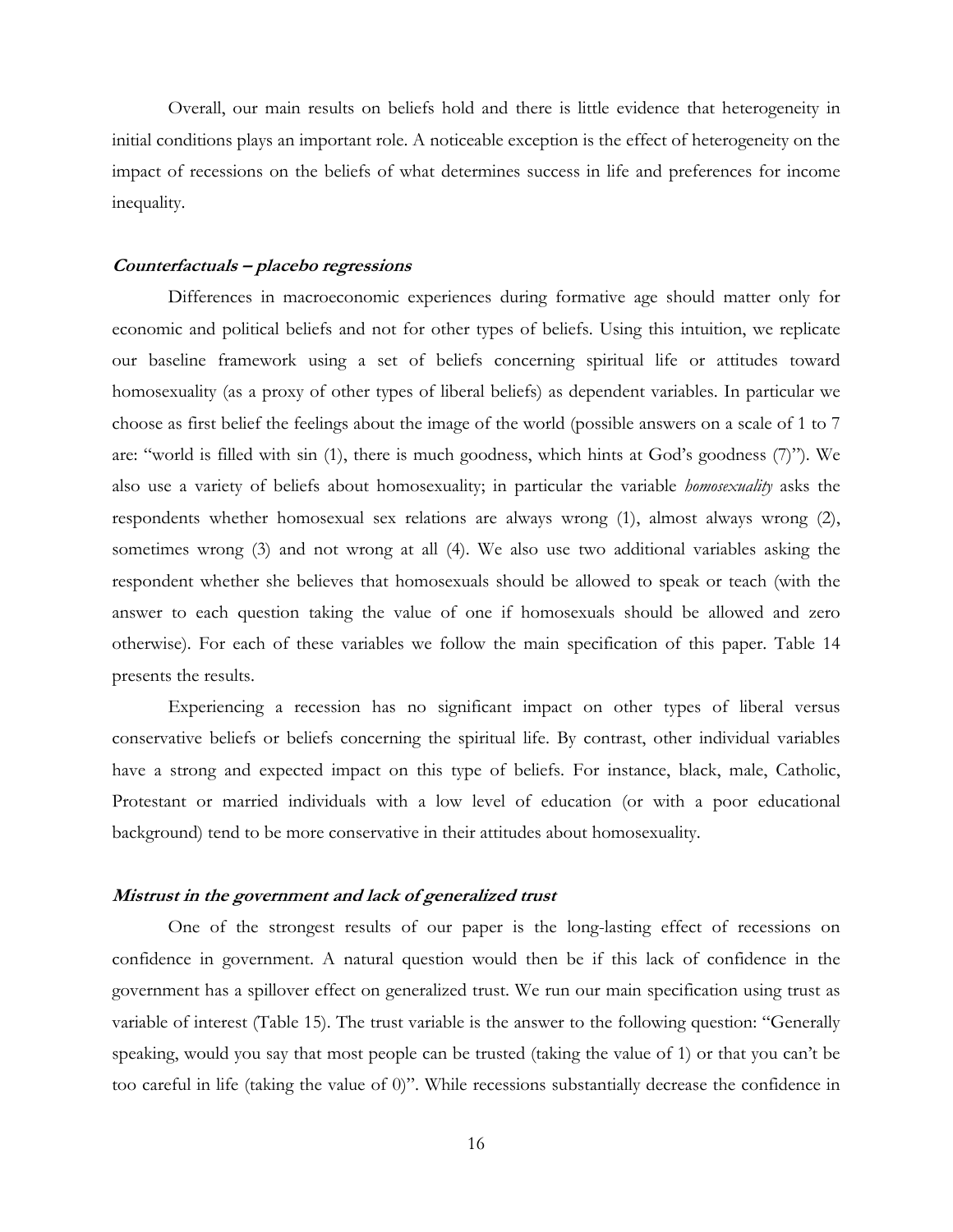government institutions, they do not have an effect on the level of generalized trust, which therefore does not depend on macroeconomic outcomes.

#### **5. Conclusions**

In this paper, we study the permanent effect of macroeconomic shocks on the formation of beliefs. We study the relationship between recessions and the formation of beliefs by matching selfreported individual answers with macroeconomic experience during youth. We use information from the General Social Survey and variation in regional and yearly macroeconomic conditions to identify these effects. We find that the period of early adulthood (between 18 and 25) seems to be the age range during which people are more sensitive to macroeconomic conditions. Macroeconomic shocks also may affect people's trust in government institutions until they are in their 40s. People tend not to change beliefs in response to negative economic shocks experienced when they are 40 or older.

We contribute to the literature on the determinants of beliefs in three ways. First, we study the importance of macroeconomic events in the formation of socio-economic beliefs (a topic not yet studied in the literature). Second, we focus explicitly on the importance of the "impressionable years," not only on recent experience or anindividual's entire history. Third, we use time-varying regional shocks to identify the impact of macroeconomic shocks on beliefs. More generally, this paper sheds light on the importance of the historical economic environment in shaping economic attitudes. It follows a line of thought that goes back to Durkheim (1897), who showed how suicide, which up to that period was considered a purely individual action, was related to general social and economic conditions. In a similar vein, we argue that the system of individual beliefs and attitudes is conditioned by the collective experience of a recession. The findings in this paper also provide firm empirical grounds for the models that endogenize political preferences and beliefs (Piketty 1995; Benabou and Tirole 2006).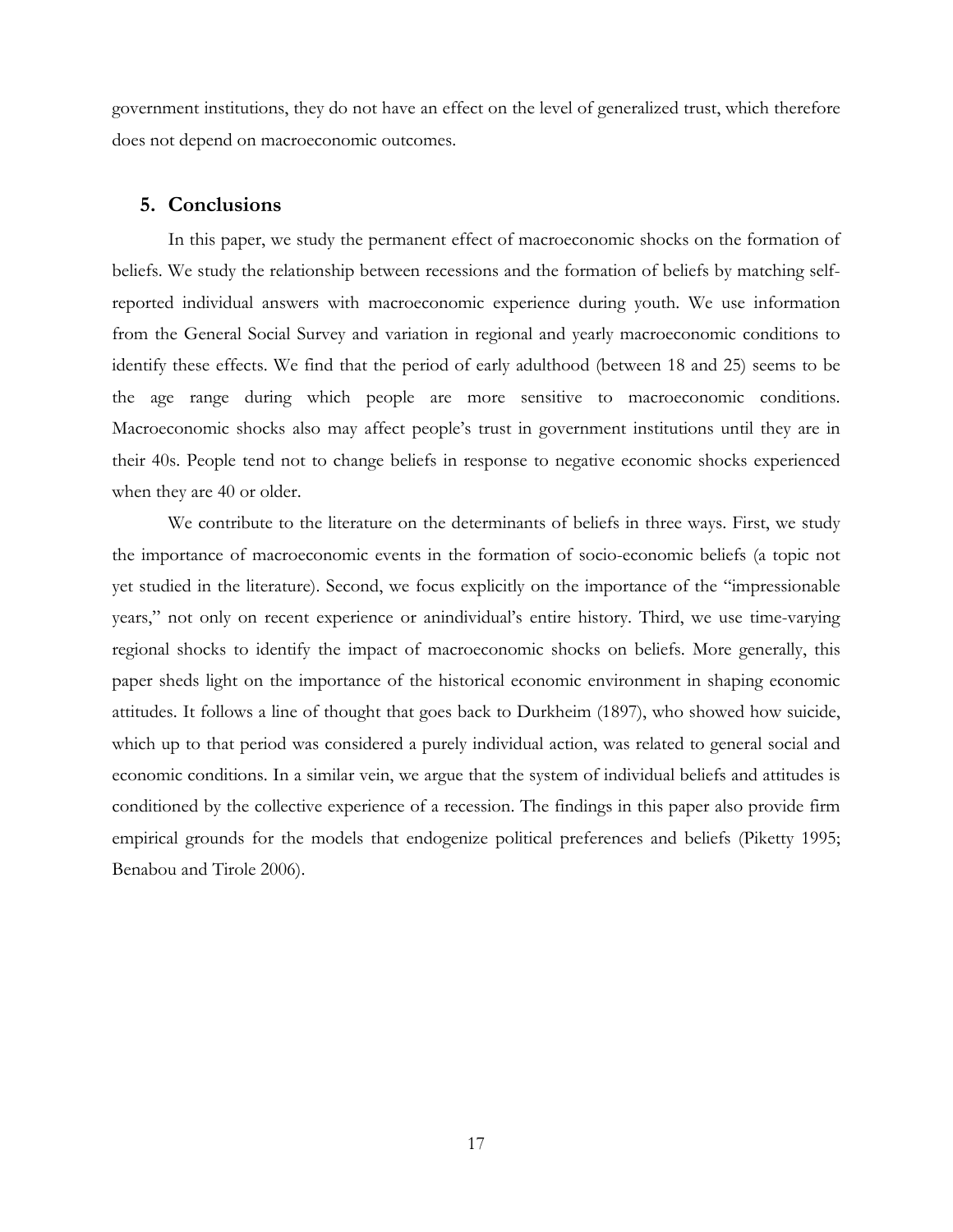#### **References**

- Alesina, A., and D. Rodrik, 1994, "Distributive Politics and Economic Growth," *Quarterly Journal of Economics*, Vol. 109, pp. 465–90.
- Alesina, A., E. Glaeser, and B. Sacerdote, 2001, "Why does not the US have a European Style Welfare?" *Brookings Papers on Economic Activity*, Vol. 2, pp. 187–277.
- Alesina, A., and G.M. Angeletos, 2005, "Fairness and Redistribution: US vs. Europe," *American Economic Review*, Vol. 95 (September), pp. 913–35.
- Alesina, A., and N. Fuchs-Schuendeln, 2008, "Good Bye Lenin (or not?)—The Effect of Communism on People's Preferences," *American Economic Review,* Vol. 97, pp. 1507–28.
- Alesina, A., and E. La Ferarra, 2005, "Ethnic Diversity and Economic Performance," *Journal of Economic Literature*, Vol. 43 (September), pp. 721–61.
- Alford, J. R., C. L. Funk, and J. R. Hibbing, 2006, "Are Political Orientations Genetically Transmitted?" *American Political Science Review*, Vol. 99 (May), No. 2, pp. 153–67.
- Andress, H.J. and H. Thorsten, 2001, "Four worlds of welfare state attitudes? A comparison of Germany, Norway, and the United States," *European Sociological Review*, Vol. 17, pp. 37–56.
- Austen, S., 2002, "An International Comparison of Attitudes to Inequality," *International Journal of Social Economics* Vol. 29, No. 3–4, pp. 218–37.
- Benabou, R., and J. Tirole, 2006, "Belief in a Just World and Redistributive Politics," *Quarterly Journal of Economics,* Vol. 121 (May), No. 2, pp. 699–746.
- Boycko, M., and R. Shiller, 1992, "Hunting for Homo Sovieticus: Situational versus Attitudinal Factors in Economic Behavior," *Brookings Papers on Economic Activity*, 1992, No. 1, pp. 27–94, (Washington: Brookings Institution).
- Brim, O. G. and J. Kagan, 1980, *Constancy and Change in Human Development,* Cambridge, MA: Harvard University Press
- Campbell, John Y., 2001, "A Comment on James M. Poterba's "Demographic Structure and Asset Returns," *The Review of Economic and Statistics*, Vol. 83, No. 4, pp. 585–88.
- Corneo, Giacomo, 2001, "Inequality and the State: Comparing U.S. and German Preferences," *Annales D'Economie et de Statistique*, No. 63–64, pp. 283–96.
- Corneo, Giacomo, and H.P. Grüner, 2002, "Individual Preferences for Political Redistribution," *Journal of Public Economics*, Vol. 83, pp. 83–107.
- Dehejia, R., and A. L. Muney, 2004, "Booms, Busts, and Babies' Health," *The Quarterly Journal of Economics, MIT Press*, Vol. 119, (August), No. 3, pp. 1091–1130.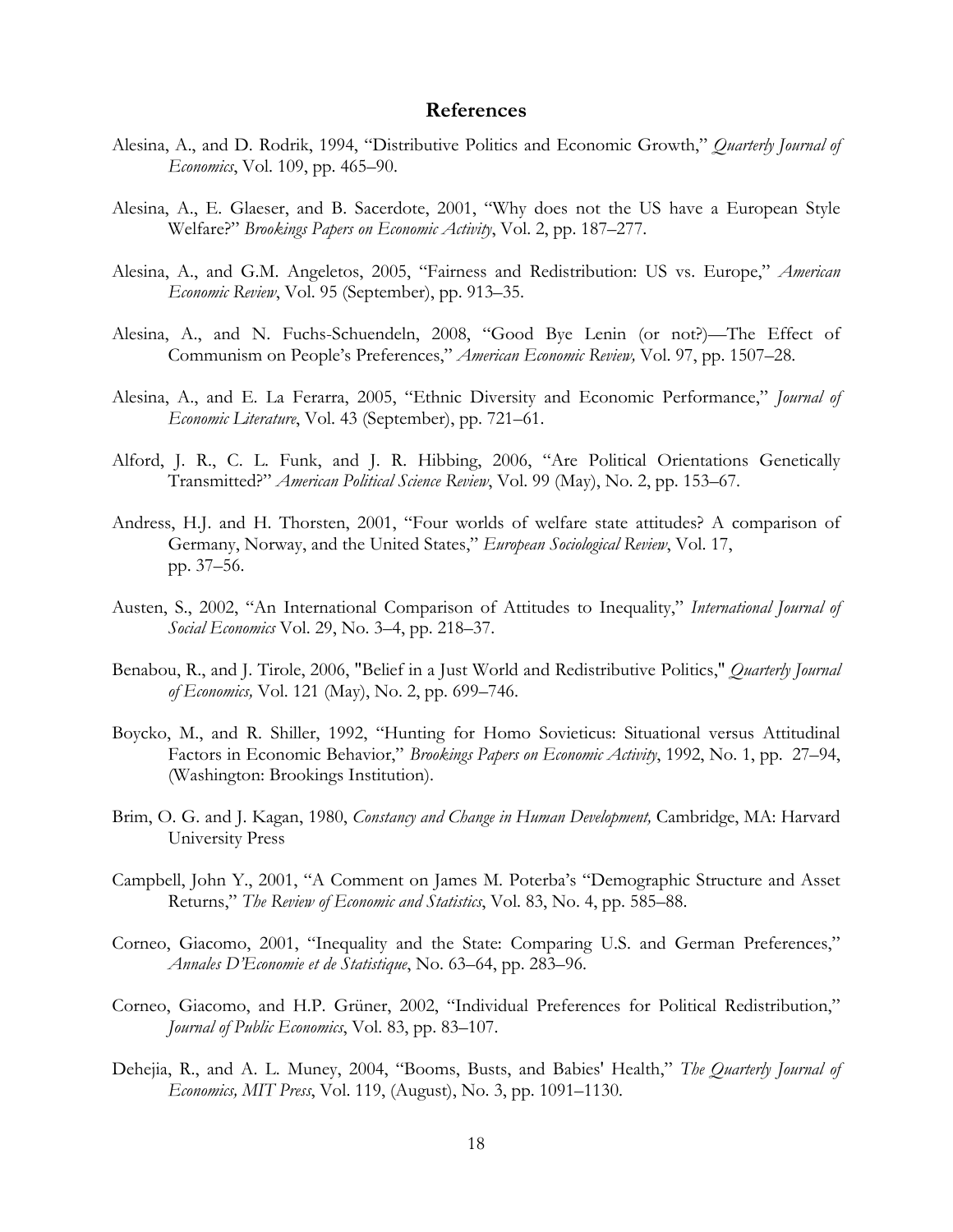- Di Tella, R., J. Donna, and R. MacCulloch, 2007, "Oil, Macro Volatility and Crime in the Determination of Beliefs in Venezuela" in *Venezuela: Anatomy of a Collapse*, Hausmann, R., and F. Rodriguez (eds.)
- Di Tella, R., Dubra, J. and R. MacCulloch, 2008, "A Resource Belief-Curse? Oil and Individualism," NBER DP 14556.
- Di Tella, R., R. MacCulloch, and A. Oswald. "Preferences over Inflation and Unemployment: Evidence from Surveys of Happiness," *American Economic Review* 91, No. 1 (March 2001).
- Di Tella, R., S. F. Galiani, and E. S. Schargrodsky, 2007 "The Formation of Beliefs: Evidence from the Allocation of Land Titles to Squatters," *Quarterly Journal of Economics* 122(1).
- Di Tella, R., and R. MacCulloch, 2006,"Some Uses of Happiness Data in Economics," *Journal of Economic Perspectives* 20, No. 1 (Winter), pp. 25-46.
- Durkeim, E., *Suicide: A Study in Sociology,* 1897, Reprint, New York Free Press.
- Glenn, N.D., 1980, "Values, Attitudes and Beliefs", in O.G. Brim and J. Kagan (eds.), *Constancy and Change in Human Developmeng,* Cambridge, MA: Harvard University Press.
- Graham, J. R., and K. Narasimhan, 2004, "Corporate Survival and Managerial Experiences During the Great Depression," manuscript, Duke University.
- Greenwood, M., 1975,"Research on Internal Migration in the United States: A Survey," *Journal of Economic Literature*, pp. 397–33.
- Greenwood, R., and S. Nagel, 2008, "Inexperienced Investors and Bubbles," NBER Working Paper No. 14111.
- Kahn, L., "The Long-Term Labor Market Consequences of Graduating from College in a Bad Economy", Yale, mimeo 2008.
- Krosnick, J. A., & Alwin, D. F. (1989). [Aging and Susceptibility to Attitude Change.](http://communication.stanford.edu/faculty/Krosnick/docs/Aging and Att Change  Krosnick and Alwin.pdf) *Journal of Personality and Social Psychology*, 57, 416-425.
- Landier, Augustin, and David Thesmar, 2007, *Le Grand Méchant Marché,* Flammarion. Paris, France.
- Malmendier, U., and S. Nagel, 2007, "Depression Babies: Do Macroeconomic Experiences Affect Risk-Taking," manuscript, University of California, Berkeley.
- Mannheim, K. (1952), "The Problem of Generations", in P. Kecskemeti (Ed.), *Essays on the Sociology of Knowledge*, London: Routledge & Kegan Paul.
- Murthi, M., and E. T. Tiongson, 2008, "Attitudes to Equality: The 'Socialist Legacy' Revisited," mimeo, World Bank.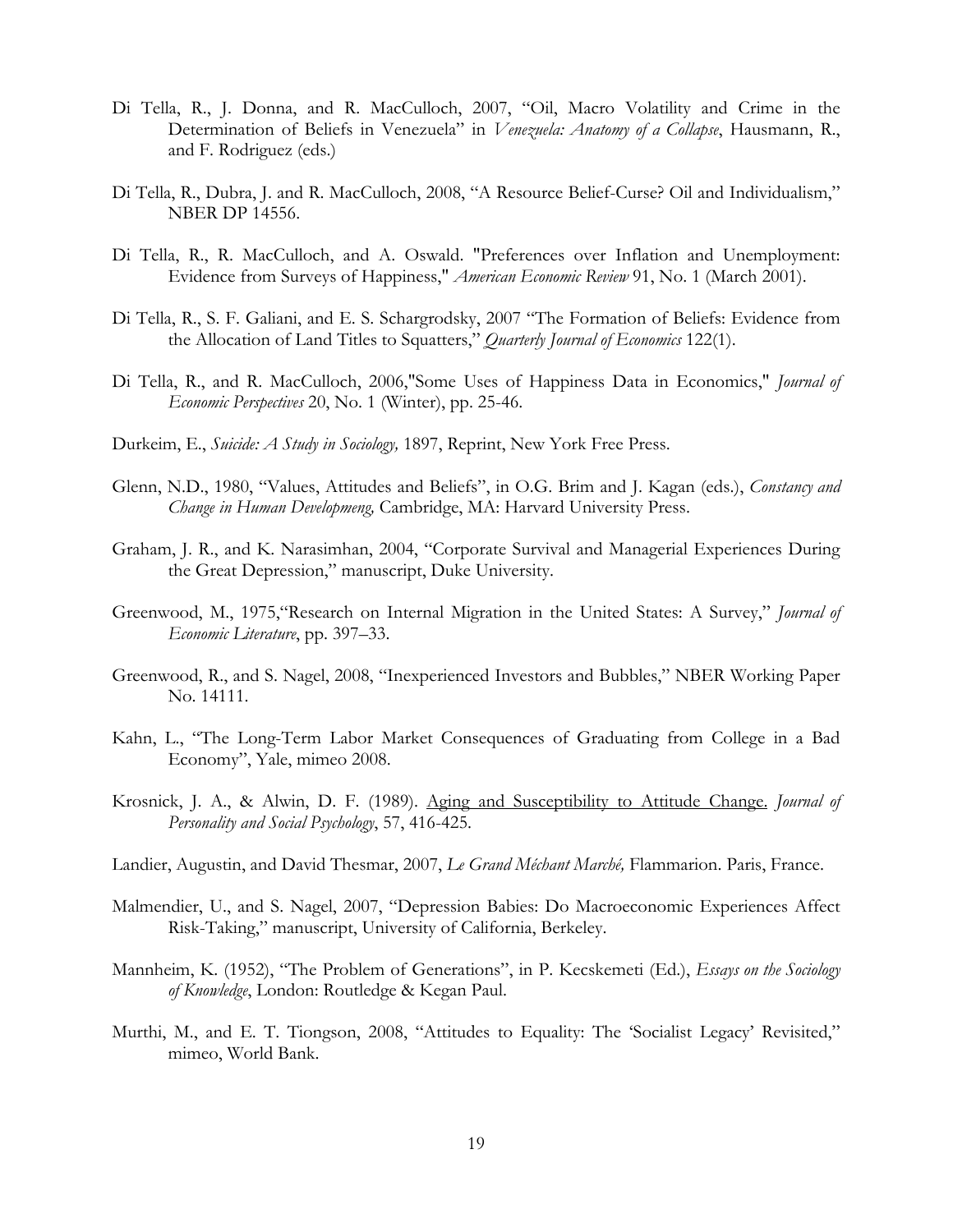- Oreopoulos, P., T. Von Wachter, and A. Heisz. 2006. "The Short- and Long-Term Career Effects of Graduating in a Recession: Hysteresis and Heterogeneity in the Market for College Graduates," NBER Working Paper No. 12159.
- Piketty, T., 1995, "Social Mobility and Redistributive Policies," *Quarterly Journal of Economics*, Vol. 110, No. 3, pp. 551–84.
- Poterba, J. M., 2001, "Demographic Structure and Asset Returns," *The Review of Economics and Statistics*, Vol. 83, No. 4, pp. 565–84.
- Shiller, R., J., M. Boycko, and V. Korobov, 1991, "Popular Attitudes toward Free Markets: The Soviet Union and the United States Compared," *American Economic Review* Vol. 81, No. 3 (June), pp. 385–400.
- Verwiebe, R., and B. Wegener, 2000, "Social Inequality and the Perceived Income Justice Gap," *Social Justice Research*, Vol. 13, No. 2, pp. 123–49.
- Vissing-Jorgensen, A., 2002, "Towards an Explanation of Household Portfolio Choice Heterogeneity: Nonfinancial Income and Participation Cost Structure," Working Paper, Northwestern University.
- Wierzbicka, A., 1997, *Understanding Cultures through their Key Words. English, Russian, Polish, German, and Japanese.* New York: Oxford University Press,
- Wolfers, J., 2003, "Is Business Cycle Volatility Costly? Evidence from Surveys of Subjective Wellbeing," *International Finance,* Vol. 6. No. 1. pp. 1–26.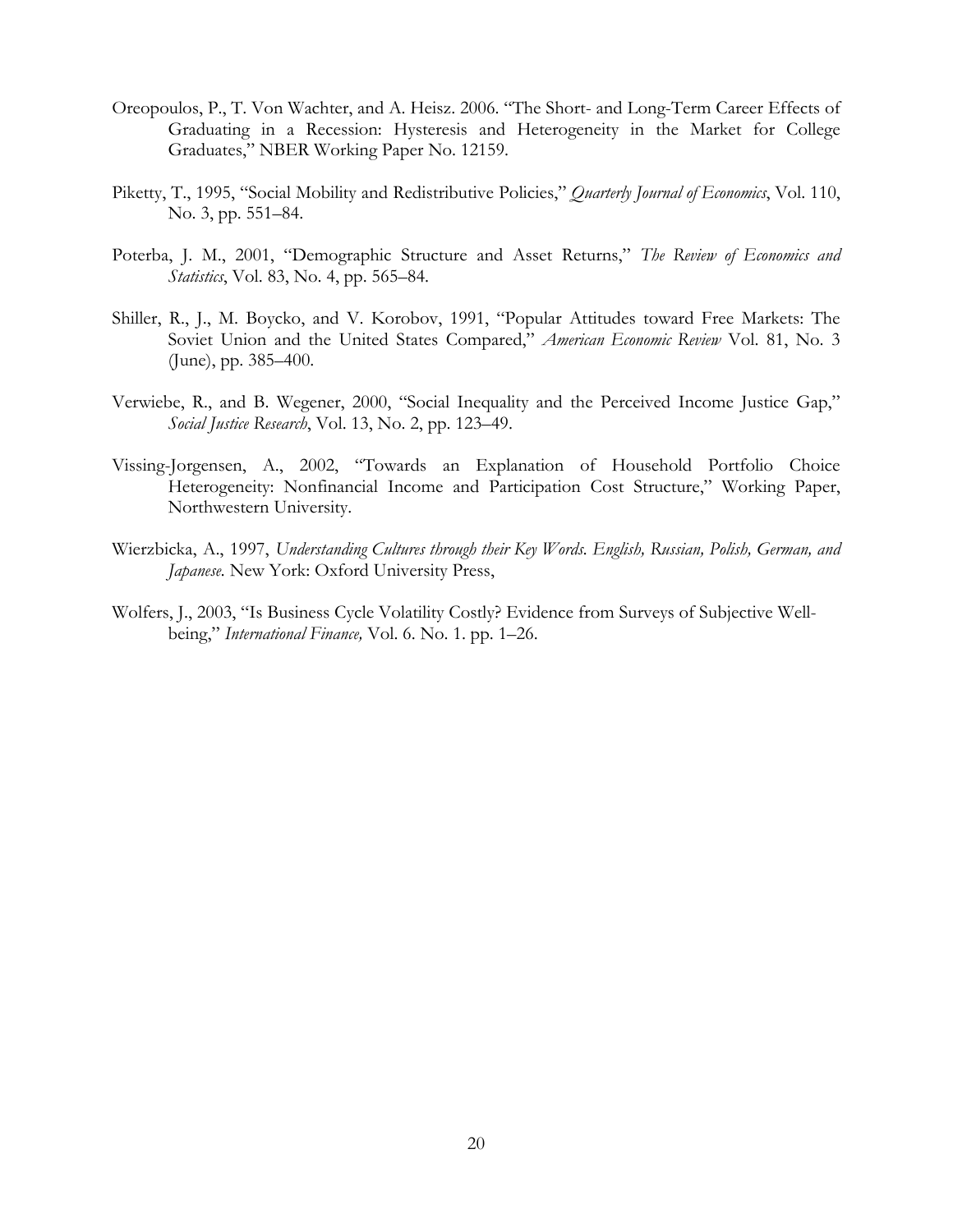**Figure 1 Macroeconomic events during the "impressionable years"- At least one recession** 



**Figure 2 Macroeconomic events during the "impressionable years"- Average years of recession** 

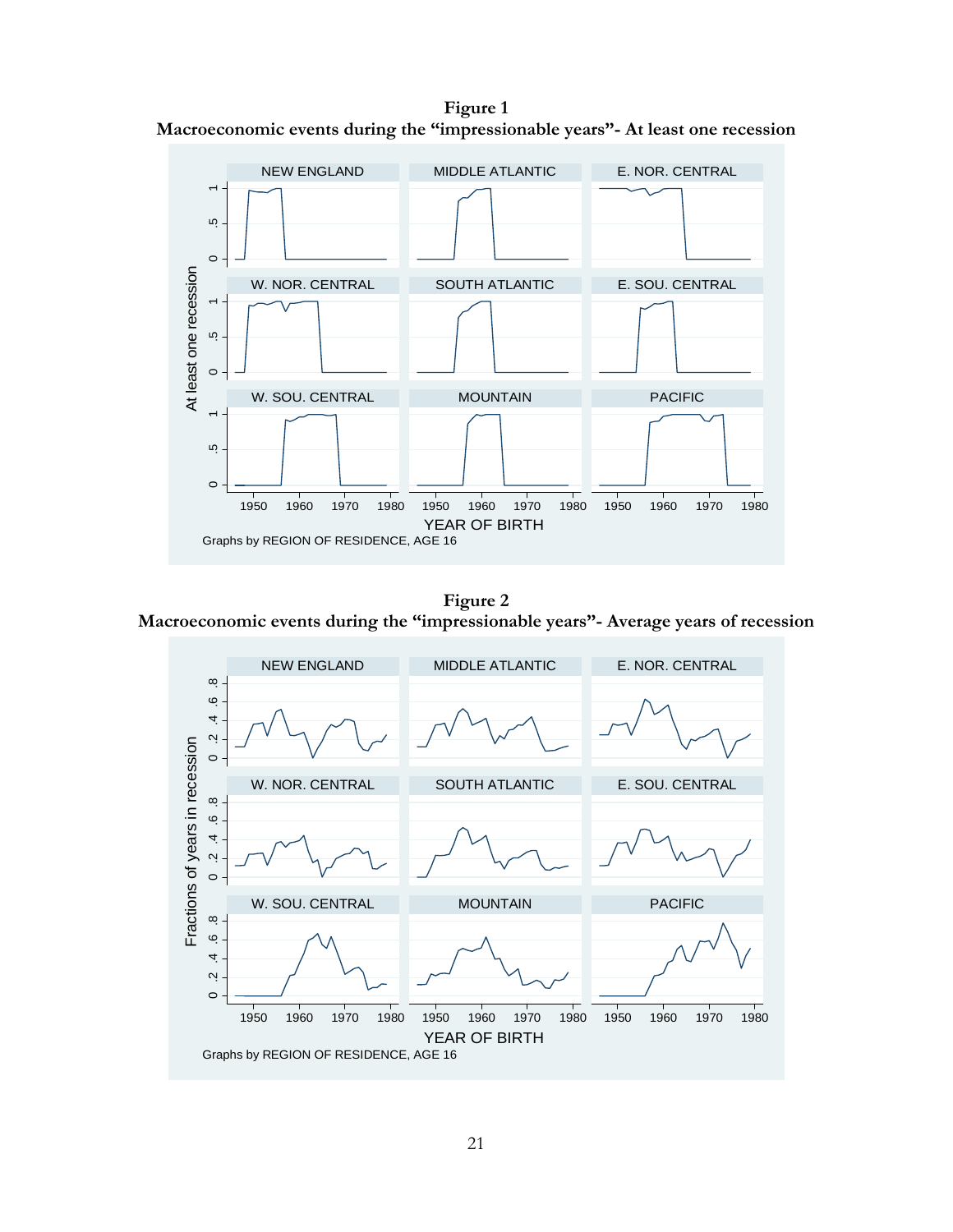**Figure 3 Macroeconomic events during the "impressionable years"- At least one boom** 



**Figure 4 Macroeconomic events during the "impressionable years"- Average regional GDP** 

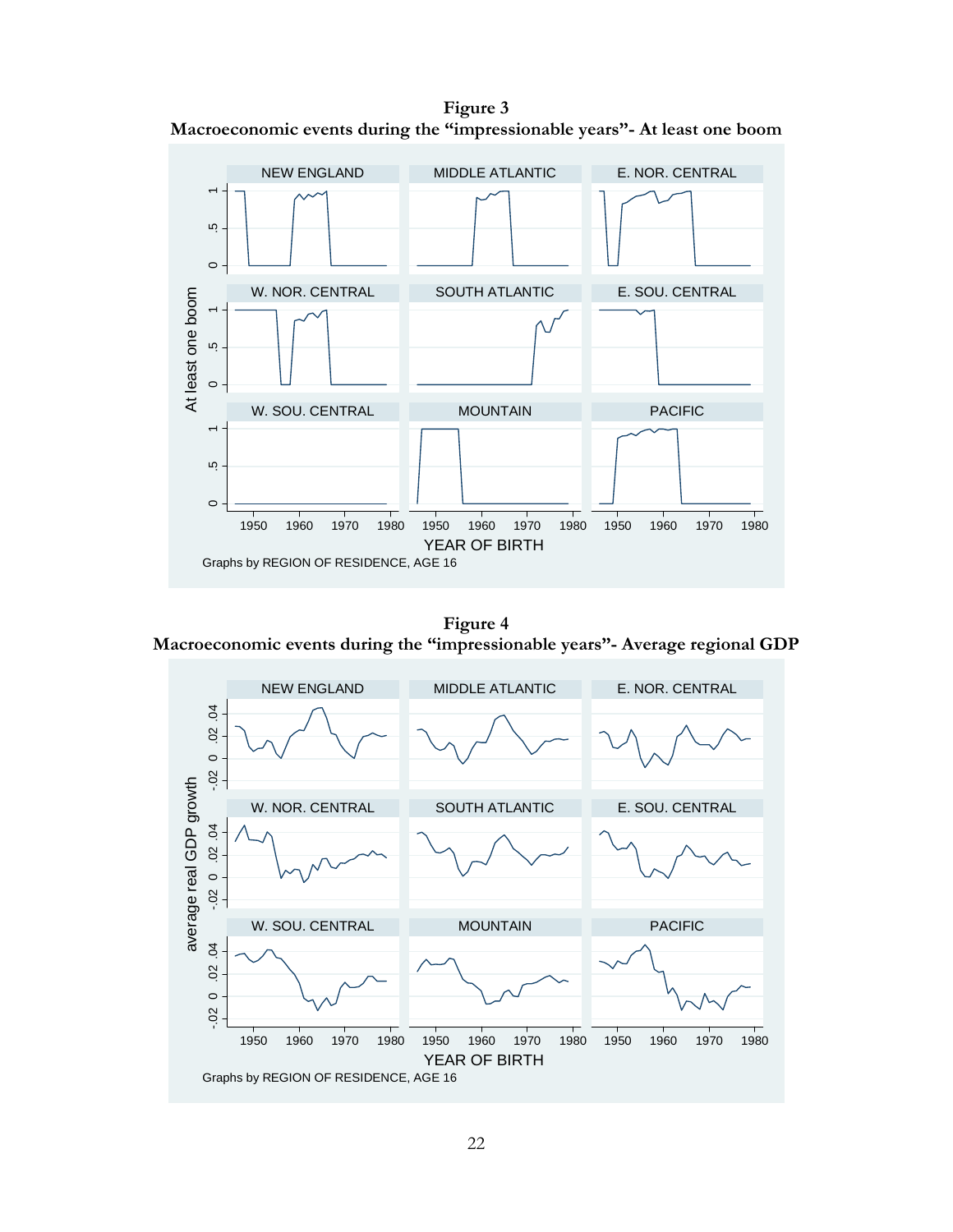**Figure 5 Macroeconomic events during the "impressionable years"- S.D. of regional GDP** 

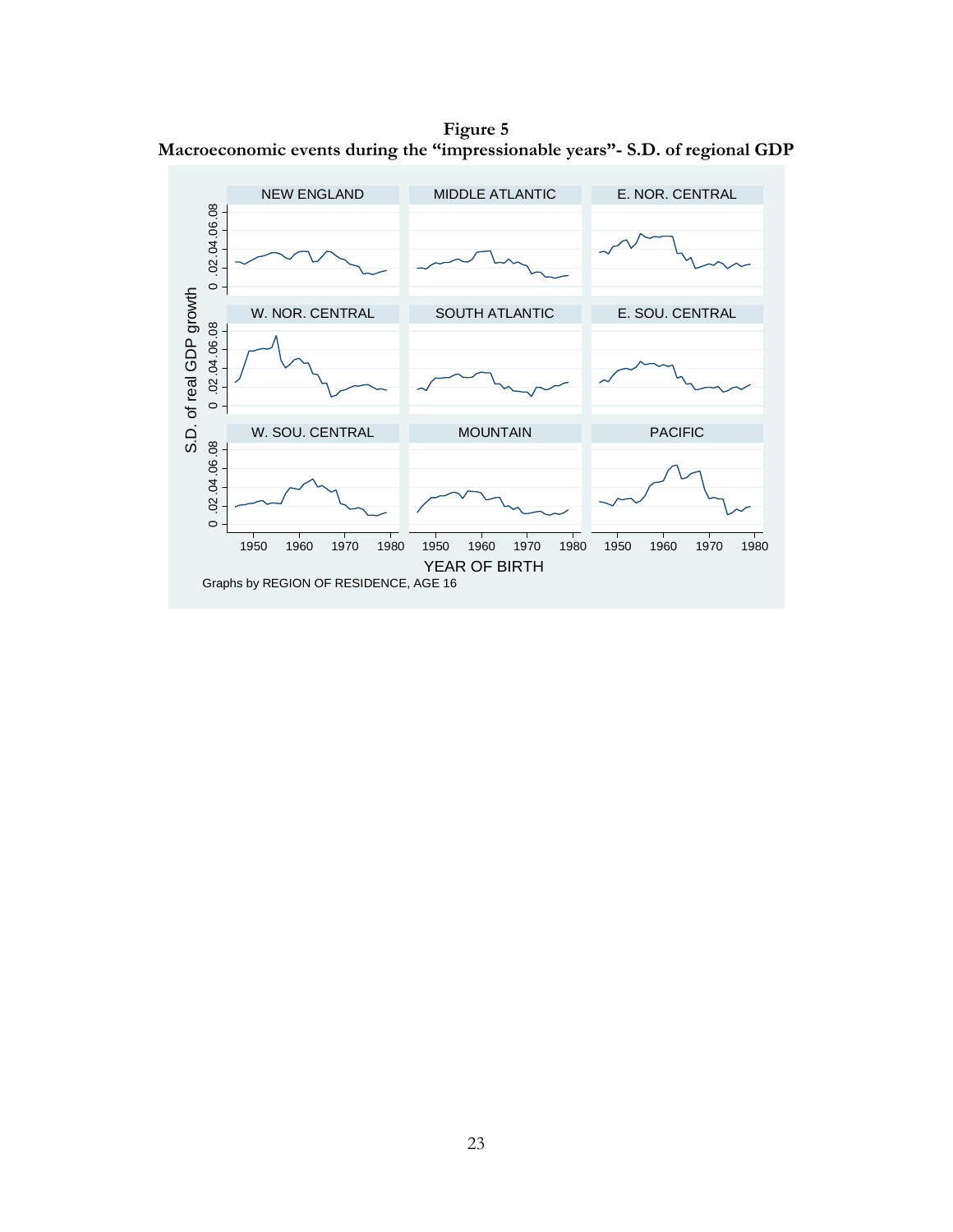**Figure 6 Macroeconomic Events during Impressionable Years, by Year of Birth- National GDP** 







 **S.D. of GDP growth** 

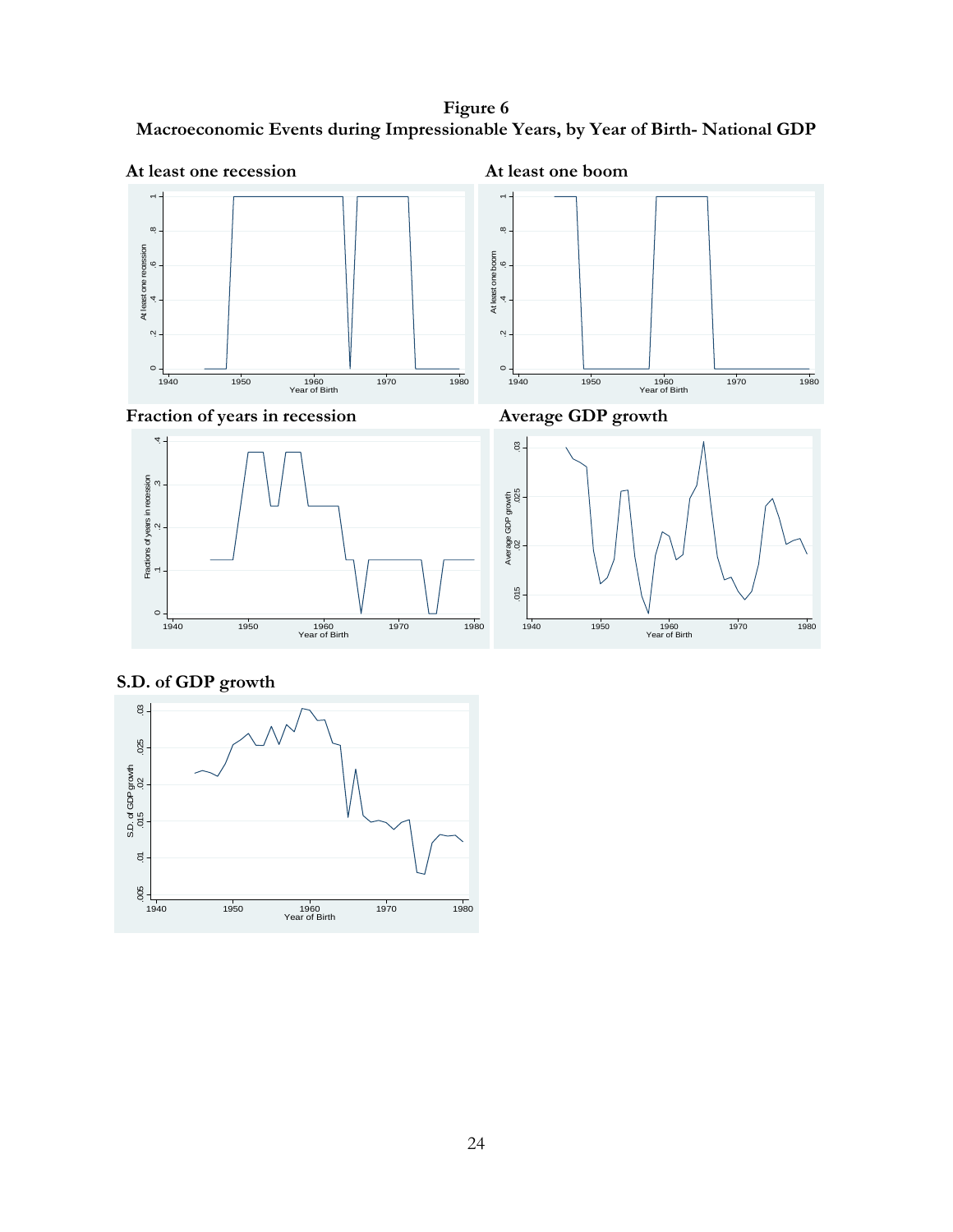| Variable                                          | Obs    | Mean    | Std. Dev. | Min              | Max            |
|---------------------------------------------------|--------|---------|-----------|------------------|----------------|
| Help poor                                         | 23,603 | 3.11    | 1.18      | 1                | 5              |
| Income inequality                                 | 24,568 | 4.28    | 1.96      | 1                | 7              |
| Work and luck                                     | 31,028 | 1.46    | .70       | $\mathbf{1}$     | 3              |
| Confidence congress                               | 33,634 | 1.86    | .62       | 1                | $\mathfrak{Z}$ |
| Confidence exec. fed. gov.                        | 33,652 | 1.87    | .68       | 1                | $\overline{3}$ |
| Political ideology                                | 42,096 | 3.89    | 1.36      | 1                | 7              |
| Trust                                             | 31,928 | .40     | .49       | $\theta$         | $\mathbf{1}$   |
| Image of the world                                | 16,381 | 4.66    | 1.58      | 1                | 7              |
| Homosexuality                                     | 28,976 | 1.78    | 1.22      | 1                | 4              |
| Homosexuals allowed to speak                      | 29,659 | .75     | .44       | $\theta$         | $\mathbf{1}$   |
| Homosexuals allowed to teach                      | 29,436 | .66     | .47       | $\theta$         | $\mathbf{1}$   |
| Male                                              | 51,020 | .44     | .50       | $\theta$         | 1              |
| Age                                               | 50,836 | 45.43   | 17.44     | 18               | 89             |
| <b>Black</b>                                      | 51,020 | .14     | .34       | $\theta$         | $\mathbf{1}$   |
| Married                                           | 51,006 | .55     | .50       | $\theta$         | $\mathbf{1}$   |
| Employed                                          | 51,012 | .62     | .49       | $\theta$         | $\mathbf{1}$   |
| Unemployed                                        | 51,012 | .03     | $.17$     | $\theta$         | $\mathbf{1}$   |
| Income                                            | 44,421 | 9.84    | 2.90      | 1                | 12             |
| Catholic                                          | 50,816 | .25     | .43       | $\theta$         | $\mathbf{1}$   |
| Protestant                                        | 50,816 | .60     | .49       | $\theta$         | 1              |
| Less than high school                             | 50,856 | .23     | .42       | $\theta$         | $\mathbf{1}$   |
| High School                                       | 50,856 | .52     | .50       | $\theta$         | $\mathbf{1}$   |
| Catholic at 16                                    | 47,675 | .28     | .45       | $\theta$         | 1              |
| Father less than high school                      | 38,221 | .51     | .50       | $\theta$         | $\mathbf{1}$   |
| Father high school                                | 38,221 | .34     | .47       | $\theta$         | 1              |
| Protestant at 16                                  | 47,675 | .63     | .48       | $\theta$         | 1              |
| With parents at 16                                | 49,476 | .72     | .45       | $\theta$         | 1              |
| Income at 16                                      | 37,806 | 2.78    | $.86$     | 1                | 5              |
| Low income at 16                                  | 37,806 | $.08\,$ | .28       | $\theta$         | $\mathbf{1}$   |
| Mobility                                          | 35,677 | 2.68    | 3.90      | $-18$            | 20             |
| Share of years with democratic presidency (18-25) | 47,744 | .48     | .35       | $\boldsymbol{0}$ | $\mathbf{1}$   |
| At least one year in recession (18-25)            | 30,825 | .35     | .48       | $\boldsymbol{0}$ | $\mathbf{1}$   |
| Fraction of years in recessions (18-25)           | 30,825 | .24     | .20       | $\theta$         | 1              |
| Average real regional GDP growth (18-25)          | 30,825 | $.02\,$ | $.02\,$   | $-.09$           | .11            |
| At least one year in boom (18-25)                 | 30,825 | .36     | .48       | $\boldsymbol{0}$ | $\mathbf{1}$   |
| S.D. regional GDP growth (18-25)                  | 29,980 | .03     | .01       | .00              | .15            |
| Current recession                                 | 51,020 | .34     | .47       | $\theta$         | 1              |
| At least one year in recession (10-17)            | 30,825 | .35     | .48       | $\theta$         | 1              |
| At least one year in recession (26-33)            | 24,921 | .29     | .45       | $\theta$         | 1              |
| At least one year in recession (34-41)            | 20,812 | .27     | .45       | $\theta$         | 1              |
| At least one year in recession (42-49)            | 16,452 | .31     | .46       | $\theta$         | 1              |
| At least one year in recession (50-57)            | 24,753 | .33     | .47       | $\theta$         | $\mathbf{1}$   |

**Table 1 General Social Survey, Descriptive Statistics**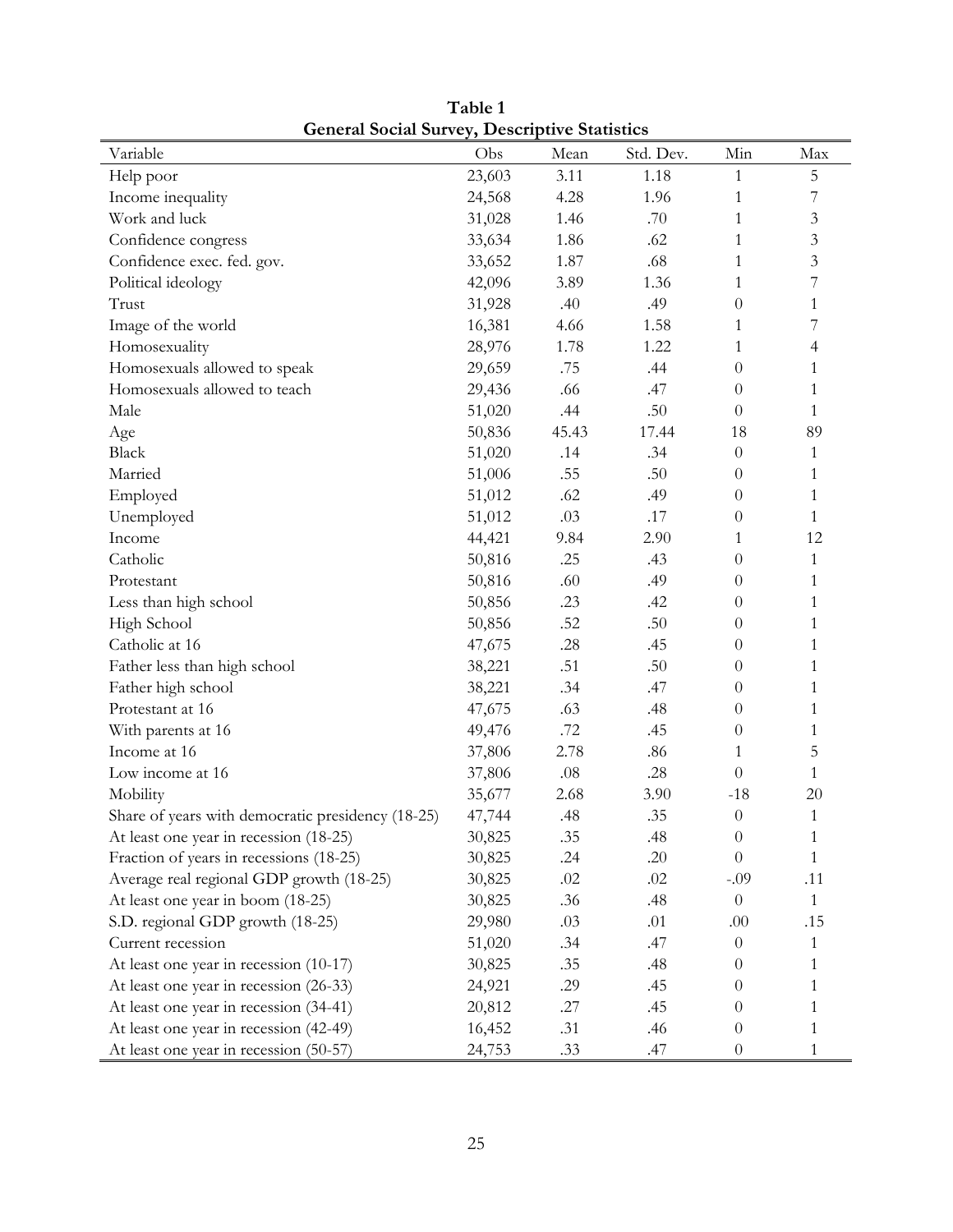| I references for redistribution and recessions during impressionable years |                  |                  |                  |                  |
|----------------------------------------------------------------------------|------------------|------------------|------------------|------------------|
|                                                                            | (1)<br>Help poor | (2)<br>Help poor | (3)<br>Help poor | (4)<br>Help poor |
| At least one year in recession                                             | .040             | .053             | .048             | .049             |
| during impressionable years                                                | $(.020)$ **      | $(.020)$ ***     | $(.020)$ **      | $(.027)*$        |
| Male                                                                       | $-196$           | $-.180$          | $-.172$          | $-.200$          |
|                                                                            | $(.018)$ ***     | $(.019)$ ***     | $(.019)$ ***     | $(.024)$ ***     |
| Age                                                                        | $-.016$          | .013             | .013             | .003             |
|                                                                            | $(.006)$ ***     | $(.006)$ **      | $(.006)$ **      | (.008)           |
| Age squared                                                                | .000             | $-.000$          | $-.000$          | $-.000$          |
|                                                                            | $(.000)*$        | $(.000)$ **      | $(.000)$ **      | (.000)           |
| Black                                                                      | .658             | .583             | .576             | .595             |
|                                                                            | $(.027)$ ***     | $(.029)$ ***     | $(.029)$ ***     | $(.041)$ ***     |
| Married                                                                    |                  | $-.070$          | $-.047$          | $-.105$          |
|                                                                            |                  | $(.020)$ ***     | $(.021)$ **      | $(.025)$ ***     |
| Employed                                                                   |                  | $-.076$          | $-.078$          | $-.098$          |
|                                                                            |                  | $(.026)$ ***     | $(.026)$ ***     | $(.033)$ ***     |
| Unemployed                                                                 |                  | .007             | $-.005$          | .031             |
|                                                                            |                  | (.057)           | (.057)           | (.068)           |
| Less than high school                                                      |                  | .379             | .352             | .366             |
|                                                                            |                  | $(.035)$ ***     | $(.035)$ ***     | $(.046)$ ***     |
| High school                                                                |                  | .115             | .100             | .084             |
|                                                                            |                  | $(.020)$ ***     | $(.020)$ ***     | $(.028)$ ***     |
| Catholic                                                                   |                  | $-.060$          | $-.057$          |                  |
|                                                                            |                  | $(.030)$ **      | $(.030)*$        |                  |
| Protestant                                                                 |                  | $-164$           | $-163$           |                  |
|                                                                            |                  | $(.026)$ ***     | $(.026)$ ***     |                  |
| Income                                                                     |                  | $-.036$          |                  |                  |
| 12 income fixed effects                                                    |                  | $(.005)$ ***     |                  |                  |
| Father less than high school                                               |                  |                  | yes              | .159             |
|                                                                            |                  |                  |                  | $(.038)$ ***     |
| Father with high school                                                    |                  |                  |                  | .025             |
|                                                                            |                  |                  |                  | (.034)           |
| Catholic at 16                                                             |                  |                  |                  | $-.020$          |
|                                                                            |                  |                  |                  | (.048)           |
| Protestant at 16                                                           |                  |                  |                  | $-.108$          |
|                                                                            |                  |                  |                  | $(.046)$ **      |
| With parents at 16                                                         |                  |                  |                  | $-.007$          |
|                                                                            |                  |                  |                  | (.035)           |
| Income at 16                                                               |                  |                  |                  | $-.069$          |
|                                                                            |                  |                  |                  | $(.016)$ ***     |
| Observations                                                               | 15,353           | 14,077           | 14,077           | 8,461            |
| R-squared                                                                  | .07              | .10              | .10              | .10              |
| Region fixed effects                                                       | yes              | yes              | yes              | yes              |
| Region at 16 fixed effects                                                 | yes              | yes              | yes              | yes              |
| Year fixed effects                                                         | yes              | yes              | yes              | yes              |
| Region *year fixed effects                                                 | no               | no               | no               | yes              |

**Table 2 Preferences for redistribution and recessions during impressionable years**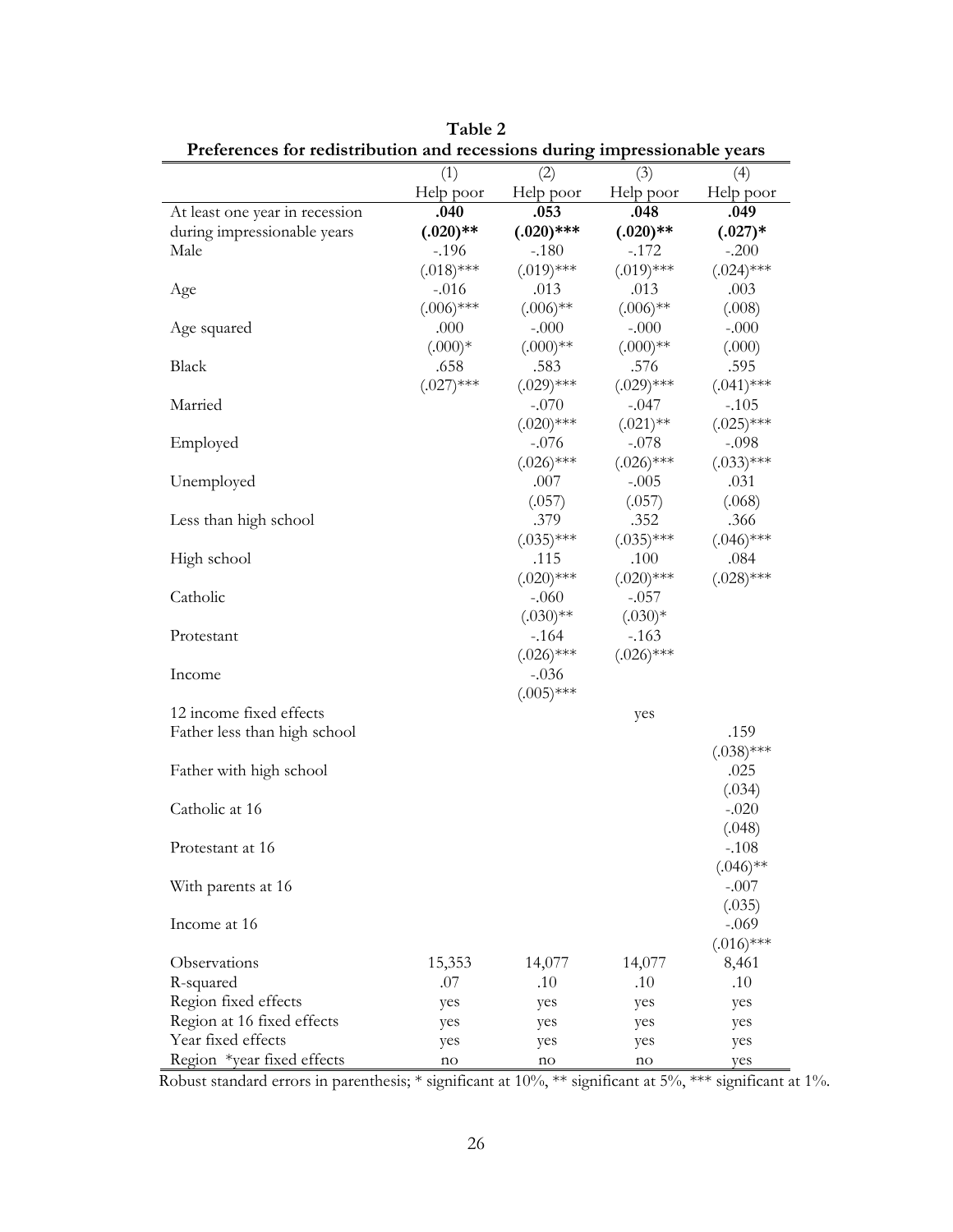|                                | meonie mequanty and recessions during impressionable years<br>(1) | (2)               | (3)               | (4)               |
|--------------------------------|-------------------------------------------------------------------|-------------------|-------------------|-------------------|
|                                | Income inequality                                                 | Income inequality | Income inequality | Income inequality |
| At least one year in recession | .054                                                              | .065              | .057              | .083              |
| during impressionable years    | $(.033)*$                                                         | $(.034)*$         | $(.034)*$         | $(.044)*$         |
| Male                           | $-.318$                                                           | $-.326$           | $-.314$           | $-.297$           |
|                                | $(.030)$ ***                                                      | $(.032)$ ***      | $(.032)$ ***      | $(.041)$ ***      |
| Age                            | $-.033$                                                           | .013              | .014              | $-.006$           |
|                                | $(.009)$ ***                                                      | (.010)            | (.010)            | (.013)            |
| Age squared                    | .000                                                              | $-.000$           | $-.000$           | $-.000$           |
|                                | $(.000)$ **                                                       | $(.000)*$         | $(.000)*$         | (.000)            |
| Black                          | .859                                                              | .704              | .692              | .717              |
|                                | $(.042)$ ***                                                      | $(.045)$ ***      | $(.046)$ ***      | $(.069)$ ***      |
| Married                        |                                                                   | $-.134$           | $-.089$           | $-.213$           |
|                                |                                                                   | $(.034)$ ***      | $(.034)$ ***      | $(.042)$ ***      |
| Employed                       |                                                                   | .016              | .013              | $-.038$           |
|                                |                                                                   | (.043)            | (.043)            | (.056)            |
| Unemployed                     |                                                                   | .339              | .321              | .385              |
|                                |                                                                   | $(.090)$ ***      | $(.091)$ ***      | $(.116)$ ***      |
| Less than high school          |                                                                   | .795              | .742              | .748              |
|                                |                                                                   | $(.057)$ ***      | $(.057)$ ***      | $(.078)$ ***      |
| High school                    |                                                                   | .398              | .366              | .331              |
|                                |                                                                   | $(.035)$ ***      | $(.035)$ ***      | $(.046)$ ***      |
| Catholic                       |                                                                   | $-.151$           | $-.147$           |                   |
|                                |                                                                   | $(.049)$ ***      | $(.049)$ ***      |                   |
| Protestant                     |                                                                   | $-.260$           | $-.259$           |                   |
|                                |                                                                   | $(.044)$ ***      | $(.044)$ ***      |                   |
| Income                         |                                                                   | $-.052$           |                   |                   |
|                                |                                                                   | $(.007)$ ***      |                   |                   |
| Income fixed effects           |                                                                   |                   | yes               |                   |
| Father less than high school   |                                                                   |                   |                   | .336              |
|                                |                                                                   |                   |                   | $(.064)$ ***      |
| Father with high school        |                                                                   |                   |                   | .079              |
|                                |                                                                   |                   |                   | (.056)            |
| Catholic at 16                 |                                                                   |                   |                   | $-.022$           |
|                                |                                                                   |                   |                   | (.081)            |
| Protestant at 16               |                                                                   |                   |                   | $-125$            |
|                                |                                                                   |                   |                   | (.078)            |
| With parents at 16             |                                                                   |                   |                   | $-.057$           |
|                                |                                                                   |                   |                   | (.059)            |
| Income at 16                   |                                                                   |                   |                   | $-153$            |
|                                |                                                                   |                   |                   | $(.027)$ ***      |
| Observations                   | 15,969                                                            | 14,668            | 14,668            | 8,889             |
| R-squared                      | .05                                                               | .08               | .09               | .10               |
| Region fixed effects           | yes                                                               | yes               | yes               | yes               |
| Region at 16 fixed effects     | yes                                                               | yes               | yes               | yes               |
| Year fixed effects             | yes                                                               | yes               | yes               | yes               |
| Region *year fixed effects     | no                                                                | no                | no                | yes               |

| Table 3                                                      |
|--------------------------------------------------------------|
| Income inequality and recessions during impressionable years |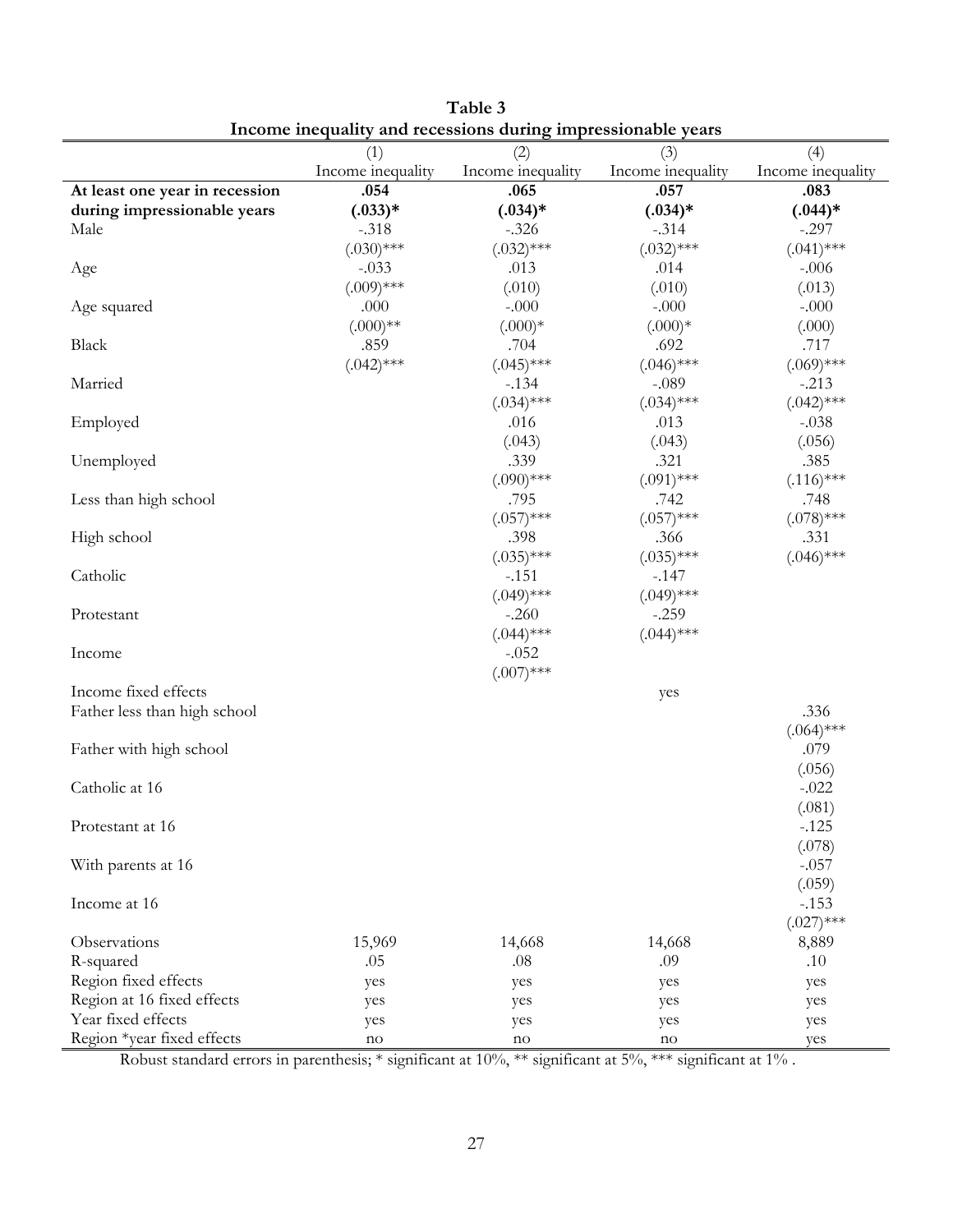|                                |               |               |               | ∼∼            |
|--------------------------------|---------------|---------------|---------------|---------------|
|                                | (1)           | (2)           | (3)           | (4)           |
|                                | Work vs. luck | Work vs. luck | Work vs. luck | Work vs. luck |
| At least one year in recession | .017          | .010          | .010          | .028          |
| during impressionable years    | (.012)        | (.012)        | (.012)        | $(.016)*$     |
| Male                           | .072          | .067          | .068          | .059          |
|                                | $(.010)$ ***  | $(.011)$ ***  | $(.011)$ ***  | $(.014)$ ***  |
| Age                            | .001          | .007          | .007          | .010          |
|                                | (.003)        | $(.003)$ **   | $(.003)$ **   | $(.004)$ **   |
| Age squared                    | .000          | $-.000$       | $-.000$       | $-.000$       |
|                                | (.000)        | (.000)        | (.000)        | (.000)        |
| Black                          | .118          | .096          | .095          | .129          |
|                                | $(.016)$ ***  | $(.017)$ ***  | $(.017)$ ***  | $(.024)$ ***  |
| Married                        |               | $-.047$       | $-.046$       | $-.064$       |
|                                |               | $(.012)$ ***  | $(.012)$ ***  | $(.015)$ ***  |
| Employed                       |               | $-.005$       | $-.005$       | $-.024$       |
|                                |               | (.014)        | (.014)        | (.019)        |
| Unemployed                     |               | .096          | .096          | .069          |
|                                |               | $(.034)$ ***  | $(.033)$ ***  | $(.039)*$     |
| Less than high school          |               | $-.073$       | $-.076$       | $-.030$       |
|                                |               | $(.019)$ ***  | $(.019)$ ***  | (.026)        |
| High school                    |               | $-.045$       | $-.046$       | $-.015$       |
|                                |               | $(.012)$ ***  | $(.012)$ ***  | (.017)        |
| Catholic                       |               | $-.063$       |               |               |
|                                |               |               | $-.063$       |               |
|                                |               | $(.017)$ ***  | $(.017)$ ***  |               |
| Protestant                     |               | $-.110$       | $-.110$       |               |
|                                |               | $(.015)$ ***  | $(.015)$ ***  |               |
| Income                         |               | $-.008$       |               |               |
|                                |               | $(.002)$ ***  |               |               |
| 12 income fixed effects        |               |               | Yes           |               |
| Father less than high school   |               |               |               | $-.012$       |
|                                |               |               |               | (.023)        |
| Father with high school        |               |               |               | $-.017$       |
|                                |               |               |               | (.020)        |
| Catholic16                     |               |               |               | $-.037$       |
|                                |               |               |               | (.028)        |
| Protestant at 16               |               |               |               | $-.106$       |
|                                |               |               |               | $(.027)$ ***  |
| With parents at 16             |               |               |               | .004          |
|                                |               |               |               | (.020)        |
| Income at 16                   |               |               |               | $-.009$       |
|                                |               |               |               | (.009)        |
| Observations                   | 18,547        | 17,015        | 17,015        | 10,488        |
| R-squared                      | .01           | .02           | .02           | .03           |
| Region fixed effects           | yes           | yes           | yes           | yes           |
| Region at 16 fixed effects     |               |               |               |               |
| Year fixed effects             | yes           | yes           | yes           | yes           |
| Region *year fixed effects     | yes           | yes           | yes           | yes           |
|                                | no            | no            | no            | yes           |

**Table 4 Work and luck as a driver of success and recessions during impressionable years**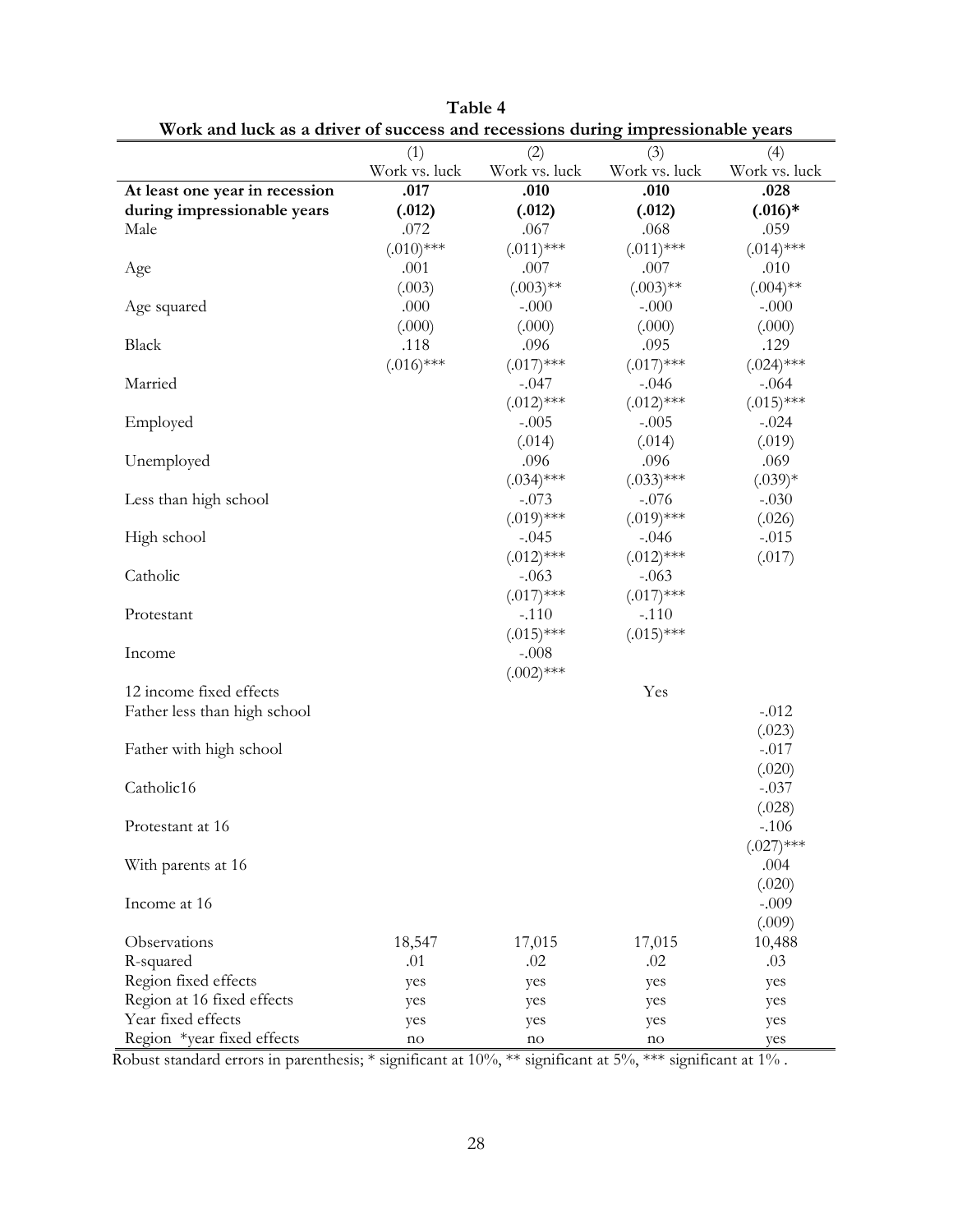| Connuence in Congress and recessions during impressionable years |              |              |              |              |
|------------------------------------------------------------------|--------------|--------------|--------------|--------------|
|                                                                  | (1)          | (2)          | (3)          | (4)          |
|                                                                  | Congress     | Congress     | Congress     | Congress     |
| At least one year in recession                                   | $-.025$      | $-.024$      | $-.024$      | $-.026$      |
| during impressionable years                                      | $(.010)**$   | $(.010)**$   | $(.010)**$   | $(.013)$ **  |
| Male                                                             | $-.057$      | $-.046$      | $-.047$      | $-.051$      |
|                                                                  | $(.009)$ *** | $(.009)$ *** | $(.009)$ *** | $(.011)$ *** |
| Age                                                              | $-.015$      | $-.015$      | $-.015$      | $-.016$      |
|                                                                  | $(.003)$ *** | $(.003)$ *** | $(.003)$ *** | $(.004)$ *** |
| Age squared                                                      | .000         | .000         | .000         | .000         |
|                                                                  | $(.000)$ *** | $(.000)$ *** | $(.000)$ *** | $(.000)$ **  |
| Black                                                            | $-.028$      | $-.032$      | $-.031$      | $-.015$      |
|                                                                  | $(.013)$ **  | $(.014)$ **  | $(.014)$ **  | (.019)       |
| Married                                                          |              | $-.004$      | $-.006$      | .001         |
|                                                                  |              | (.010)       | (.010)       | (.012)       |
| Employed                                                         |              | $-.010$      | $-.010$      | $-.006$      |
|                                                                  |              | (.012)       | (.012)       | (.015)       |
| Unemployed                                                       |              | $-.016$      | $-.015$      | $-.014$      |
|                                                                  |              | (.026)       | (.026)       | (.031)       |
| Less than high school                                            |              | $-.026$      | $-.025$      | $-.007$      |
|                                                                  |              | (.016)       | (.016)       | (.021)       |
| High school                                                      |              | $-.026$      | $-.025$      | $-.011$      |
|                                                                  |              | $(.010)$ *** | $(.010)**$   | (.013)       |
| Catholic                                                         |              | .120         | .120         |              |
|                                                                  |              | $(.014)$ *** | $(.014)$ *** |              |
|                                                                  |              |              | .085         |              |
| Protestant                                                       |              | .084         |              |              |
|                                                                  |              | $(.013)$ *** | $(.013)$ *** |              |
| Income                                                           |              | $-.002$      |              |              |
|                                                                  |              | (.002)       |              |              |
| 12 income fixed effects                                          |              |              | yes          |              |
| Father less than high school                                     |              |              |              | $-.016$      |
|                                                                  |              |              |              | (.018)       |
| Father with high school                                          |              |              |              | .003         |
|                                                                  |              |              |              | (.016)       |
| Catholic at 16                                                   |              |              |              | .092         |
|                                                                  |              |              |              | $(.023)$ *** |
| Protestant at 16                                                 |              |              |              | .065         |
|                                                                  |              |              |              | $(.022)$ *** |
| With parents at 16                                               |              |              |              | $-.008$      |
|                                                                  |              |              |              | (.017)       |
| Income at 16                                                     |              |              |              | .008         |
|                                                                  |              |              |              | (.008)       |
| Observations                                                     | 19,687       | 18,177       | 18,177       | 11,937       |
| R-squared                                                        | .05          | .06          | .06          | .07          |
| Region fixed effects                                             | yes          | yes          | yes          | yes          |
| Region at 16 fixed effects                                       | yes          | yes          | yes          | yes          |
| Year fixed effects                                               | yes          | yes          | yes          | yes          |
| Region *year fixed effects                                       | no           | no           | no           | yes          |

**Table 5 Confidence in Congress and recessions during impressionable years**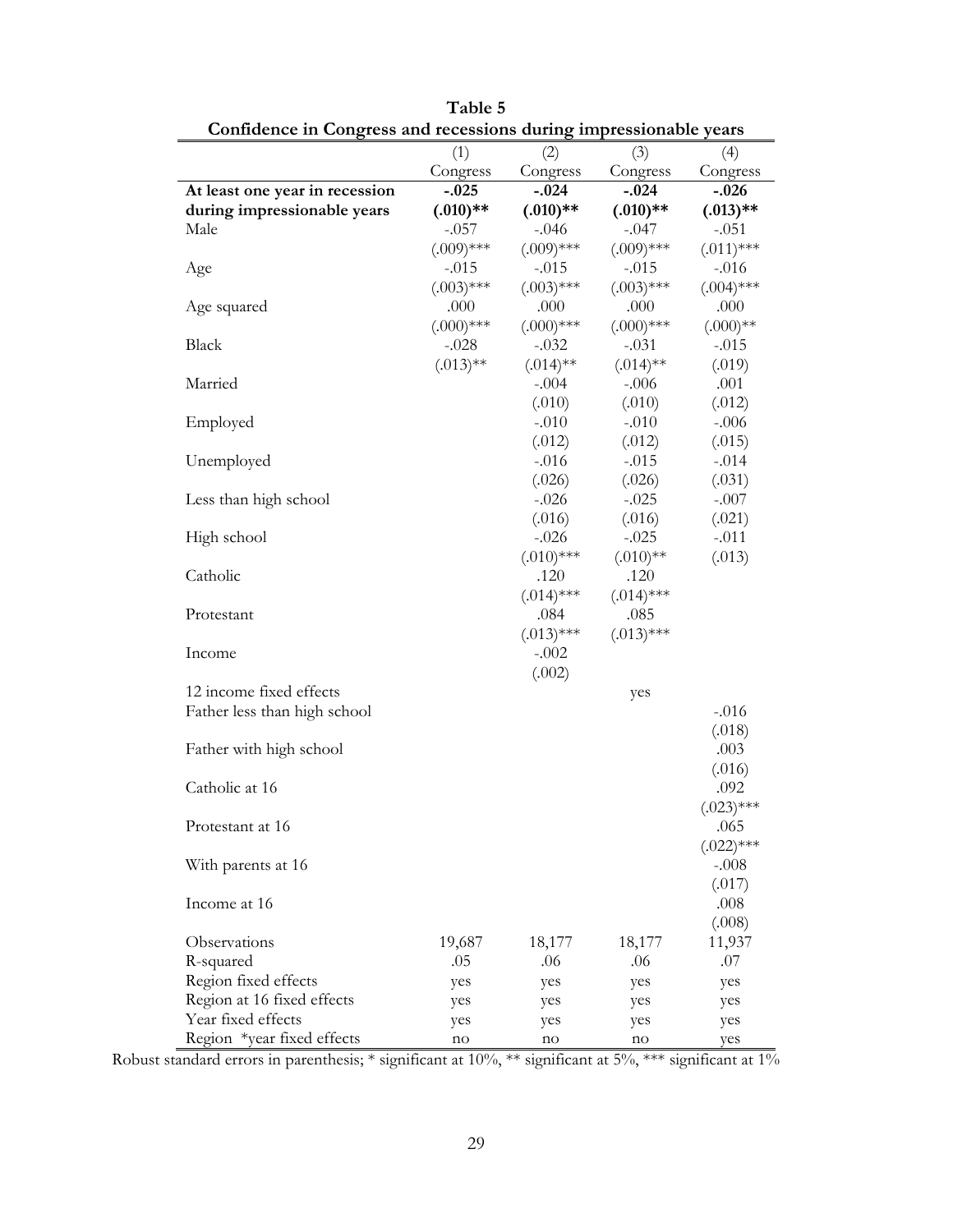| (1)<br>(2)<br>(3)<br>(4)<br>Exec. fed. gov.<br>Exec. fed. gov.<br>Exec. fed. gov.<br>Exec. fed. gov.<br>At least one year in recession<br>$-.037$<br>$-.042$<br>$-.041$<br>$-.040$<br>$(.011)$ ***<br>$(.011)$ ***<br>$(.011)$ ***<br>$(.015)$ ***<br>During impressionable years<br>Male<br>$-.018$<br>$-.005$<br>$-.006$<br>$-.002$<br>$(.009)*$<br>(.010)<br>(.010)<br>(.013)<br>$-.011$<br>$-.011$<br>$-.009$<br>$-.009$<br>Age<br>$(.003)$ ***<br>$(.003)$ ***<br>$(.003)$ ***<br>$(.004)$ **<br>Age squared<br>.000<br>.000<br>.000<br>.000<br>(.000)<br>$(.000)*$<br>$(.000)*$<br>(.000)<br>Black<br>$-.112$<br>$-.112$<br>$-.112$<br>$-.145$<br>$(.014)$ ***<br>$(.015)$ ***<br>$(.015)$ ***<br>$(.021)$ ***<br>.014<br>.011<br>Married<br>.053<br>(.011)<br>$(.013)$ ***<br>(.011)<br>$-.021$<br>$-.020$<br>$-.032$<br>Employed<br>(.013)<br>(.013)<br>$(.016)*$<br>$-.035$<br>Unemployed<br>$-.034$<br>$-.049$<br>(.028)<br>(.028)<br>(.034)<br>Less than high school<br>$-.056$<br>$-.052$<br>$-.049$<br>$(.017)$ ***<br>$(.018)$ ***<br>$(.023)$ **<br>High school<br>$-.061$<br>$-.058$<br>$-.037$<br>$(.011)$ ***<br>$(.011)$ ***<br>$(.015)$ **<br>Catholic<br>.155<br>.155<br>$(.015)$ ***<br>$(.015)$ ***<br>.128<br>.128<br>Protestant<br>$(.014)$ ***<br>$(.014)$ ***<br>Income<br>.001<br>(.002)<br>12 income fixed effects<br>yes<br>Father less than high school<br>$-.057$<br>$(.020)$ ***<br>Father high school<br>$-.011$<br>(.018)<br>Catholic at 16<br>.125 |
|----------------------------------------------------------------------------------------------------------------------------------------------------------------------------------------------------------------------------------------------------------------------------------------------------------------------------------------------------------------------------------------------------------------------------------------------------------------------------------------------------------------------------------------------------------------------------------------------------------------------------------------------------------------------------------------------------------------------------------------------------------------------------------------------------------------------------------------------------------------------------------------------------------------------------------------------------------------------------------------------------------------------------------------------------------------------------------------------------------------------------------------------------------------------------------------------------------------------------------------------------------------------------------------------------------------------------------------------------------------------------------------------------------------------------------------------------------------------------------------|
|                                                                                                                                                                                                                                                                                                                                                                                                                                                                                                                                                                                                                                                                                                                                                                                                                                                                                                                                                                                                                                                                                                                                                                                                                                                                                                                                                                                                                                                                                        |
|                                                                                                                                                                                                                                                                                                                                                                                                                                                                                                                                                                                                                                                                                                                                                                                                                                                                                                                                                                                                                                                                                                                                                                                                                                                                                                                                                                                                                                                                                        |
|                                                                                                                                                                                                                                                                                                                                                                                                                                                                                                                                                                                                                                                                                                                                                                                                                                                                                                                                                                                                                                                                                                                                                                                                                                                                                                                                                                                                                                                                                        |
|                                                                                                                                                                                                                                                                                                                                                                                                                                                                                                                                                                                                                                                                                                                                                                                                                                                                                                                                                                                                                                                                                                                                                                                                                                                                                                                                                                                                                                                                                        |
|                                                                                                                                                                                                                                                                                                                                                                                                                                                                                                                                                                                                                                                                                                                                                                                                                                                                                                                                                                                                                                                                                                                                                                                                                                                                                                                                                                                                                                                                                        |
|                                                                                                                                                                                                                                                                                                                                                                                                                                                                                                                                                                                                                                                                                                                                                                                                                                                                                                                                                                                                                                                                                                                                                                                                                                                                                                                                                                                                                                                                                        |
|                                                                                                                                                                                                                                                                                                                                                                                                                                                                                                                                                                                                                                                                                                                                                                                                                                                                                                                                                                                                                                                                                                                                                                                                                                                                                                                                                                                                                                                                                        |
|                                                                                                                                                                                                                                                                                                                                                                                                                                                                                                                                                                                                                                                                                                                                                                                                                                                                                                                                                                                                                                                                                                                                                                                                                                                                                                                                                                                                                                                                                        |
|                                                                                                                                                                                                                                                                                                                                                                                                                                                                                                                                                                                                                                                                                                                                                                                                                                                                                                                                                                                                                                                                                                                                                                                                                                                                                                                                                                                                                                                                                        |
|                                                                                                                                                                                                                                                                                                                                                                                                                                                                                                                                                                                                                                                                                                                                                                                                                                                                                                                                                                                                                                                                                                                                                                                                                                                                                                                                                                                                                                                                                        |
|                                                                                                                                                                                                                                                                                                                                                                                                                                                                                                                                                                                                                                                                                                                                                                                                                                                                                                                                                                                                                                                                                                                                                                                                                                                                                                                                                                                                                                                                                        |
|                                                                                                                                                                                                                                                                                                                                                                                                                                                                                                                                                                                                                                                                                                                                                                                                                                                                                                                                                                                                                                                                                                                                                                                                                                                                                                                                                                                                                                                                                        |
|                                                                                                                                                                                                                                                                                                                                                                                                                                                                                                                                                                                                                                                                                                                                                                                                                                                                                                                                                                                                                                                                                                                                                                                                                                                                                                                                                                                                                                                                                        |
|                                                                                                                                                                                                                                                                                                                                                                                                                                                                                                                                                                                                                                                                                                                                                                                                                                                                                                                                                                                                                                                                                                                                                                                                                                                                                                                                                                                                                                                                                        |
|                                                                                                                                                                                                                                                                                                                                                                                                                                                                                                                                                                                                                                                                                                                                                                                                                                                                                                                                                                                                                                                                                                                                                                                                                                                                                                                                                                                                                                                                                        |
|                                                                                                                                                                                                                                                                                                                                                                                                                                                                                                                                                                                                                                                                                                                                                                                                                                                                                                                                                                                                                                                                                                                                                                                                                                                                                                                                                                                                                                                                                        |
|                                                                                                                                                                                                                                                                                                                                                                                                                                                                                                                                                                                                                                                                                                                                                                                                                                                                                                                                                                                                                                                                                                                                                                                                                                                                                                                                                                                                                                                                                        |
|                                                                                                                                                                                                                                                                                                                                                                                                                                                                                                                                                                                                                                                                                                                                                                                                                                                                                                                                                                                                                                                                                                                                                                                                                                                                                                                                                                                                                                                                                        |
|                                                                                                                                                                                                                                                                                                                                                                                                                                                                                                                                                                                                                                                                                                                                                                                                                                                                                                                                                                                                                                                                                                                                                                                                                                                                                                                                                                                                                                                                                        |
|                                                                                                                                                                                                                                                                                                                                                                                                                                                                                                                                                                                                                                                                                                                                                                                                                                                                                                                                                                                                                                                                                                                                                                                                                                                                                                                                                                                                                                                                                        |
|                                                                                                                                                                                                                                                                                                                                                                                                                                                                                                                                                                                                                                                                                                                                                                                                                                                                                                                                                                                                                                                                                                                                                                                                                                                                                                                                                                                                                                                                                        |
|                                                                                                                                                                                                                                                                                                                                                                                                                                                                                                                                                                                                                                                                                                                                                                                                                                                                                                                                                                                                                                                                                                                                                                                                                                                                                                                                                                                                                                                                                        |
|                                                                                                                                                                                                                                                                                                                                                                                                                                                                                                                                                                                                                                                                                                                                                                                                                                                                                                                                                                                                                                                                                                                                                                                                                                                                                                                                                                                                                                                                                        |
|                                                                                                                                                                                                                                                                                                                                                                                                                                                                                                                                                                                                                                                                                                                                                                                                                                                                                                                                                                                                                                                                                                                                                                                                                                                                                                                                                                                                                                                                                        |
|                                                                                                                                                                                                                                                                                                                                                                                                                                                                                                                                                                                                                                                                                                                                                                                                                                                                                                                                                                                                                                                                                                                                                                                                                                                                                                                                                                                                                                                                                        |
|                                                                                                                                                                                                                                                                                                                                                                                                                                                                                                                                                                                                                                                                                                                                                                                                                                                                                                                                                                                                                                                                                                                                                                                                                                                                                                                                                                                                                                                                                        |
|                                                                                                                                                                                                                                                                                                                                                                                                                                                                                                                                                                                                                                                                                                                                                                                                                                                                                                                                                                                                                                                                                                                                                                                                                                                                                                                                                                                                                                                                                        |
|                                                                                                                                                                                                                                                                                                                                                                                                                                                                                                                                                                                                                                                                                                                                                                                                                                                                                                                                                                                                                                                                                                                                                                                                                                                                                                                                                                                                                                                                                        |
|                                                                                                                                                                                                                                                                                                                                                                                                                                                                                                                                                                                                                                                                                                                                                                                                                                                                                                                                                                                                                                                                                                                                                                                                                                                                                                                                                                                                                                                                                        |
|                                                                                                                                                                                                                                                                                                                                                                                                                                                                                                                                                                                                                                                                                                                                                                                                                                                                                                                                                                                                                                                                                                                                                                                                                                                                                                                                                                                                                                                                                        |
|                                                                                                                                                                                                                                                                                                                                                                                                                                                                                                                                                                                                                                                                                                                                                                                                                                                                                                                                                                                                                                                                                                                                                                                                                                                                                                                                                                                                                                                                                        |
|                                                                                                                                                                                                                                                                                                                                                                                                                                                                                                                                                                                                                                                                                                                                                                                                                                                                                                                                                                                                                                                                                                                                                                                                                                                                                                                                                                                                                                                                                        |
|                                                                                                                                                                                                                                                                                                                                                                                                                                                                                                                                                                                                                                                                                                                                                                                                                                                                                                                                                                                                                                                                                                                                                                                                                                                                                                                                                                                                                                                                                        |
|                                                                                                                                                                                                                                                                                                                                                                                                                                                                                                                                                                                                                                                                                                                                                                                                                                                                                                                                                                                                                                                                                                                                                                                                                                                                                                                                                                                                                                                                                        |
|                                                                                                                                                                                                                                                                                                                                                                                                                                                                                                                                                                                                                                                                                                                                                                                                                                                                                                                                                                                                                                                                                                                                                                                                                                                                                                                                                                                                                                                                                        |
|                                                                                                                                                                                                                                                                                                                                                                                                                                                                                                                                                                                                                                                                                                                                                                                                                                                                                                                                                                                                                                                                                                                                                                                                                                                                                                                                                                                                                                                                                        |
| $(.025)$ ***                                                                                                                                                                                                                                                                                                                                                                                                                                                                                                                                                                                                                                                                                                                                                                                                                                                                                                                                                                                                                                                                                                                                                                                                                                                                                                                                                                                                                                                                           |
| .137<br>Protestant at 16                                                                                                                                                                                                                                                                                                                                                                                                                                                                                                                                                                                                                                                                                                                                                                                                                                                                                                                                                                                                                                                                                                                                                                                                                                                                                                                                                                                                                                                               |
| $(.024)$ ***                                                                                                                                                                                                                                                                                                                                                                                                                                                                                                                                                                                                                                                                                                                                                                                                                                                                                                                                                                                                                                                                                                                                                                                                                                                                                                                                                                                                                                                                           |
| .020<br>With parents at 16                                                                                                                                                                                                                                                                                                                                                                                                                                                                                                                                                                                                                                                                                                                                                                                                                                                                                                                                                                                                                                                                                                                                                                                                                                                                                                                                                                                                                                                             |
| (.018)                                                                                                                                                                                                                                                                                                                                                                                                                                                                                                                                                                                                                                                                                                                                                                                                                                                                                                                                                                                                                                                                                                                                                                                                                                                                                                                                                                                                                                                                                 |
| .023<br>Income at 16                                                                                                                                                                                                                                                                                                                                                                                                                                                                                                                                                                                                                                                                                                                                                                                                                                                                                                                                                                                                                                                                                                                                                                                                                                                                                                                                                                                                                                                                   |
| $(.008)$ ***                                                                                                                                                                                                                                                                                                                                                                                                                                                                                                                                                                                                                                                                                                                                                                                                                                                                                                                                                                                                                                                                                                                                                                                                                                                                                                                                                                                                                                                                           |
| Observations<br>18,165<br>19,672<br>18,165<br>11,928                                                                                                                                                                                                                                                                                                                                                                                                                                                                                                                                                                                                                                                                                                                                                                                                                                                                                                                                                                                                                                                                                                                                                                                                                                                                                                                                                                                                                                   |
| .07<br>R-squared<br>.04<br>.05<br>.05                                                                                                                                                                                                                                                                                                                                                                                                                                                                                                                                                                                                                                                                                                                                                                                                                                                                                                                                                                                                                                                                                                                                                                                                                                                                                                                                                                                                                                                  |
| Region fixed effects<br>yes<br>yes<br>yes<br>yes                                                                                                                                                                                                                                                                                                                                                                                                                                                                                                                                                                                                                                                                                                                                                                                                                                                                                                                                                                                                                                                                                                                                                                                                                                                                                                                                                                                                                                       |
| Region at 16 fixed effects<br>yes<br>yes<br>yes<br>yes                                                                                                                                                                                                                                                                                                                                                                                                                                                                                                                                                                                                                                                                                                                                                                                                                                                                                                                                                                                                                                                                                                                                                                                                                                                                                                                                                                                                                                 |
| Year fixed effects<br>yes<br>yes<br>yes<br>yes                                                                                                                                                                                                                                                                                                                                                                                                                                                                                                                                                                                                                                                                                                                                                                                                                                                                                                                                                                                                                                                                                                                                                                                                                                                                                                                                                                                                                                         |
| Region *year fixed effects<br>no<br>no<br>yes<br>no                                                                                                                                                                                                                                                                                                                                                                                                                                                                                                                                                                                                                                                                                                                                                                                                                                                                                                                                                                                                                                                                                                                                                                                                                                                                                                                                                                                                                                    |

**Table 6 Confidence in the exec. branch of the federal govern. and recessions during impress. years**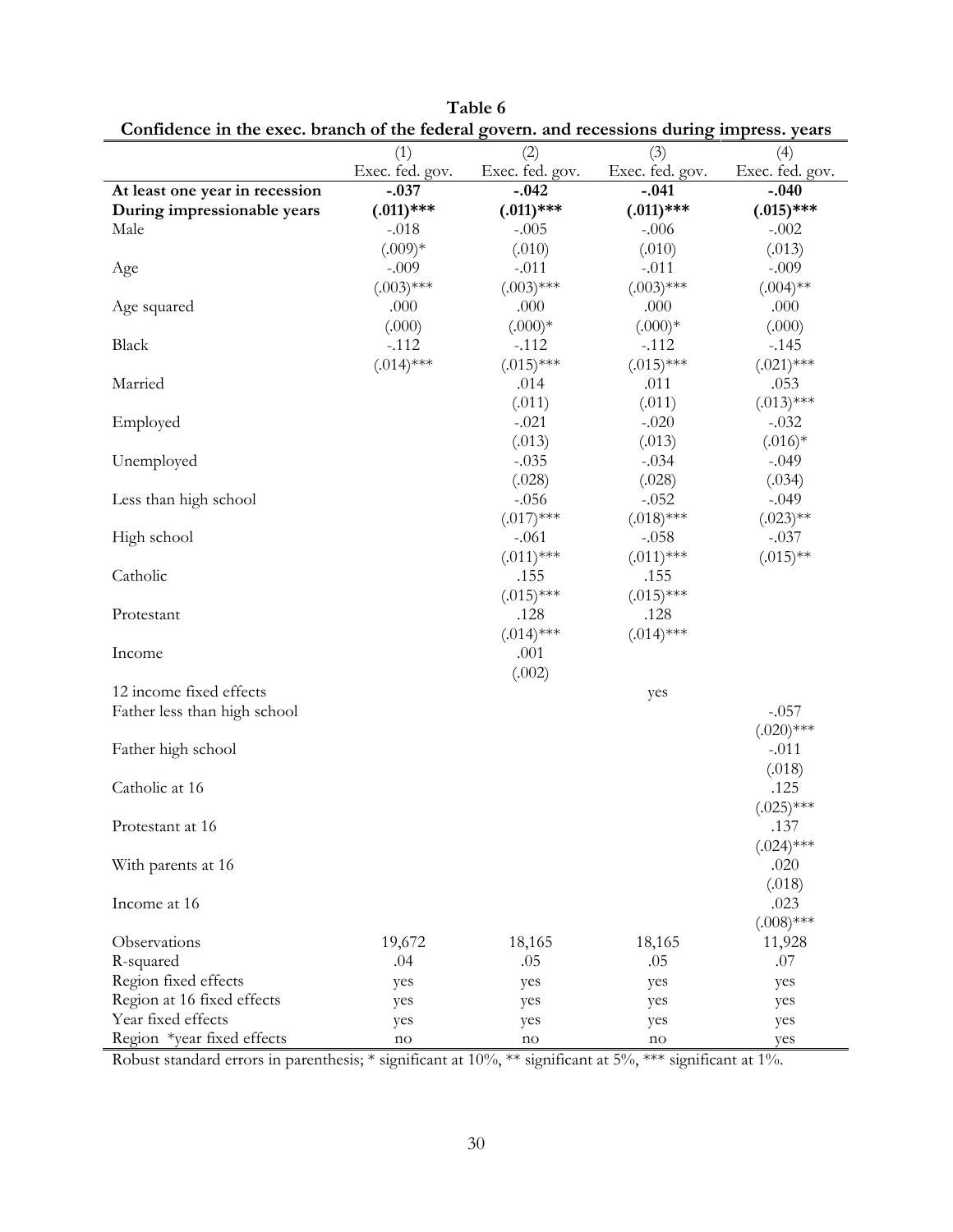|                                | I unical fuculogy and recessions during impressionable years |                           |                           |                           |
|--------------------------------|--------------------------------------------------------------|---------------------------|---------------------------|---------------------------|
|                                | (1)<br>Political ideology                                    | (2)<br>Political ideology | (3)<br>Political ideology | (4)<br>Political ideology |
| At least one year in recession | $-.005$                                                      | .003                      | .002                      | .004                      |
| during impressionable years    | (.019)                                                       | (.019)                    | (.019)                    | (.026)                    |
| Male                           | $-.115$                                                      | $-.182$                   | $-.180$                   | $-145$                    |
|                                | $(.017)$ ***                                                 | $(.018)$ ***              | $(.018)$ ***              | $(.023)$ ***              |
| Age                            | $-.022$                                                      | $-.009$                   | $-.009$                   | $-.014$                   |
|                                | $(.005)$ ***                                                 | (.006)                    | (.006)                    | $(.007)$ **               |
| Age squared                    | .000                                                         | .000                      | .000                      | .000                      |
|                                | $(.000)$ **                                                  | (.000)                    | (.000)                    | (.000)                    |
| Black                          | .320                                                         | .295                      | .294                      | .434                      |
|                                | $(.025)$ ***                                                 | $(.028)$ ***              | $(.028)$ ***              | $(.039)$ ***              |
| Married                        |                                                              | $-.278$                   | $-.271$                   | $-.300$                   |
|                                |                                                              | $(.019)$ ***              | $(.019)$ ***              | $(.024)$ ***              |
| Employed                       |                                                              | .081                      | .082                      | .090                      |
|                                |                                                              | $(.024)$ ***              | $(.024)$ ***              | $(.030)$ ***              |
| Unemployed                     |                                                              | .103                      | .101                      | .148                      |
|                                |                                                              | $(.052)$ **               | $(.052)*$                 | $(.063)$ **               |
| Less than high school          |                                                              | $-.038$                   | $-.047$                   | .038                      |
|                                |                                                              | (.032)                    | (.032)                    | (.043)                    |
| High school                    |                                                              | $-.085$                   | $-.091$                   | $-.081$                   |
|                                |                                                              | $(.020)$ ***              | $(.020)$ ***              | $(.026)$ ***              |
| Catholic                       |                                                              | $-.491$                   | $-.490$                   |                           |
|                                |                                                              | $(.027)$ ***              | $(.027)$ ***              |                           |
| Protestant                     |                                                              | $-.655$                   | $-.654$                   |                           |
|                                |                                                              | $(.025)$ ***              | $(.025)$ ***              |                           |
| Income                         |                                                              | $-.011$                   |                           |                           |
|                                |                                                              | $(.004)$ **               |                           |                           |
| 12 income fixed effects        |                                                              |                           | yes                       |                           |
| Father less than high school   |                                                              |                           |                           | $-.141$                   |
|                                |                                                              |                           |                           | $(.036)$ ***              |
| Father with high school        |                                                              |                           |                           | $-.095$                   |
|                                |                                                              |                           |                           | $(.032)$ ***              |
| Catholic at 16                 |                                                              |                           |                           | $-.237$                   |
|                                |                                                              |                           |                           | $(.045)$ ***              |
| Protestant at 16               |                                                              |                           |                           | $-.401$                   |
|                                |                                                              |                           |                           | $(.044)$ ***              |
| With parents at 16             |                                                              |                           |                           | $-.076$                   |
|                                |                                                              |                           |                           | $(.033)$ **               |
| Income at 16                   |                                                              |                           |                           | .017                      |
|                                |                                                              |                           |                           | (.015)                    |
| Observations                   | 26,263                                                       | 24,174                    | 24,174                    | 14,351                    |
| R-squared                      | .03                                                          | .08                       | .08                       | .07                       |
| Region fixed effects           | yes                                                          | yes                       | yes                       | yes                       |
| Region at 16 fixed effects     | yes                                                          | yes                       | yes                       | yes                       |
| Year fixed effects             | yes                                                          | yes                       | yes                       | yes                       |
| Region *year fixed effects     | no                                                           | no                        | no                        | yes                       |

**Table 7 Political ideology and recessions during impressionable years**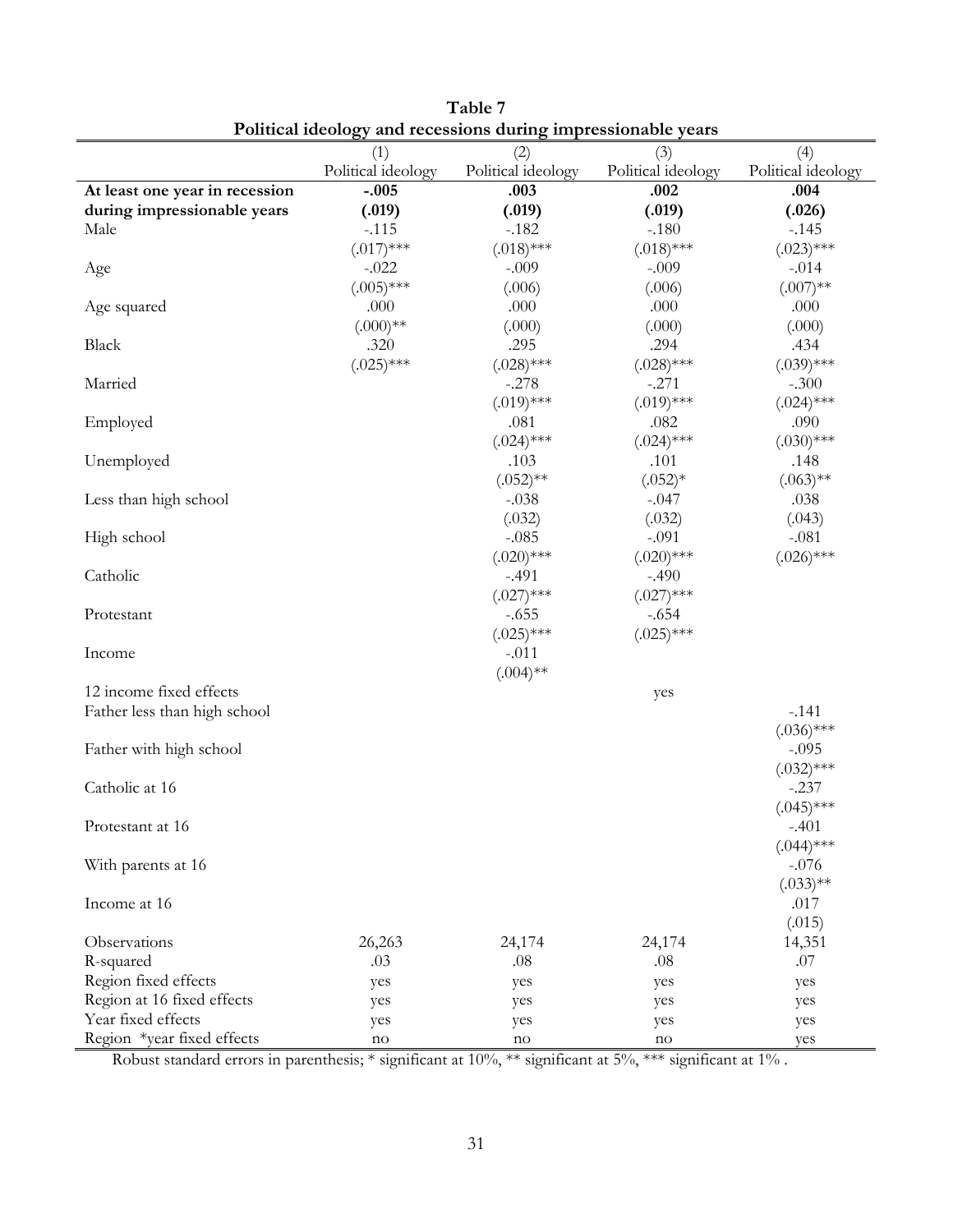| Beliefs and recessions during other age periods |             |            |           |              |              |
|-------------------------------------------------|-------------|------------|-----------|--------------|--------------|
|                                                 | (1)         | (2)        | (3)       | (4)          | (5)          |
|                                                 | Help poor   | Income     | Work and  | Congress     | Exec. fed.   |
|                                                 |             | inequality | luck      |              | gov.         |
| At least one recession                          | .007        | $-.028$    | .024      | .026         | $-.013$      |
| between 10 and 17                               | (.033)      | (.056)     | (.021)    | (.019)       | (.018)       |
| Observations                                    | 6,815       | 7,145      | 8,055     | 9,039        | 9,052        |
| R-squared                                       | .10         | .10        | .04       | .08          | .08          |
|                                                 |             |            |           |              |              |
| At least one recession                          | .049        | .083       | .028      | $-.026$      | $-.040$      |
| between 18 and 25                               | $(.027)$ ** | $(.044)*$  | $(.016)*$ | $(.013)$ **  | $(.015)$ *** |
| Observations                                    | 8,461       | 8,889      | 10,488    | 11,937       | 11,928       |
| R-squared                                       | .10         | .10        | .03       | .07          | .07          |
|                                                 |             |            |           |              |              |
| At least one recession                          | .041        | $-.048$    | $-.007$   | $-.059$      | $-.057$      |
| between 26 and 33                               | (.027)      | (.046)     | (.016)    | $(.015)$ *** | $(.013)$ *** |
| Observations                                    | 7,974       | 8,387      | 9,840     | 11,182       | 11,192       |
| R-squared                                       | .11         | .11        | .03       | .07          | .06          |
| At least one recession                          | $-.002$     | .032       | .010      | $-.016$      | $-.004$      |
| between 34 and 41                               | (.031)      | (.052)     | (.018)    | (.016)       | (.015)       |
| Observations                                    | 6,820       |            |           | 9,374        | 9,374        |
|                                                 | .12         | 7,088      | 8,342     |              |              |
| R-squared                                       |             | .11        | .04       | .07          | .07          |
| At least one recession                          | $-.085$     | $-.078$    | $-.007$   | .004         | .006         |
| between 42 and 49                               | $(.037)$ ** | (.061)     | (.021)    | (.019)       | (.017)       |
| Observations                                    | 5,466       | 5,668      | 6,974     | 7,811        | 7,822        |
| R-squared                                       | .12         | .12        | .04       | .08          | .09          |
|                                                 |             |            |           |              |              |
| At least one recession                          | $-.063$     | $-.073$    | .017      | $-.022$      | .009         |
| between 50 and 57                               | (.043)      | (.068)     | (.023)    | (.021)       | (.019)       |
| Observations                                    | 4,198       | 4,427      | 5,644     | 6,344        | 6,340        |
| R-squared                                       | .12         | .12        | .05       | .08          | .09          |

**Table 8** 

[1] Robust standard errors in parenthesis; \* significant at 10%, \*\* significant at 5%, \*\*\* significant at 1%; [2] These regressions follow specification (4) of Tables 2 through 7. Only the coefficients of interest are reported.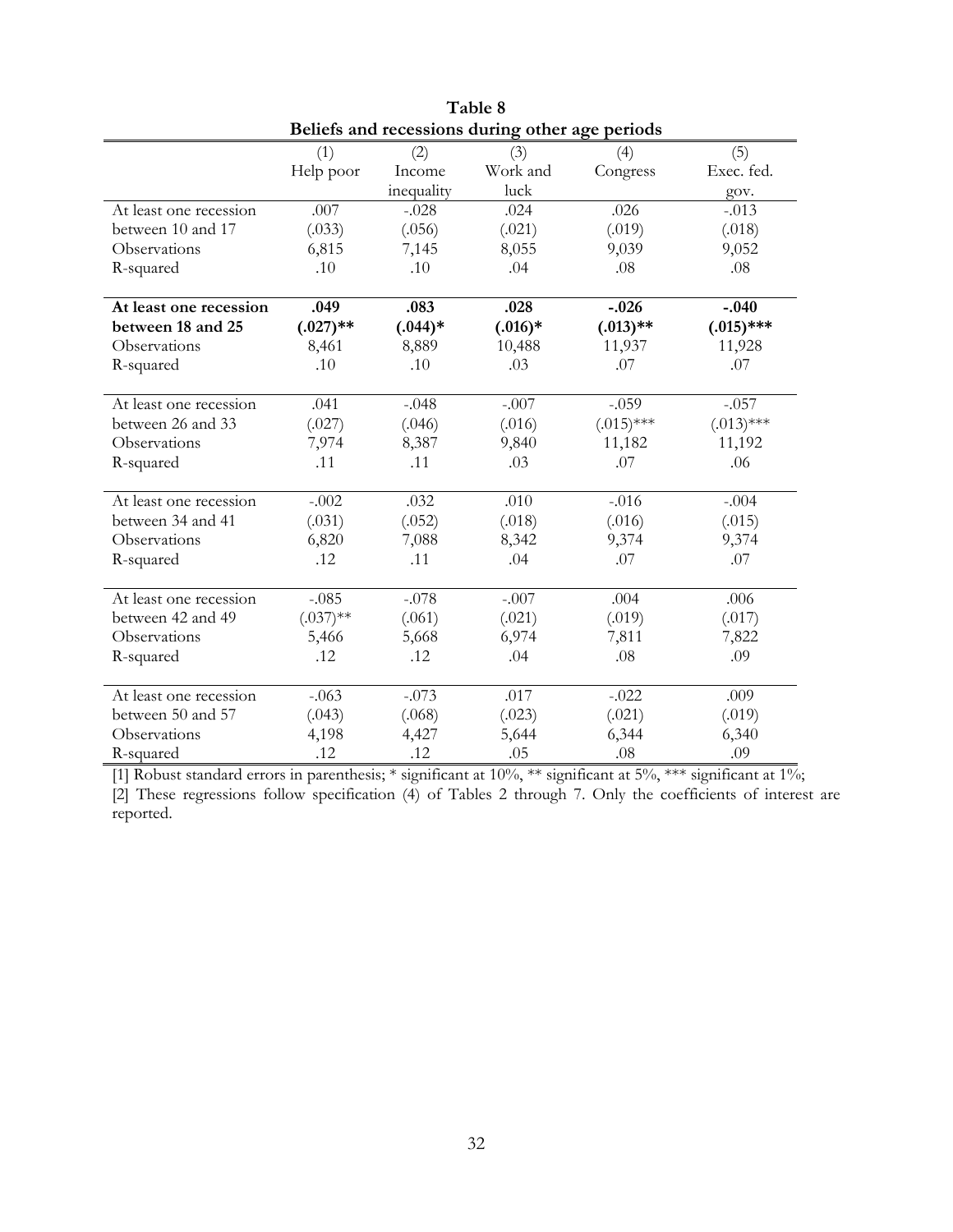| Recent recession versus recession during formative age |              |              |              |              |              |  |
|--------------------------------------------------------|--------------|--------------|--------------|--------------|--------------|--|
|                                                        | (1)          | (2)          | (3)          | (4)          | (5)          |  |
|                                                        | Help poor    | Income       | Work and     | Congress     | Exec. fed.   |  |
|                                                        |              | inequality   | luck         |              | gov.         |  |
| At least one year in recession                         | .048         | .089         | .026         | $-.035$      | $-.022$      |  |
| during impressionable years                            | $(.026)*$    | $(.043)$ **  | (.016)       | $(.015)$ **  | $(.013)*$    |  |
| At least one year in recession                         | .005         | .060         | $-.024$      | .017         | .004         |  |
| in the last eight years                                | (.042)       | (.066)       | (.020)       | (.018)       | (.017)       |  |
| <b>Black</b>                                           | .601         | .738         | .133         | $-.154$      | $-.013$      |  |
|                                                        | $(.041)$ *** | $(.066)$ *** | $(.025)$ *** | $(.021)$ *** | (.019)       |  |
| Age                                                    | .003         | $-.006$      | .009         | $-.010$      | $-.016$      |  |
|                                                        | (.008)       | (.013)       | $(.004)$ **  | $(.004)$ **  | $(.004)$ *** |  |
| Age squared                                            | $-.000$      | $-.000$      | $-.000$      | .000         | .000         |  |
|                                                        | (.000)       | (.000)       | (.000)       | (.000)       | $(.000)$ *** |  |
| Male                                                   | $-.196$      | $-.309$      | .058         | .000         | $-.050$      |  |
|                                                        | $(.024)$ *** | $(.041)$ *** | $(.014)$ *** | (.013)       | $(.011)$ *** |  |
| Married                                                | $-.104$      | $-.209$      | $-.065$      | .054         | .002         |  |
|                                                        | $(.025)$ *** | $(.042)$ *** | $(.015)$ *** | $(.013)$ *** | (.012)       |  |
| Employed                                               | $-.099$      | $-.036$      | $-.023$      | $-.032$      | $-.005$      |  |
|                                                        | $(.033)$ *** | (.054)       | (.018)       | $(.016)$ **  | (.015)       |  |
| Unemployed                                             | .015         | .393         | .070         | $-.059$      | $-.014$      |  |
|                                                        | (.073)       | $(.117)$ *** | (.042)       | $(.034)*$    | (.032)       |  |
| Less than high school                                  | .375         | .758         | $-.028$      | $-.045$      | $-.001$      |  |
|                                                        | $(.048)$ *** | $(.078)$ *** | (.026)       | $(.023)$ **  | (.021)       |  |
| High School                                            | .086         | .324         | $-.016$      | $-.034$      | $-.007$      |  |
|                                                        | $(.026)$ *** | $(.046)$ *** | (.016)       | $(.014)$ **  | (.013)       |  |
| Father less than high school                           | .156         | .339         | $-.012$      | $-.054$      | $-.014$      |  |
|                                                        | $(.038)$ *** | $(.064)$ *** | (.022)       | $(.020)$ *** | (.018)       |  |
| Father with high school                                | .026         | .081         | $-.019$      | $-.012$      | .004         |  |
|                                                        | (.033)       | (.056)       | (.020)       | (.018)       | (.016)       |  |
| Catholic at 16                                         | $-.016$      | $-.006$      | $-.034$      | .126         | .092         |  |
|                                                        | (.050)       | (.083)       | (.028)       | $(.025)$ *** | $(.023)$ *** |  |
| Protestant at 16                                       | $-.109$      | $-.115$      | $-.106$      | .142         | .065         |  |
|                                                        | $(.047)$ **  | (.080)       | $(.027)$ *** | $(.024)$ *** | $(.022)$ *** |  |
| With parents at 16                                     | $-.006$      | $-.047$      | .004         | .023         | $-.007$      |  |
|                                                        | (.035)       | (.059)       | (.020)       | (.019)       | (.017)       |  |
| Income at 16                                           | $-.069$      | $-.154$      | $-.009$      | .021         | .008         |  |
|                                                        | $(.017)$ *** | $(.028)$ *** | (.010)       | $(.008)$ **  | (.008)       |  |
| Observations                                           | 8,461        | 8,889        | 10,488       | 11,928       | 11,937       |  |
| R-squared                                              | .09          | .08          | .02          | .05          | .05          |  |

**Table 9** 

[1] Robust standard errors in parenthesis; \* significant at 10%, \*\* significant at 5%, \*\*\* significant at 1%; [2] Specification follows column 4 of Tables 2 through 7.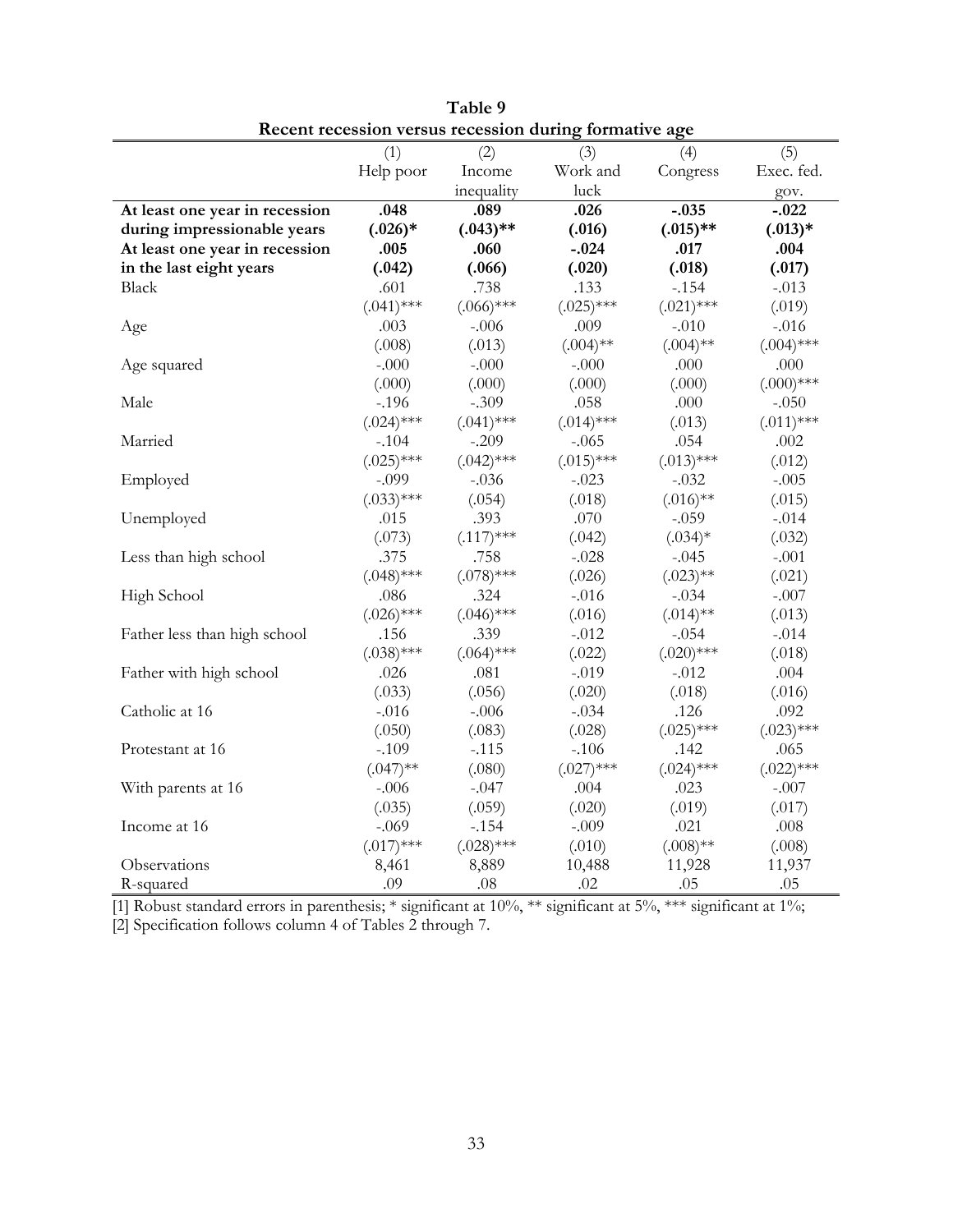| Beliefs and other macroeconomic events |              |            |          |              |              |  |  |
|----------------------------------------|--------------|------------|----------|--------------|--------------|--|--|
|                                        | (1)          | (2)        | (3)      | (4)          | (5)          |  |  |
|                                        | Help poor    | Income     | Work and | Congress     | Exec. fed.   |  |  |
|                                        |              | inequality | luck     |              | gov.         |  |  |
| Fractions of years in recession        | .180         | .125       | .020     | $-.110$      | $-.117$      |  |  |
| during impressionable years            | $(.068)$ *** | (.116)     | (.042)   | $(.033)$ *** | $(.036)$ *** |  |  |
| Observations                           | 8,461        | 8,889      | 10,488   | 11,928       | 11,937       |  |  |
| R-squared                              | .10          | .10        | .03      | .07          | .07          |  |  |
| At least one year in booms             | .035         | .024       | .008     | $-.024$      | $-.008$      |  |  |
| during impressionable years            | (.030)       | (.050)     | (.018)   | (.015)       | (.016)       |  |  |
| Observations                           | 8,461        | 8,889      | 10,488   | 11,928       | 11,937       |  |  |
| R-squared                              | .10          | .10        | .03      | .07          | .07          |  |  |
| Average real GDP growth                | $-2.520$     | $-1.765$   | $-.424$  | 1.074        | 1.425        |  |  |
| during impressionable years            | $(.859)$ *** | (1.441)    | (.518)   | $(.410)$ *** | $(.450)$ *** |  |  |
| Observations                           | 8,461        | 8,889      | 10,488   | 11,928       | 11,937       |  |  |
| R-squared                              | .10          | .10        | .03      | .07          | .07          |  |  |
| S.D. of real GDP growth                | 1.771        | .512       | .577     | $-2.170$     | $-1.570$     |  |  |
| during impressionable years            | $(1.005)*$   | (1.703)    | (.602)   | $(.485)$ *** | $(.531)$ *** |  |  |
| Observations                           | 8,245        | 8,667      | 10,173   | 11,555       | 11,560       |  |  |
| R-squared                              | .10          | .10        | .03      | .07          | .07          |  |  |

**Table 10** 

[2] Specification follows column 4 of Tables 2 through 7. Only the coefficients of interest are reported.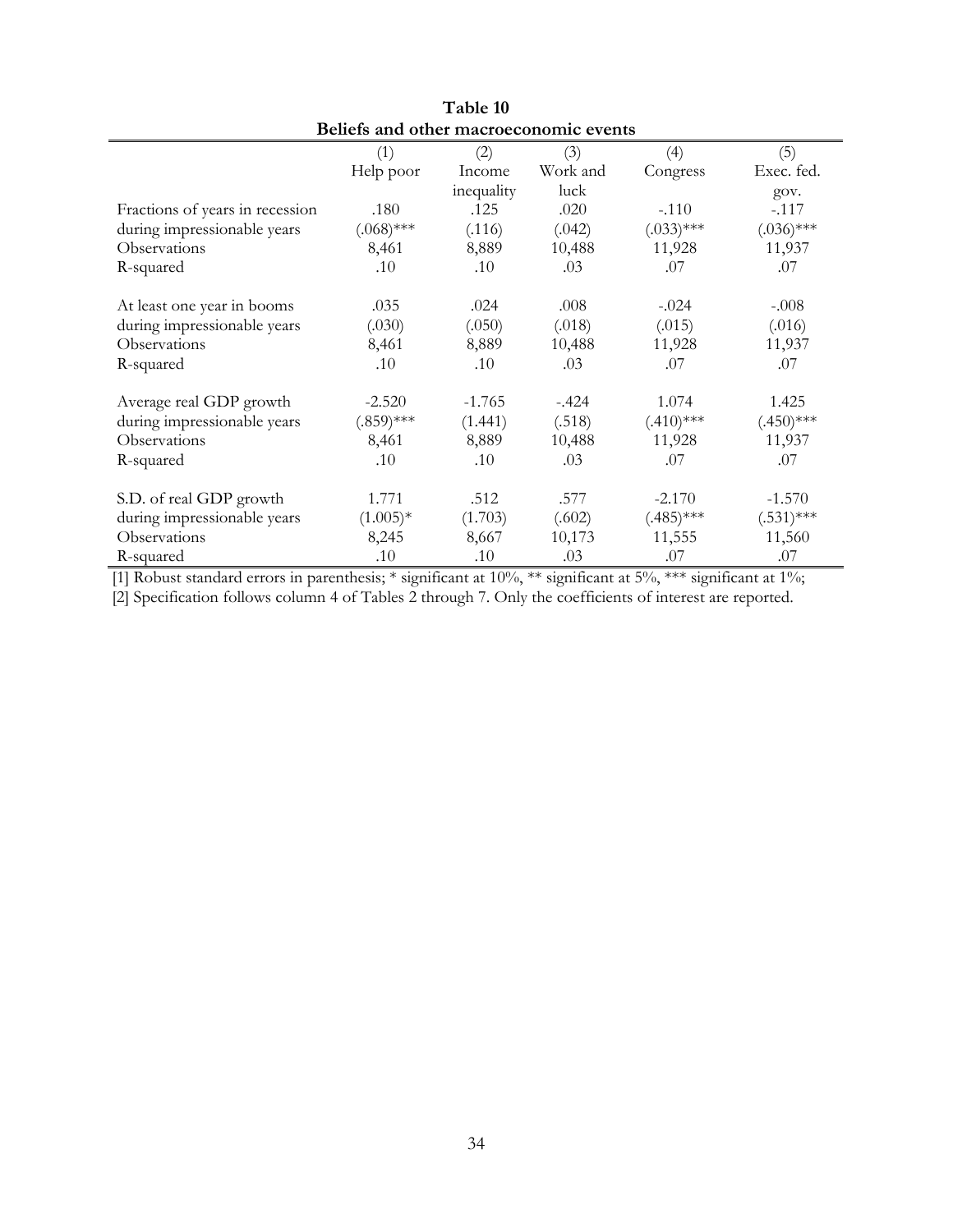|                                | (1)          | (2)          | Dencis and recessions, resulting the sample to hon-movers<br>(3) | (4)          | (5)          |
|--------------------------------|--------------|--------------|------------------------------------------------------------------|--------------|--------------|
|                                | Help poor    | Income       | Work and                                                         | Congress     | Exec. fed.   |
|                                |              | inequality   | luck                                                             |              | gov.         |
| At least one year in recession | .062         | .099         | .030                                                             | $-.035$      | $-.025$      |
| during impressionable years    | $(.029)$ **  | $(.048)$ **  | $(.018)*$                                                        | $(.016)$ **  | $(.015)*$    |
| <b>Black</b>                   | .583         | .687         | .130                                                             | $-.140$      | $-.001$      |
|                                | $(.046)$ *** | $(.075)$ *** | $(.028)$ ***                                                     | $(.023)***$  | (.021)       |
| Age                            | .010         | $-.008$      | .014                                                             | $-.013$      | $-.018$      |
|                                | (.009)       | (.014)       | $(.005)$ ***                                                     | $(.004)$ *** | $(.004)$ *** |
|                                | $-.000$      | $-.000$      | $-.000$                                                          | .000         | .000         |
| Age squared                    |              |              |                                                                  |              |              |
|                                | $(.000)*$    | (.000)       | $(.000)$ **                                                      | $(.000)*$    | $(.000)$ *** |
| Male                           | $-.201$      | $-.312$      | .063                                                             | $-.016$      | $-.060$      |
|                                | $(.027)$ *** | $(.045)$ *** | $(.016)$ ***                                                     | (.014)       | $(.013)$ *** |
| Married                        | $-.089$      | $-.196$      | $-.061$                                                          | .041         | .003         |
|                                | $(.028)$ *** | $(.047)$ *** | $(.017)$ ***                                                     | $(.014)$ *** | (.013)       |
| Employed                       | -.113        | $-.050$      | -.021                                                            | $-.024$      | .003         |
|                                | $(.037)$ *** | (.060)       | (.021)                                                           | (.018)       | (.016)       |
| Unemployed                     | $-.013$      | .397         | .065                                                             | $-.058$      | $-.025$      |
|                                | (.080)       | $(.130)$ *** | (.047)                                                           | (.037)       | (.035)       |
| Less than high school          | .372         | .702         | $-.013$                                                          | $-.048$      | $-.007$      |
|                                | $(.052)$ *** | $(.086)$ *** | (.029)                                                           | $(.025)*$    | (.023)       |
| High school                    | .112         | .307         | $-.021$                                                          | $-.038$      | $-.018$      |
|                                | $(.030)$ *** | $(.052)$ *** | (.019)                                                           | $(.016)$ **  | (.015)       |
| Father less than high school   | .175         | .430         | $-.010$                                                          | $-.056$      | $-.005$      |
|                                | $(.043)$ *** | $(.072)$ *** | (.025)                                                           | $(.023)$ **  | (.020)       |
| Father with high school        | .047         | .164         | $-.007$                                                          | $-.023$      | .009         |
|                                | (.038)       | $(.064)$ *** | (.023)                                                           | (.021)       | (.019)       |
| Catholic at 16                 | .007         | .053         | $-.022$                                                          | .114         | .105         |
|                                | (.055)       | (.092)       | (.032)                                                           | $(.028)$ *** | $(.025)$ *** |
| Protestant at 16               | $-.101$      | $-.096$      | $-.099$                                                          | .131         | .072         |
|                                | $(.053)*$    | (.089)       | $(.031)$ ***                                                     | $(.027)$ *** | $(.024)$ *** |
| With parents at 16             | $-.021$      | $-.082$      | .021                                                             | $-.001$      | $-.019$      |
|                                | (.040)       | (.068)       | (.023)                                                           | (.021)       | (.020)       |
| Income at 16                   | $-.068$      | $-162$       | $-.013$                                                          | .021         | .006         |
|                                | $(.019)$ *** | $(.032)$ *** | (.011)                                                           | $(.010)**$   | (.009)       |
| Region fixed effects           | yes          | yes          | yes                                                              | yes          | yes          |
| Year fixed effects             | yes          | yes          | yes                                                              | yes          | yes          |
| Observations                   | 6,807        | 7,149        | 8,478                                                            | 9,686        | 9,695        |
| R-squared                      | .09          | .08          | .02                                                              | .06          | .05          |

**Table 11 Beliefs and recessions, restricting the sample to non-movers** 

[2] Specification follows column 4 of Tables 2 through 7.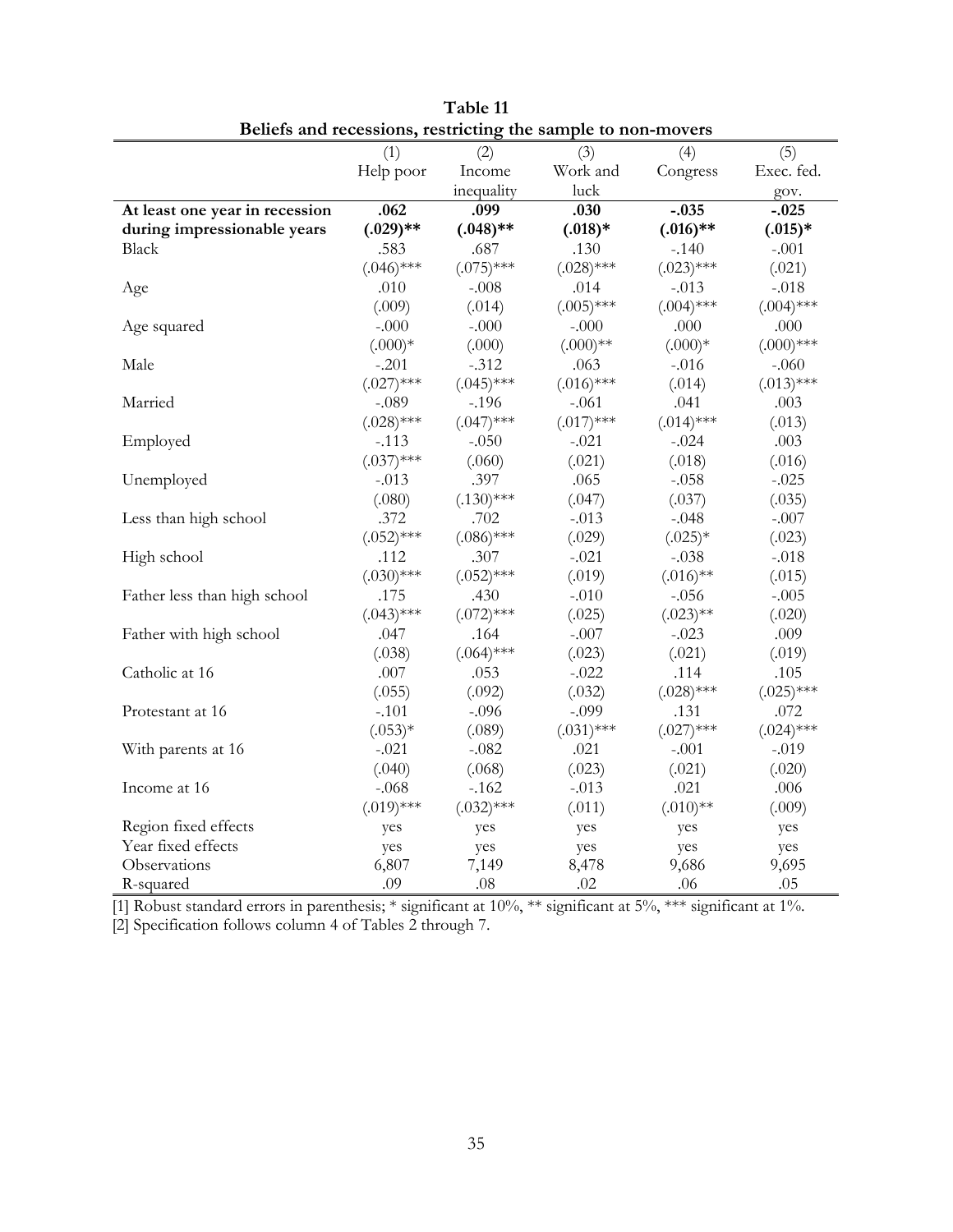| Dencis and recessions, controlling for the dominiant rucology | (1)          | (2)          | (3)          | $\frac{1}{2}$<br>(4) | vouu<br>(5)  |
|---------------------------------------------------------------|--------------|--------------|--------------|----------------------|--------------|
|                                                               | Help         | Income       | Work and     | Congress             | Exec. fed.   |
|                                                               | poor         | inequality   | luck         |                      | gov.         |
| At least one year in recession                                | .049         | .089         | .028         | $-.040$              | $-.023$      |
| during impressionable years                                   | $(.027)*$    | $(.044)$ **  | $(.016)*$    | $(.015)$ ***         | $(.013)*$    |
| Dominant ideology                                             | $-.013$      | .202         | $-.011$      | .002                 | .058         |
|                                                               | (.048)       | $(.078)$ *** | (.027)       | (.023)               | $(.021)$ *** |
| <b>Black</b>                                                  | .595         | .721         | .129         | $-.145$              | $-.014$      |
|                                                               | $(.041)$ *** | $(.069)$ *** | $(.024)$ *** | $(.021)$ ***         | (.019)       |
| Age                                                           | .003         | $-.009$      | .010         | $-.009$              | $-.018$      |
|                                                               | (.008)       | (.013)       | $(.004)$ **  | $(.004)$ **          | $(.004)$ *** |
| Age squared                                                   | $-.000$      | $-.000$      | $-.000$      | .000                 | $.000\,$     |
|                                                               | (.000)       | (.000)       | (.000)       | (.000)               | $(.000)$ *** |
| Male                                                          | $-.200$      | $-.296$      | .059         | $-.002$              | $-.051$      |
|                                                               | $(.024)$ *** | $(.041)$ *** | $(.014)$ *** | (.013)               | $(.011)$ *** |
| Married                                                       | $-.105$      | $-.214$      | $-.064$      | .053                 | .001         |
|                                                               | $(.025)$ *** | $(.042)$ *** | $(.015)$ *** | $(.013)$ ***         | (.012)       |
| Employed                                                      | $-.098$      | $-.040$      | $-.024$      | $-.032$              | $-.006$      |
|                                                               | $(.033)$ *** | (.056)       | (.019)       | $(.016)*$            | (.015)       |
| Unemployed                                                    | .030         | .387         | .068         | $-.049$              | $-.013$      |
|                                                               | (.068)       | $(.116)$ *** | $(.039)*$    | (.034)               | (.031)       |
| Less than high school                                         | .366         | .743         | $-.030$      | $-.049$              | $-.009$      |
|                                                               | $(.046)$ *** | $(.078)$ *** | (.026)       | $(.023)$ **          | (.021)       |
| High school                                                   | .084         | .330         | $-.015$      | $-.037$              | $-.011$      |
|                                                               | $(.028)$ *** | $(.046)$ *** | (.017)       | $(.015)$ **          | (.013)       |
| Father less than high school                                  | .159         | .336         | $-.012$      | $-.057$              | $-.016$      |
|                                                               | $(.038)$ *** | $(.064)$ *** | (.023)       | $(.020)$ ***         | (.018)       |
| Father with high school                                       | .025         | .081         | $-.017$      | $-.011$              | .004         |
|                                                               | (.034)       | (.056)       | (.020)       | (.018)               | (.016)       |
| Catholic at 16                                                | $-.020$      | $-.021$      | $-.037$      | .125                 | .093         |
|                                                               | (.048)       | (.081)       | (.028)       | $(.025)$ ***         | $(.023)$ *** |
| Protestant at 16                                              | $-.108$      | $-.126$      | $-.106$      | .137                 | .066         |
|                                                               | $(.046)$ **  | (.078)       | $(.027)$ *** | $(.024)$ ***         | $(.022)$ *** |
| With parents at 16                                            | $-.007$      | $-.055$      | .003         | .021                 | $-.007$      |
|                                                               | (.035)       | (.059)       | (.020)       | (.018)               | (.017)       |
| Income at 16                                                  | $-.069$      | $-.153$      | $-.009$      | .023                 | .008         |
|                                                               | $(.016)$ *** | $(.027)$ *** | (.009)       | $(.008)$ ***         | (.008)       |
| Observations                                                  | 8,461        | 8,889        | 10,488       | 11,928               | 11,937       |
| R-squared                                                     | .10          | .10          | .03          | .07                  | .07          |

**Table 12 Beliefs and recessions, controlling for the dominant ideology during youth** 

[2] Specification follows column 4 of Tables 2 through 7.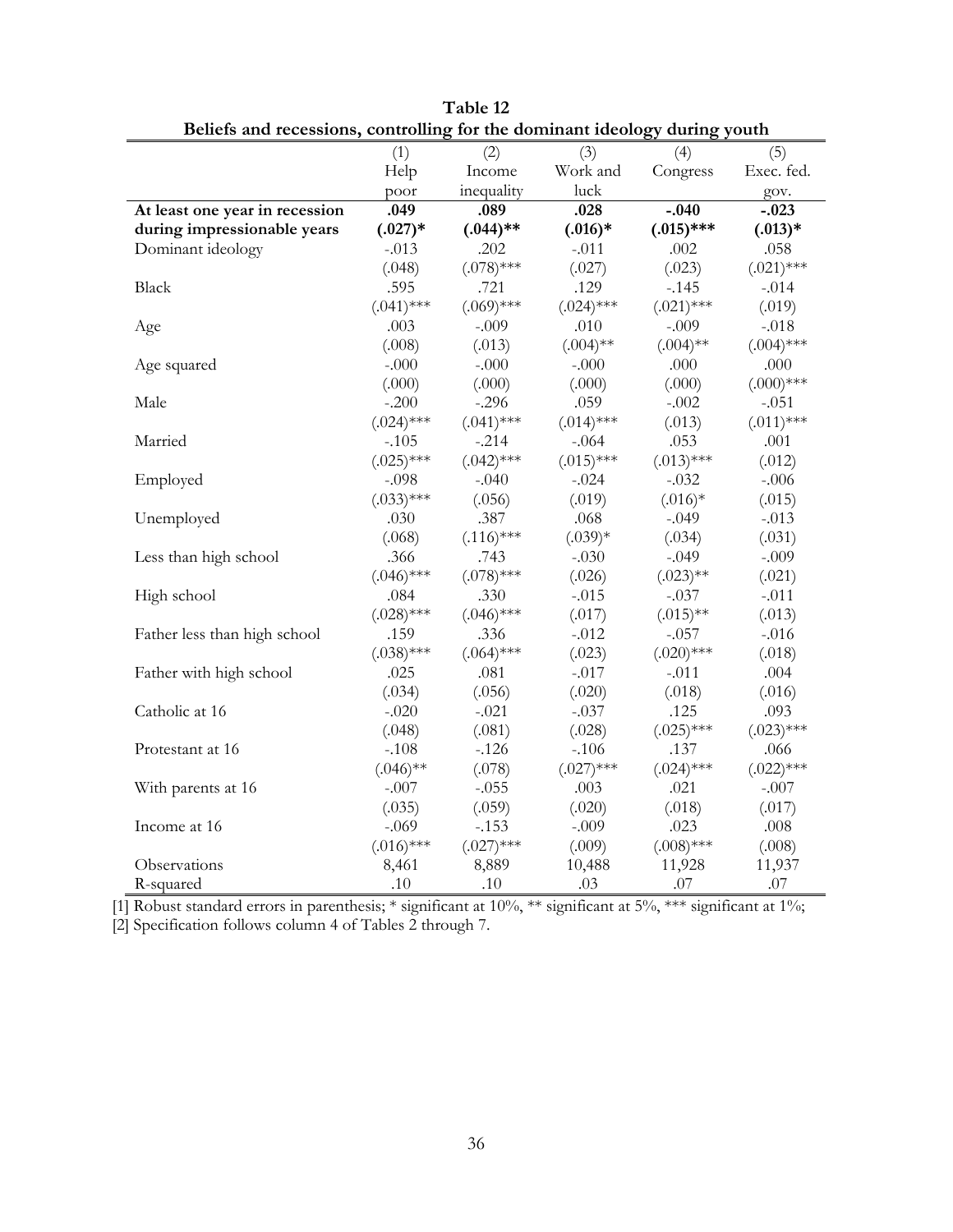| Beliefs and recessions, interaction with background during youth |              |              |           |              |             |
|------------------------------------------------------------------|--------------|--------------|-----------|--------------|-------------|
|                                                                  | (1)          | (2)          | (3)       | (4)          | (5)         |
|                                                                  | Help poor    | Income       | Work and  | Congress     | Exec. fed.  |
|                                                                  |              | inequality   | luck      |              | gov.        |
| At least one year in recession                                   | .051         | .090         | .022      | $-.038$      | $-.024$     |
| during impressionable years                                      | $(.027)$ *   | $(.046)*$    | (.017)    | $(.015)$ *** | $(.014)*$   |
| Low income at 16                                                 | .227         | .058         | .062      | $-.036$      | $-.017$     |
|                                                                  | $(.072)$ *** | (.126)       | (.044)    | (.037)       | (.034)      |
| Recession*low income at 16                                       | $-.072$      | $-.237$      | $-.084$   | $-.028$      | $-.057$     |
|                                                                  | (.123)       | (.211)       | (.081)    | (.068)       | (.062)      |
| Observations                                                     | 8,461        | 8,350        | 9,855     | 11,928       | 11,937      |
| R-squared                                                        | .10          | .10          | .03       | .07          | .07         |
|                                                                  |              |              |           |              |             |
| At least one year in recession                                   | .081         | .071         | .026      | $-.043$      | $-.032$     |
| during impressionable years                                      | $(.032)$ **  | (.053)       | (.019)    | $(.017)$ **  | $(.016)$ ** |
| Father less than high school                                     | .178         | .259         | $-.000$   | $-.052$      | $-.024$     |
|                                                                  | $(.034)$ *** | $(.057)$ *** | (.019)    | $(.017)$ *** | (.015)      |
| Recession*father less high school                                | $-.095$      | .035         | .006      | .011         | .016        |
|                                                                  | $(.051)*$    | (.085)       | (.030)    | (.026)       | (.024)      |
| Observations                                                     | 8,461        | 8,889        | 10,488    | 11,928       | 11,937      |
| R-squared                                                        | .10          | .10          | .03       | .07          | .07         |
|                                                                  |              |              |           |              |             |
| At least one year in recession                                   | .063         | .082         | .025      | $-.034$      | $-.023$     |
| during impressionable years                                      | $(.028)$ **  | $(.046)*$    | (.017)    | $(.015)$ **  | $(.014)*$   |
| Less than high school                                            | .355         | .505         | $-.029$   | $-.007$      | .010        |
|                                                                  | $(.048)$ *** | $(.083)$ *** | (.026)    | (.023)       | (.021)      |
| Recession*less than high school                                  | $-.175$      | $-.061$      | .041      | $-.045$      | $-.030$     |
|                                                                  | $(.082)$ **  | (.138)       | (.048)    | (.042)       | (.038)      |
| Observations                                                     | 8,461        | 8,889        | 10,488    | 11,928       | 11,937      |
| R-squared                                                        | .10          | .09          | .03       | .07          | .07         |
|                                                                  |              |              |           |              |             |
| At least one year in recession                                   | .052         | .057         | .033      | $-.046$      | $-.036$     |
| during impressionable years                                      | $(.030)*$    | (.050)       | $(.018)*$ | $(.016)$ *** | $(.015)$ ** |
| Mobility                                                         | .014         | .025         | .004      | $-.005$      | $-.001$     |
|                                                                  | $(.004)$ *** | $(.007)$ *** | $(.002)*$ | $(.002)$ **  | (.002)      |
| Recession*mobility                                               | $-.000$      | $-.000$      | $-.004$   | .005         | .002        |
|                                                                  | (.007)       | (.011)       | (.004)    | (.004)       | (.003)      |
| Observations                                                     | 8,175        | 8,596        | 10,138    | 11,561       | 11,565      |
| R-squared                                                        | $.10\,$      | .09          | .03       | $.07\,$      | $.07$       |

| Table 13                                                               |  |  |  |  |
|------------------------------------------------------------------------|--|--|--|--|
| ducts and research and determined in the health property during result |  |  |  |  |

[2] Specification follows column 4 of Tables 2 through 7. Only the coefficients of interest are reported.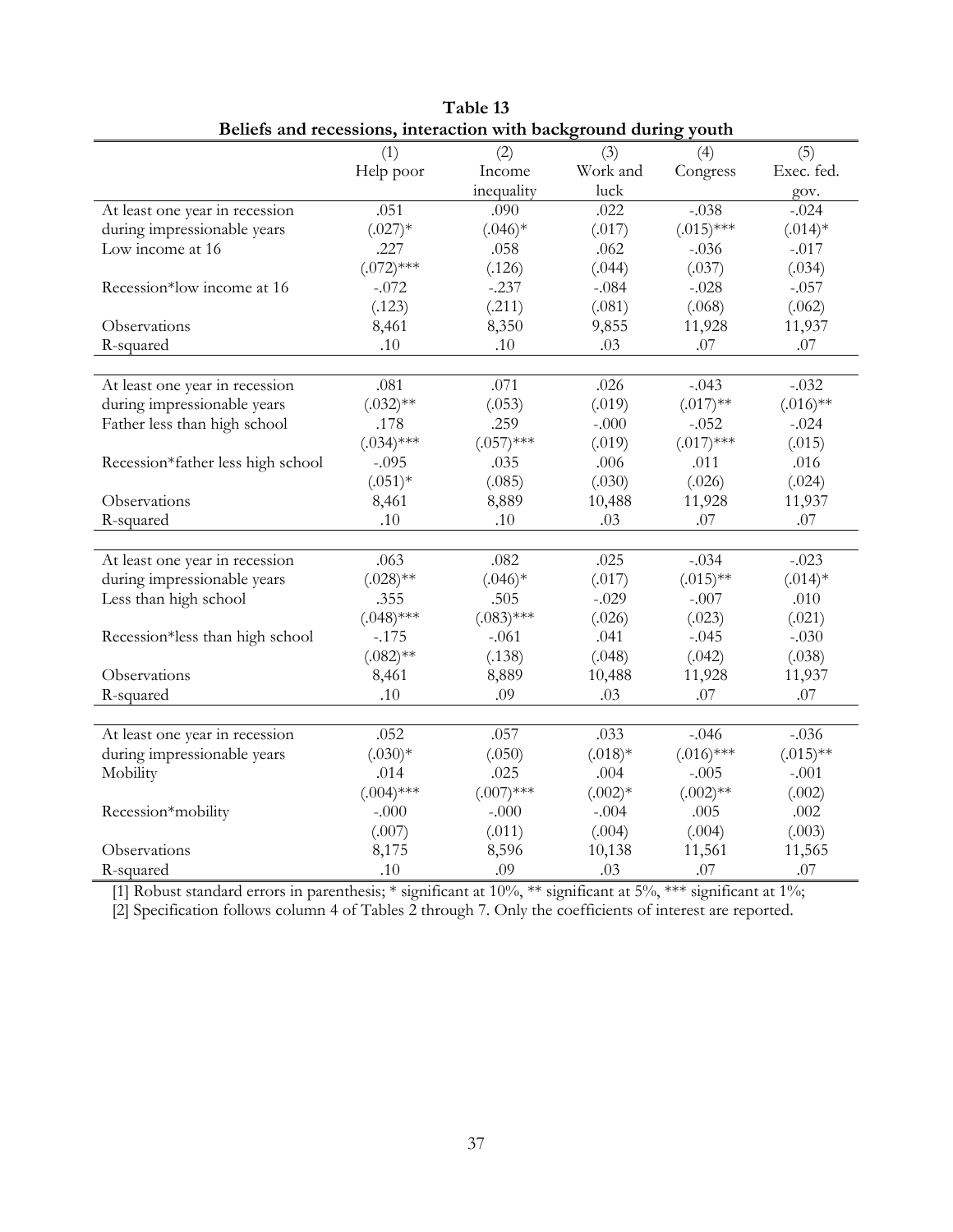| Recessions and other beliefs   |              |               |                  |                  |  |
|--------------------------------|--------------|---------------|------------------|------------------|--|
|                                | (1)          | (2)           | (3)              | (4)              |  |
|                                | World Image  | Homosexuality | Homosexuals      | Homosexuals      |  |
|                                |              |               | allowed to speak | allowed to teach |  |
| At least one year in recession | $-.039$      | $-.014$       | $-.007$          | $-.003$          |  |
| during impressionable years    | (.054)       | (.028)        | (.009)           | (.010)           |  |
| <b>Black</b>                   | $-.304$      | $-.191$       | .010             | .041             |  |
|                                | $(.078)$ *** | $(.041)$ ***  | (.013)           | $(.014)$ ***     |  |
| Age                            | .035         | .008          | .007             | .002             |  |
|                                | $(.020)*$    | (.008)        | $(.002)$ ***     | (.003)           |  |
| Age squared                    | $-.000$      | $-.000$       | $-.000$          | $-.000$          |  |
|                                | (.000)       | (.000)        | $(.000)$ ***     | (.000)           |  |
| Male                           | $-.197$      | $-.184$       | $-.031$          | $-.043$          |  |
|                                | $(.047)$ *** | $(.025)$ ***  | $(.008)$ ***     | $(.008)$ ***     |  |
| Married                        | $-.091$      | $-.320$       | $-.035$          | $-.050$          |  |
|                                | $(.049)*$    | $(.025)$ ***  | $(.008)$ ***     | $(.009)$ ***     |  |
| Employed                       | .020         | .076          | .002             | .023             |  |
|                                | (.065)       | $(.032)$ **   | (.010)           | $(.011)$ **      |  |
| Unemployed                     | $-.151$      | .123          | $-.017$          | .026             |  |
|                                | (.146)       | $(.067)*$     | (.021)           | (.023)           |  |
| Less than high school          | $-.484$      | $-.588$       | $-.245$          | $-.288$          |  |
|                                | $(.089)$ *** | $(.045)$ ***  | $(.014)$ ***     | $(.015)$ ***     |  |
| High school                    | $-.185$      | $-.446$       | $-.096$          | $-.117$          |  |
|                                | $(.054)$ *** | $(.028)$ ***  | $(.009)$ ***     | $(.010)$ ***     |  |
| Father less than high school   | $-.179$      | $-.276$       | $-.087$          | $-.090$          |  |
|                                | $(.075)$ **  | $(.039)$ ***  | $(.012)$ ***     | $(.013)$ ***     |  |
| Father with high school        | $-.156$      | $-.171$       | $-.025$          | $-.029$          |  |
|                                | $(.066)$ **  | $(.035)$ ***  | $(.011)$ **      | $(.012)$ **      |  |
| Catholic at 16                 | .058         | $-.262$       | $-.008$          | $-.004$          |  |
|                                | (.096)       | $(.049)$ ***  | (.015)           | (.017)           |  |
| Protestant at 16               | $-.042$      | $-.476$       | $-.042$          | $-.063$          |  |
|                                | (.092)       | $(.047)$ ***  | $(.014)$ ***     | $(.016)$ ***     |  |
| With parents at 16             | .081         | $-.131$       | $-.024$          | $-.034$          |  |
|                                | (.067)       | $(.035)$ ***  | $(.011)$ **      | $(.012)$ ***     |  |
| Income at 16                   | .034         | $.080\,$      | .019             | .022             |  |
|                                | (.031)       | $(.016)$ ***  | $(.005)$ ***     | $(.006)$ ***     |  |
| Observations                   | 4,233        | 10,122        | 10,401           | 10,308           |  |
| R-squared                      | .06          | .19           | .14              | .15              |  |

| Table 14                   |
|----------------------------|
| ecessions and other belief |

[2] Specification follows column 4 of Table 2 through 7.